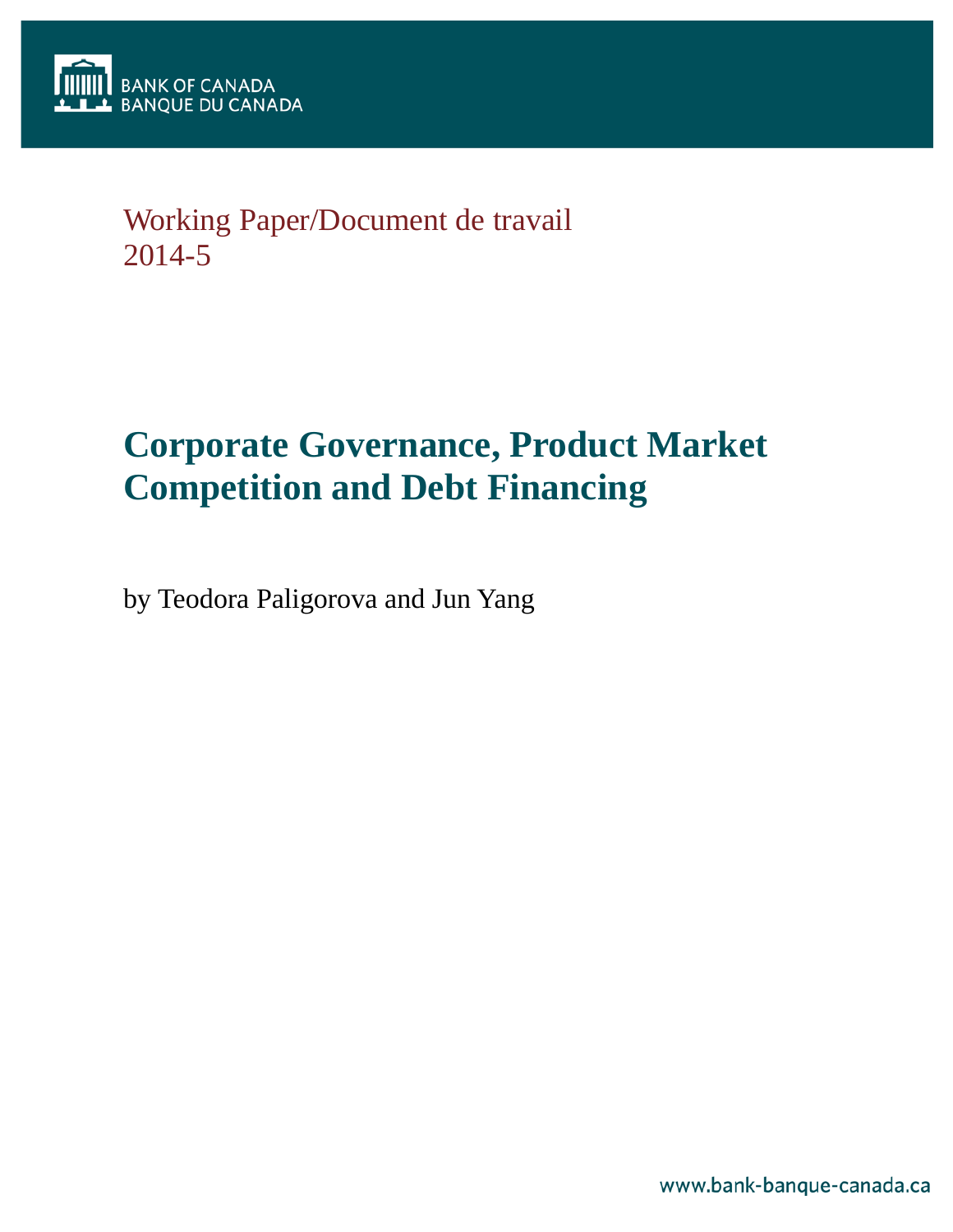Bank of Canada Working Paper 2014-5

February 2014

# **Corporate Governance, Product Market Competition and Debt Financing**

**by**

# **Teodora Paligorova and Jun Yang**

Financial Markets Department Bank of Canada Ottawa, Ontario, Canada K1A 0G9 tpaligorova@bankofcanada.ca junyang@bankofcanada.ca

2 No responsibility for them should be attributed to the Bank of Canada. Bank of Canada working papers are theoretical or empirical works-in-progress on subjects in economics and finance. The views expressed in this paper are those of the authors.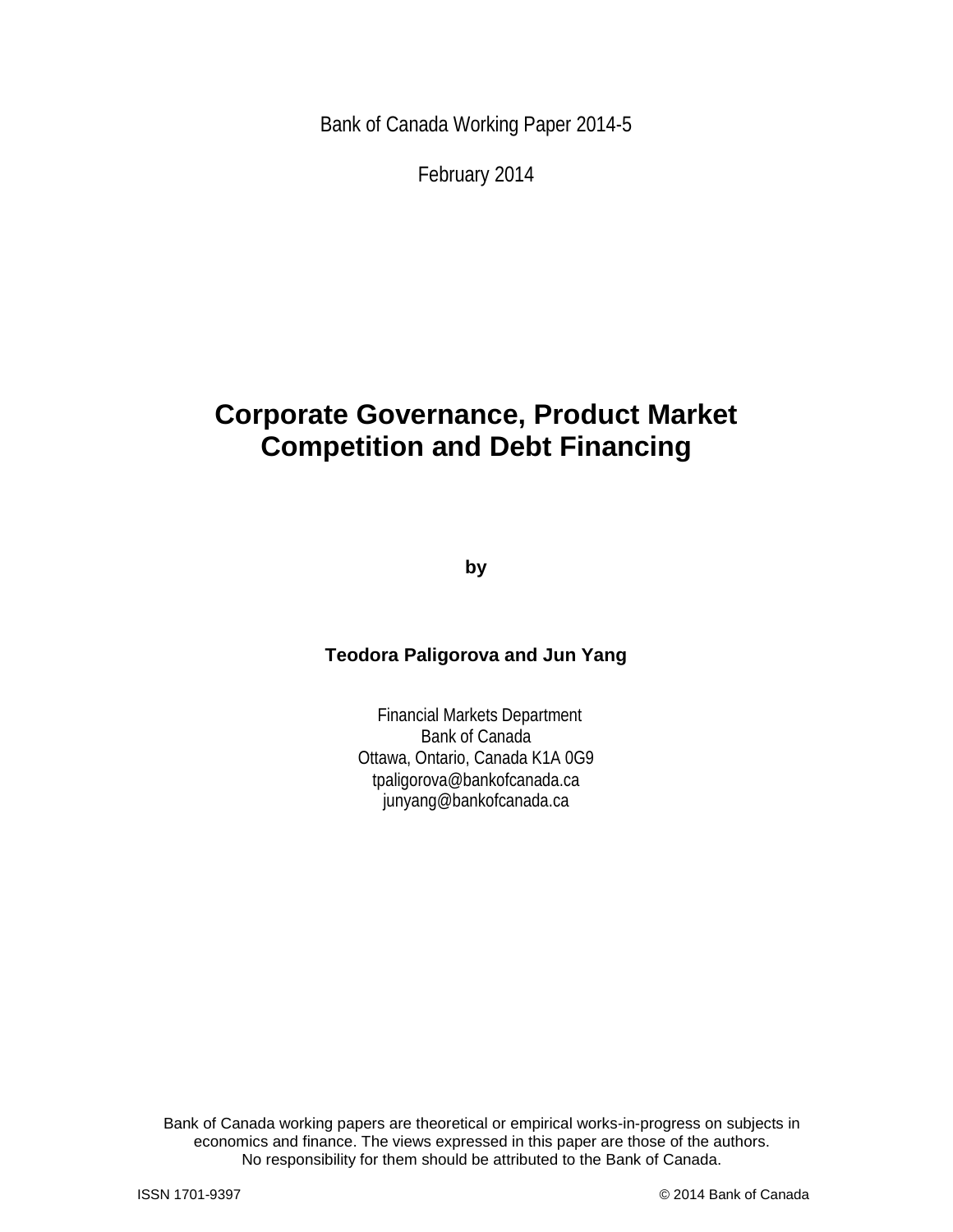# **Acknowledgements**

We are grateful to Vikas Aggarwal, Scott Hendry, Frank Li, Lukasz Pomorski, Yuehua Tang, Philip Valta, Craig Wilson and Jon Witmer, as well as conference participants at the China International Conference in Finance 2011, Midwest Finance Association Meeting 2011, Canadian Economic Association Meeting 2012 and Northern Finance Association 2012.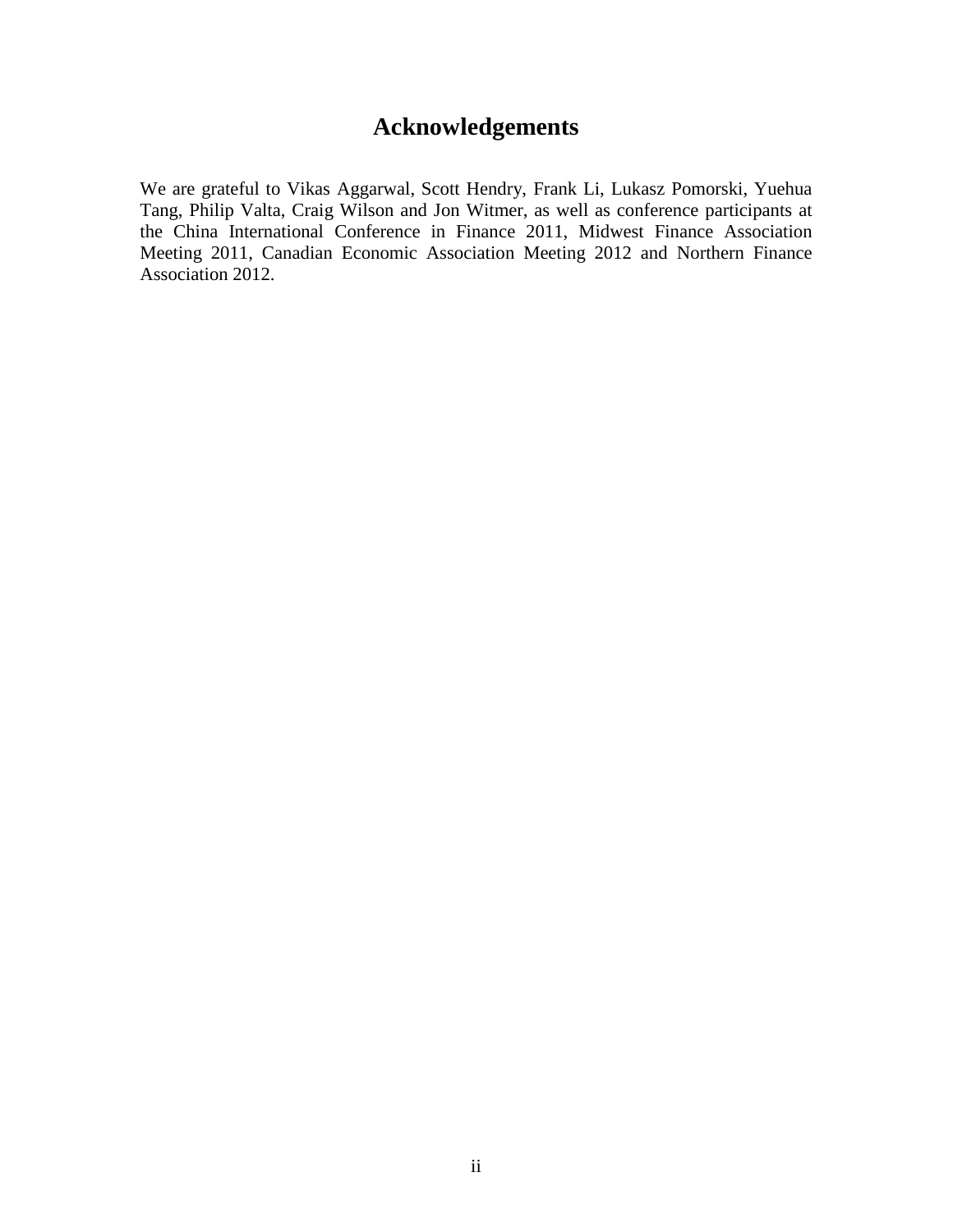# **Abstract**

This paper examines the impact of product market competition and corporate governance on the cost of debt financing and the use of bond covenants. We find that more antitakeover provisions are associated with a lower cost of debt only in competitive industries. Because they are exposed to higher takeover risk in competitive industries, bondholders charge higher bond spreads to firms that have fewer anti-takeover provisions. Once firms' anti-takeover provisions are in place, we find that bondholders use fewer payment and debt priority covenants in competitive industries. Our results suggest that product market competition plays a crucial role in explaining the way a firm's anti-takeover protection affects the cost of debt and the use of bond covenants.

*JEL classification: G12, G34 Bank classification: Financial markets*

# **Résumé**

Les auteurs examinent l'incidence de la concurrence sur le marché des produits, et de la gouvernance d'entreprise sur le coût du financement par emprunt d'une part, et sur l'inclusion de clauses restrictives dans les contrats obligataires d'autre part. Ils constatent que l'existence de défenses anti-offre publique d'achat (OPA) en nombre accru est associée à un coût d'emprunt inférieur, mais seulement dans les secteurs où la concurrence est vive. Étant donné que, dans ces secteurs, les porteurs d'obligations sont exposés à un plus grand risque d'OPA, ils imposent des taux de rendement obligataire supérieurs aux firmes moins bien protégées contre ce type d'offres. Lorsque des défenses anti-OPA sont en place, les auteurs observent que, dans les secteurs à forte concurrence, les porteurs d'obligations recourent moins aux clauses restrictives à l'égard des paiements et de la priorité des créances. Les résultats de l'étude donnent à penser que la concurrence sur le marché des produits joue un rôle essentiel pour expliquer l'effet des dispositifs anti-OPA sur le coût des capitaux empruntés et l'ajout de clauses restrictives aux contrats obligataires.

*Classification JEL : G12, G34 Classification de la Banque : Marchés financiers*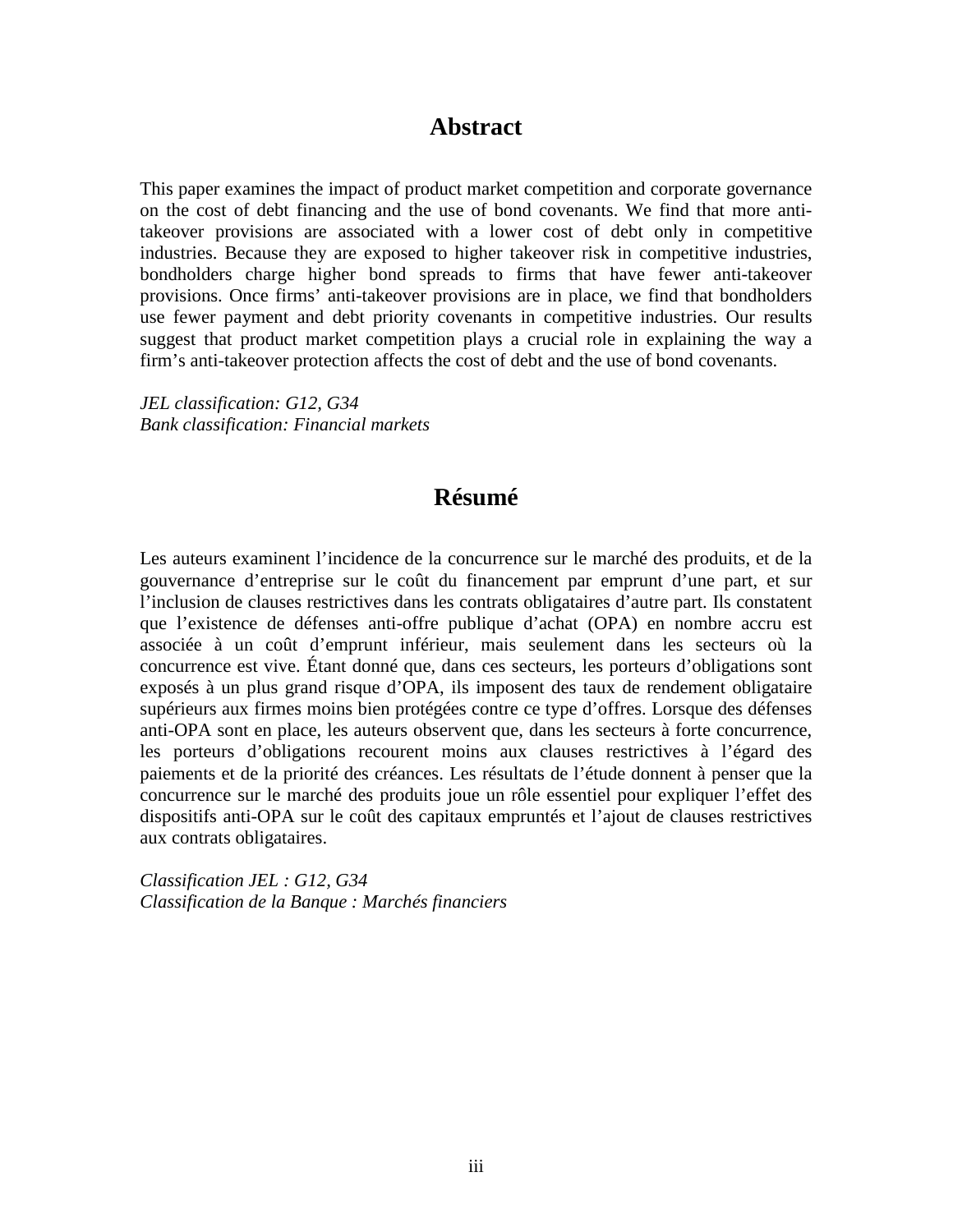## **Non-Technical Summary**

The main objective of corporate governance is to resolve collective action problems among dispersed investors and help to reassure the suppliers of finance to corporations that they will get a return on their investment. Although certain corporate governance mechanisms strengthen shareholders' rights and benefit them, they may not necessarily serve the interests of bondholders. The literature places a stronger emphasis on the impact of corporate governance on shareholders' wealth than on bondholders' wealth. It is important, however, to understand how bondholders are affected by corporate governance because debt financing represents a significant source of capital for corporations.

Bondholders can incur the agency cost of debt arising from risk shifting and/or under-investment. Risk shifting occurs when shareholders expropriate wealth from bondholders by investing in projects that are riskier than those currently held in the firm's portfolios, while under-investment occurs when shareholders forgo profitable projects because they perceive that the main benefit would go to bondholders. To the extent that bondholders consider corporate governance mechanisms as alleviating the agency cost of debt, they would demand lower rates of return, leading to lower costs of debt financing. In contrast, if bondholders viewed corporate governance as detrimental to their interests, they would expect higher rates of return, thereby raising the costs of borrowing.

Product market competition and takeover protection are considered to be influential mechanisms for achieving economic efficiency. Owing to agency conflicts between bondholders and shareholders, strong corporate governance and intense product market competition can be perceived differently by these two types of investors. In this paper, we explore how bondholders view corporate governance conditional on product market competition. We find that, when competition is strong, bondholders require lower rates of return as takeover protection becomes stronger (i.e., corporate governance is weaker). However, in non-competitive industries, in which the pressure to stay at the efficiency frontier is relaxed, bondholders demand higher premiums if firms' anti-takeover protection becomes stronger. Our explanation is that takeover protection exposes bondholders to different types of risks, depending on the level of competition. Our results highlight that product market competition is an important factor affecting bondholders' perception of takeover protection as a corporate governance mechanism.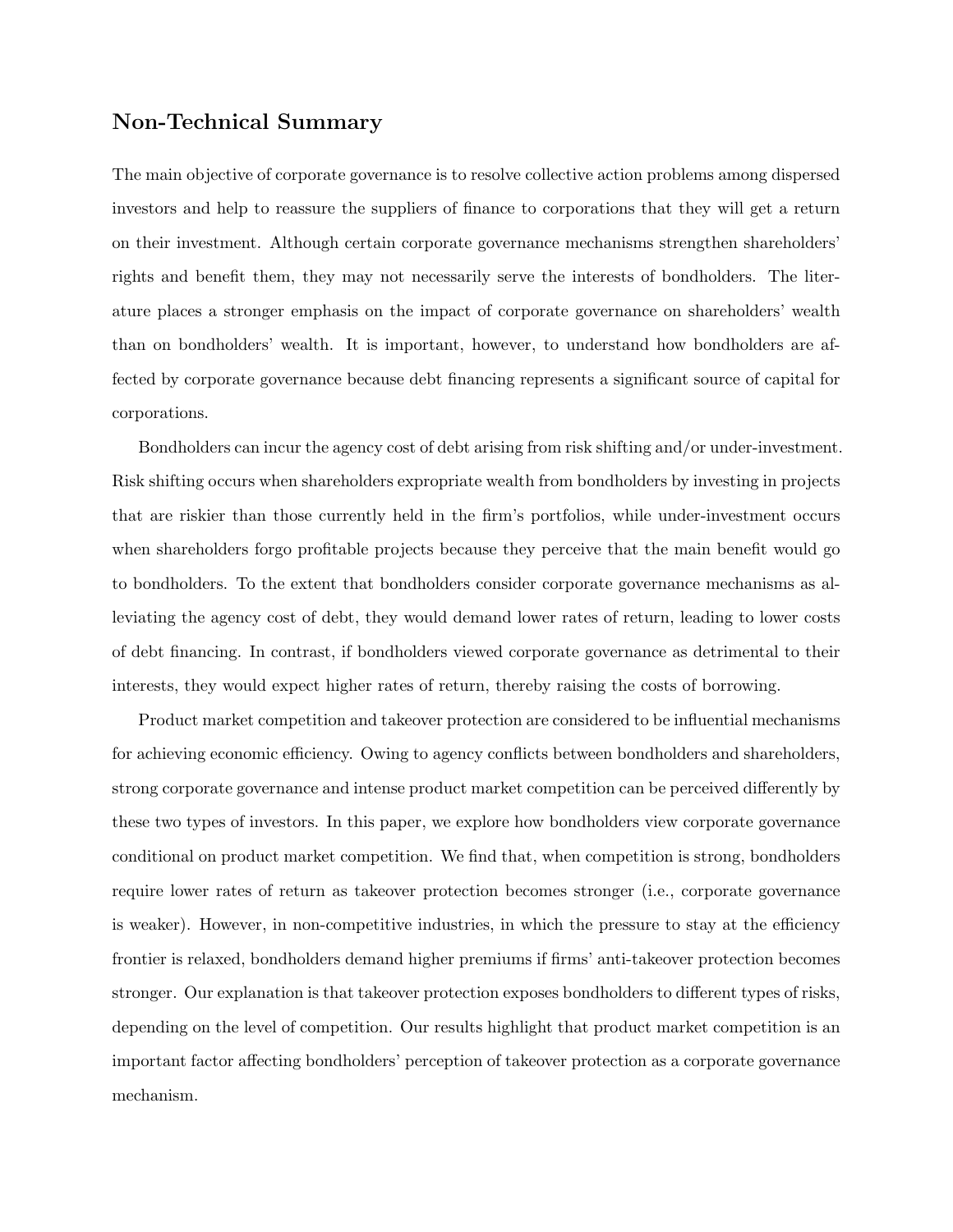## **1 Introduction**

Bondholders value anti-takeover provisions, since they shield them from adding more debt to the company through mergers and acquisitions. Debt-financed takeovers not only increase a firm's probability of default but may also change the priority of claims in the event of bankruptcy.<sup>1</sup> Stronger anti-takeover protection, however, can reduce the disciplinary pressure of the market for corporate control, thus allowing for managerial entrenchment and eventually pushing the firm closer to default.<sup>2</sup> In this paper, we study the costs and benefits of anti-takeover protections for bondholders in market structures with different levels of competition.

It has been argued that product market competition is the most important factor for economic efficiency (e.g., Shleifer and Vishny (1997)). For example, Giroud and Mueller (2010a) and Giroud and Mueller (2010b) show that equity-holders in firms with strong shareholder rights do not earn high equity returns in competitive industries but do so in non-competitive industries, concluding that the key to firm efficiency is strong industry competition. By including bondholders in this setting, our goal is to answer the following question: Do strong shareholder rights affect bond spreads differently in competitive and non-competitive industries? To the extent that shareholders' and bondholders' interests do not overlap, governance mechanisms that are beneficial to shareholders may not necessary serve the interests of bondholders.

Our hypothesis is that the cost of debt financing is higher in competitive industries for firms with fewer anti-takeover provisions than for firms with more anti-takeover provisions. More antitakeover provisions are indicative of weak corporate governance.<sup>3</sup> Creditors face two types of risks—takeover risk due to a leverage-increasing takeover, and the risk of default due to high agency costs associated with managerial entrenchment. Because industry competition disciplines managerial behaviour, we expect bondholders to be less concerned about default risk caused by higher agency costs. Therefore, more anti-takeover provisions or weaker discipline of the market for

<sup>1</sup>Several papers find that the leverage of target firms increases after takeovers (Kim and McConnell (1977); Warga and Welch (1993); Ghosh and Jain (2000)).

<sup>2</sup>Managers can entrench themselves in pursing self-interested policies that do not maximize shareholder value through various mechanisms. For example, they can misuse free cash flow for "empire building" activities; or they can enjoy their "quiet life." Being insulated from hostile takeovers and competitive pressure, they avoid cognitively difficult activities, such as haggling with input suppliers, labour unions, and organizational units within the company that are demanding bigger overhead budgets (Bertrand and Mullainathan (2003)).

<sup>3</sup>More anti-takeover provisions are associated with weaker shareholder rights/corporate governance, since managers are less exposed to the threat of the market for corporate control and hence more prone to various types of selfinterested policies (see footnote 2).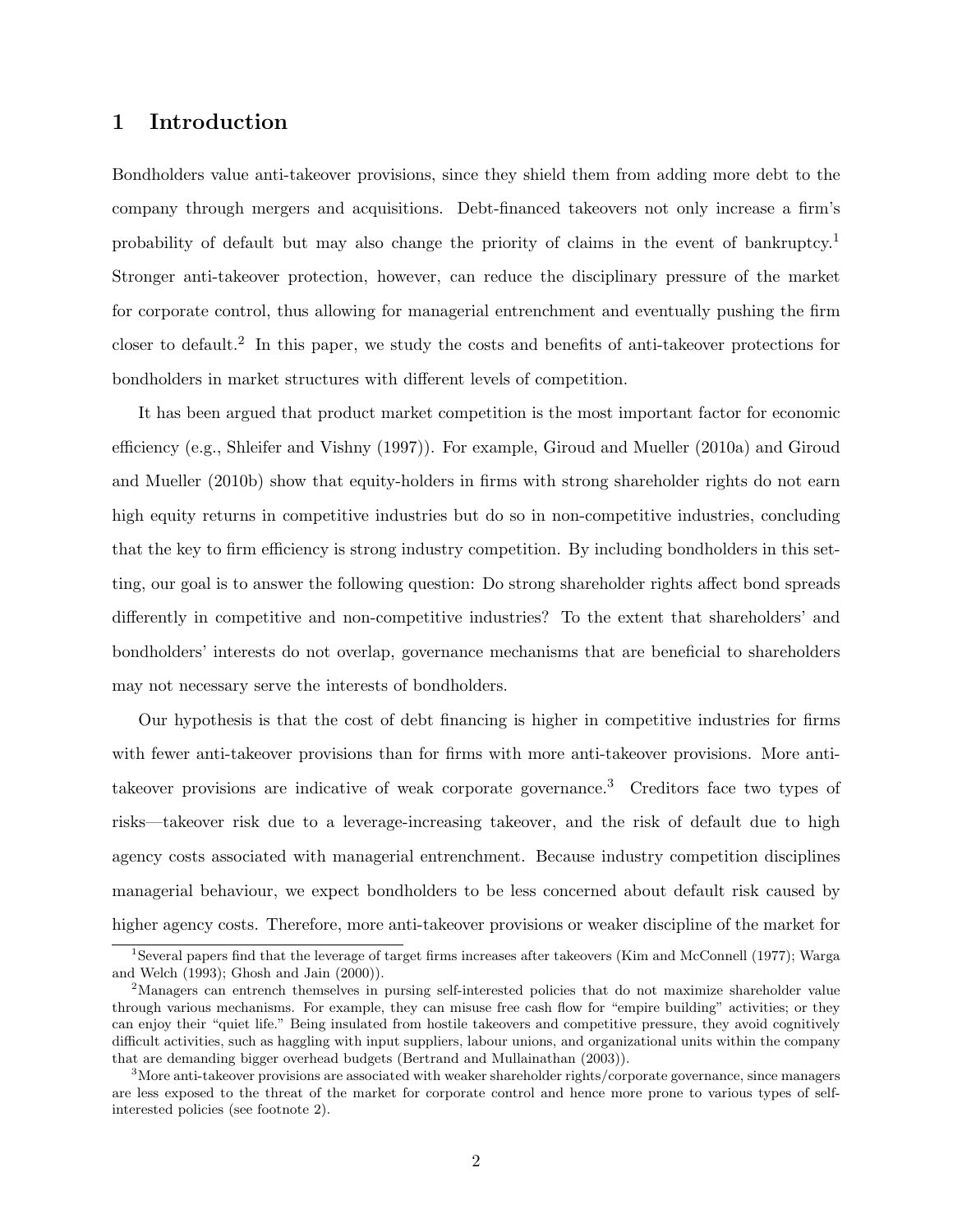corporate control are not expected to increase the cost of debt in competitive industries. On the other hand, bondholders may be particularly concerned about takeover risk, since product market competition reduces profit margins, increases the risk of default and thus makes firms attractive takeover targets. Being more exposed to takeovers, firms with fewer anti-takeover protections are therefore expected to bear a higher cost of debt than firms with more anti-takeover protection in competitive industries.

A non-competitive market structure imposes different risks to bondholders. The disciplinary pressure of the takeover market is weakened and, as a result, managerial entrenchment may increase the likelihood of default. Firms that are less exposed to the discipline of takeovers (i.e., have more anti-takeover protections) are expected to pay a higher cost of debt because of the increased risk of managerial entrenchment.

Using a large cross-section of U.S. firms over the period from 1994 to 2007, we show that firms with more charter-level anti-takeover provisions, as measured by the "governance index" (or GINDEX) in Gompers, Ishii, and Metrick (2003), have a significantly lower cost of debt in competitive industries. One standard deviation increase in the GINDEX leads to a 30-basis-point decrease in bond spreads, or a 17% fall in the mean bond spread. This relationship is reversed in non-competitive industries, where each additional anti-takeover provision leads to an increase in bond spreads by 2 to 8 basis points depending on the specification. This pattern is robust to firm and bond controls, and time and issue fixed effects. To ensure that our results are not driven by an omitted factor that is correlated with our measures of anti-takeover protection, we explore whether anti-takeover provisions at the state level exhibit similar effects on bond spreads as anti-takeover provisions at the firm level. We find that the results hold when state anti-takeover provisions are used.

Our results are not likely due to endogeneity. We investigate the cost of debt using newly issued bonds. Since a firm's governance structure is already in place before these bond issues, causality is more likely to go from corporate governance to the cost of debt than the other way around. To mitigate endogeneity concerns that financing choices impact industry structure, as in Valta (2012), we use exogenous reductions of industry import tariff rates to measure changes in the intensity of competition. Unexpected reductions in trade barriers facilitate the penetration of foreign rivals into local markets and trigger stronger competition. Using these tariff reductions as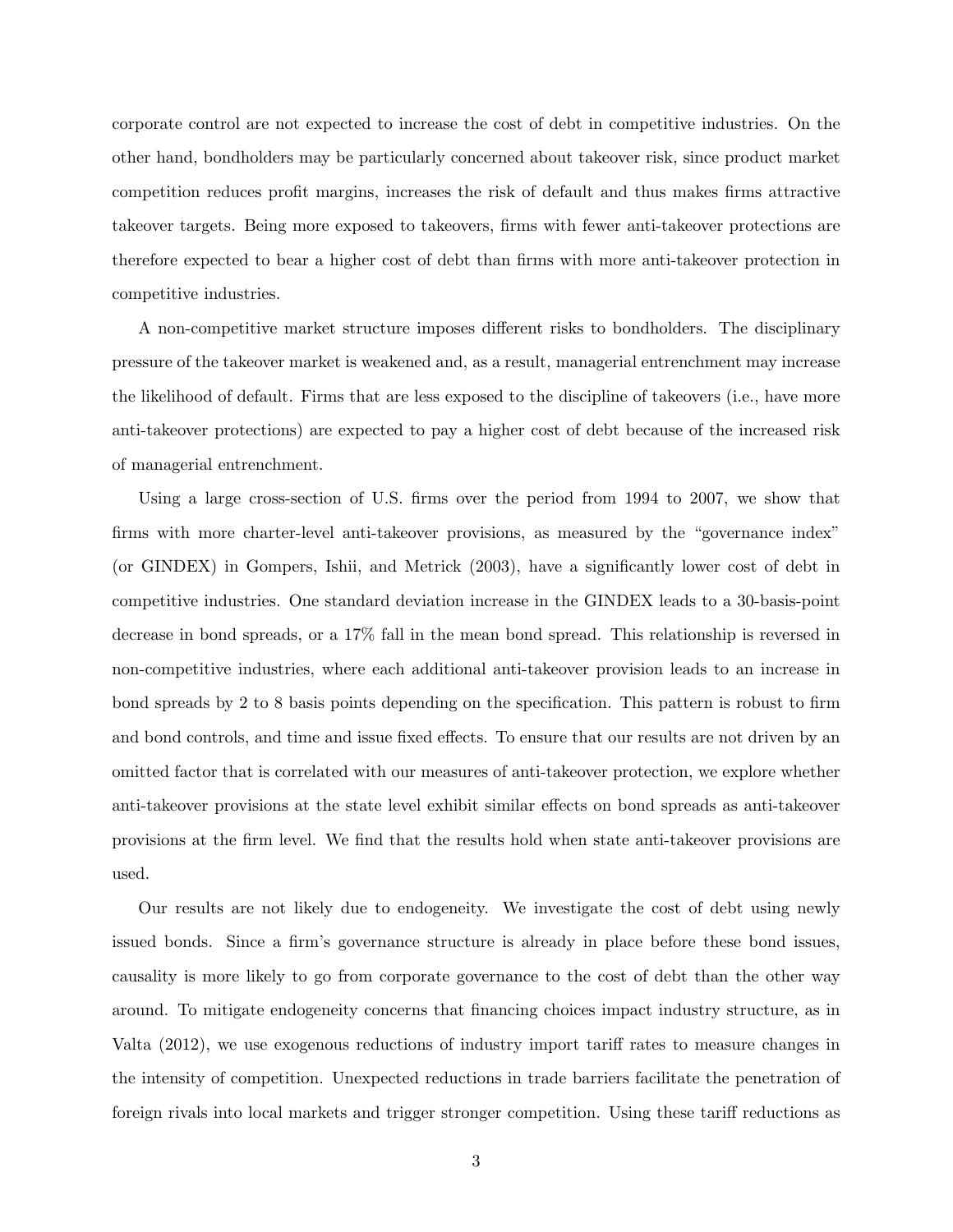a proxy for a sudden increase in the competitive pressure, our regression analysis reveals that, in industries with tariff reductions, the relationship between bond spreads and anti-takeover provisions is negative; in contrast, it is positive in industries without tariff reductions. We also verify that the distributions of our corporate governance measure GINDEX across different product market structures are very similar, ensuring that there is no endogenous sorting between GINDEX and product market competition, which is alluded in Gompers, Ishii, and Metrick (2003).

We also study whether bondholders use covenant protections to mitigate their exposure to takeover and entrenchment risks. Since the source of conflict comes from a firm's exposure to takeovers, we focus on debt priority, payment and investment covenants. These covenants try to reduce claim dilution, asset substitutions and under-investments (See Section 2). We find that, if firms in competitive industries already have strong anti-takeover protections, bondholders are less likely to use debt priority and payment restrictions. However, in non-competitive industries where agency costs are higher, bondholders are more likely to use all three types of covenants. These results suggest that bondholders use covenants as a mechanism to reduce their exposure to takeover and entrenchment risks. In a similar vein, our results for bond spreads show that bondholders require compensation for bearing those two types of risks.

Our paper makes two main contributions to the literature. First, we are the first to include bondholders in the debate on the importance of competition and corporate governance. We document that product market competition drastically affects the impact of firm governance on the pricing of debt. Our results complement Giroud and Mueller (2010b) and Giroud and Mueller (2010a) who conclude that corporate governance leads to higher firm values and equity returns but only in non-competitive industries. Both anti-takeover provisions and market competition are viewed as two alternative mechanisms that serve the purpose of optimizing a firm's value and shareholder returns; their effects on the cost of debt are much less clear ex ante. Our results suggest that corporate governance matters for bondholders in both competitive and non-competitive industries, although in different ways—stronger corporate governance leads to higher cost of debt in the former and to lower cost of debt in the latter.

Second, a number of papers show that strong shareholder rights are associated with higher cost of debt *on average*. Chava, Livdan, and Purnanandam (2009) examine at-issuance credit spreads on bank loans and find that firms with the lowest anti-takeover provisions pay a 25% higher spread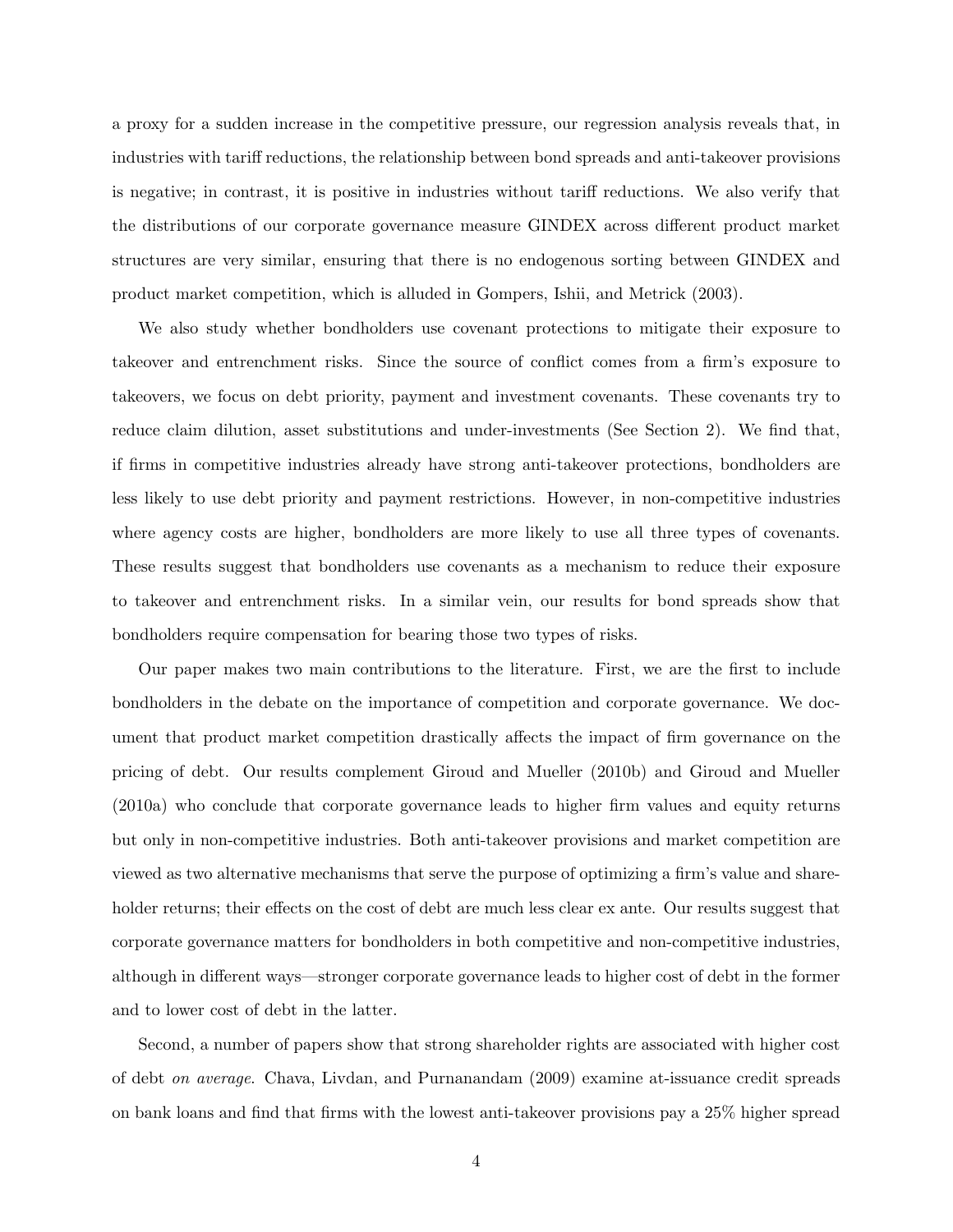on their bank loans than firms with the highest anti-takeover provisions. Cremers, Nair, and Wei (2007) claim that the effect of shareholder control on credit risk depends on takeover vulnerability. Klock, Mansi, and Maxwell (2005) find that shareholder control is associated with higher yields if the firm is exposed to takeovers. Qiu and Yu (2009) and Francis, Hasan, John, and Waisman (2010) use the passage of state-level anti-takeover laws as exogenous shocks to corporate governance to examine the impact of corporate governance on the cost of debt financing. Our paper shows that the effect of shareholder rights on the cost of debt depends on the product market competition. Our paper adds to this strand of research by showing that the effect of shareholder rights on the cost of debt depends crucially on product market competition.

Our paper is also related to the literature on bond covenants. Chava, Kumar, and Warga (2010) show how managerial agency issues affect the use of covenants. In our paper, we focus on the use of covenants in the context of reducing bondholders' exposure to risks in different product market structures. We show that bond spreads and covenants are used as complementary mechanisms in curbing the agency costs of debt in competitive and non-competitive industries.

The rest of the paper is organized as follows. Section 2 deals with related literature. Section 3 describes the data. Section 4 presents the results, Section 5 reports results on the use of bond covenants and Section 6 concludes.

# **2 Literature Review and Hypothesis Development**

Our paper is related to two strands of the literature: takeover vulnerability and the cost of debt, and product market competition and the cost of debt.

#### **2.1 Corporate Governance and the Cost of Debt**

A firm's exposure to takeover risk affects its bondholders. It is often the case that a target firm's leverage and cash-flow volatility increase after a takeover, which ultimately increases the default risk borne by bondholders. Rational creditors are therefore expected to demand a higher spread. For example, in their study of bondholder wealth changes following leveraged buyouts in the 1985– 89 period, Warga and Welch (1993) find that nonconvertible bondholders experience a wealth loss in leveraged buyouts. In a similar spirit, Ghosh and Jain (2000) show that the mean financial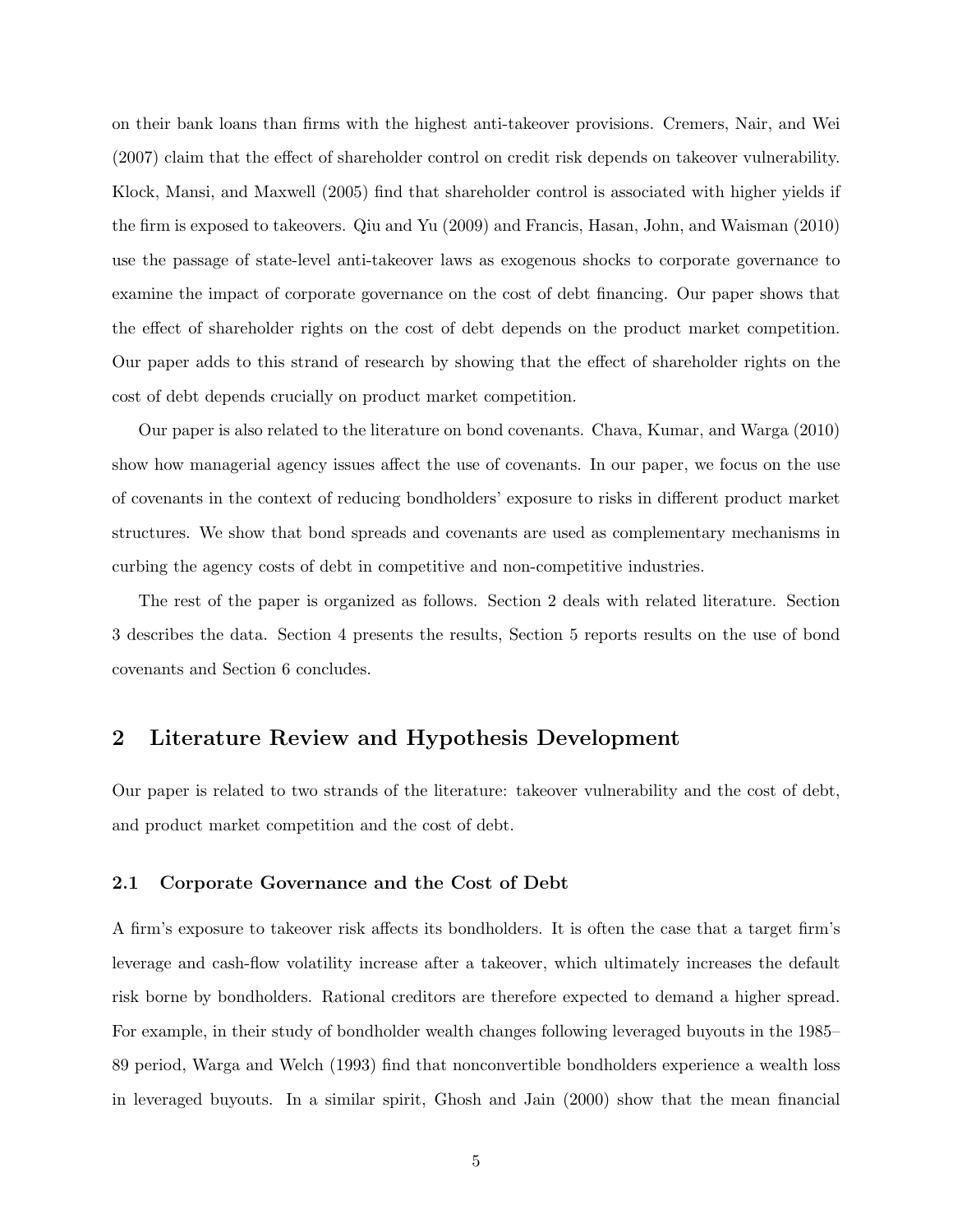leverage following a merger is 17% higher than the pre-merger financial leverage.

There is growing research on firm takeover vulnerability and the cost of debt. A standard proxy for takeover vulnerability is the GINDEX in Gompers, Ishii, and Metrick (2003), which is also used in our study. Klock, Mansi, and Maxwell (2005) examine the relation between the cost of debt financing and the GINDEX. Greater exposure to the market for corporate control has disciplinary effects on managers, but adverse effects on bondholders. Consistent with this view, Klock, Mansi, and Maxwell (2005) find that anti-takeover governance provisions (i.e., a high GINDEX) lower the cost of debt financing. Using bank loan data, Chava, Livdan, and Purnanandam (2009) also find that firms with fewer anti-takeover defences are associated with a higher cost of bank loans. Further, Cremers, Nair, and Wei (2007) document that the impact of shareholder control, as proxied by large institutional shareholders, on bond spreads depends on a firm's takeover vulnerability. Shareholder control is associated with higher yields if the firm is exposed to takeovers.

On the other hand, takeovers may benefit debt-holders of target firms if their leverage decreases after the takeover (i.e., a coinsurance effect). Mergers between two or more firms with earnings that are less than perfectly correlated reduce the risk of default of the merged company. Billett, King, and Mauer (2004) find strong evidence of a coinsurance effect for the bondholders of the target firm. Only target bondholders in non-investment-grade firms earn a significantly positive mean excess return during the announcement period, while bondholders in investment-grade firms incur losses.

The second related strand of the literature focuses on product market competition. In a competitive industry, new firms can enter the product market and reduce the average price. More intense product market competition can therefore be associated with a lower profit margin, higher default probability and consequently a higher cost of debt. Valta (2012) shows that loan spreads are significantly wider in competitive industries.

The joint effect of firm corporate governance and product market competition has received limited attention in the literature. To the extent that product market competition and firm corporate governance are alternative mechanisms for enhancing firms' operational efficiency, both mechanisms can affect firm value. For example, Giroud and Mueller (2010b) show that the impact of corporate governance on shareholders' returns depends on the competitiveness of the product market. They claim that firms with strong shareholder rights do not earn abnormal equity returns in competi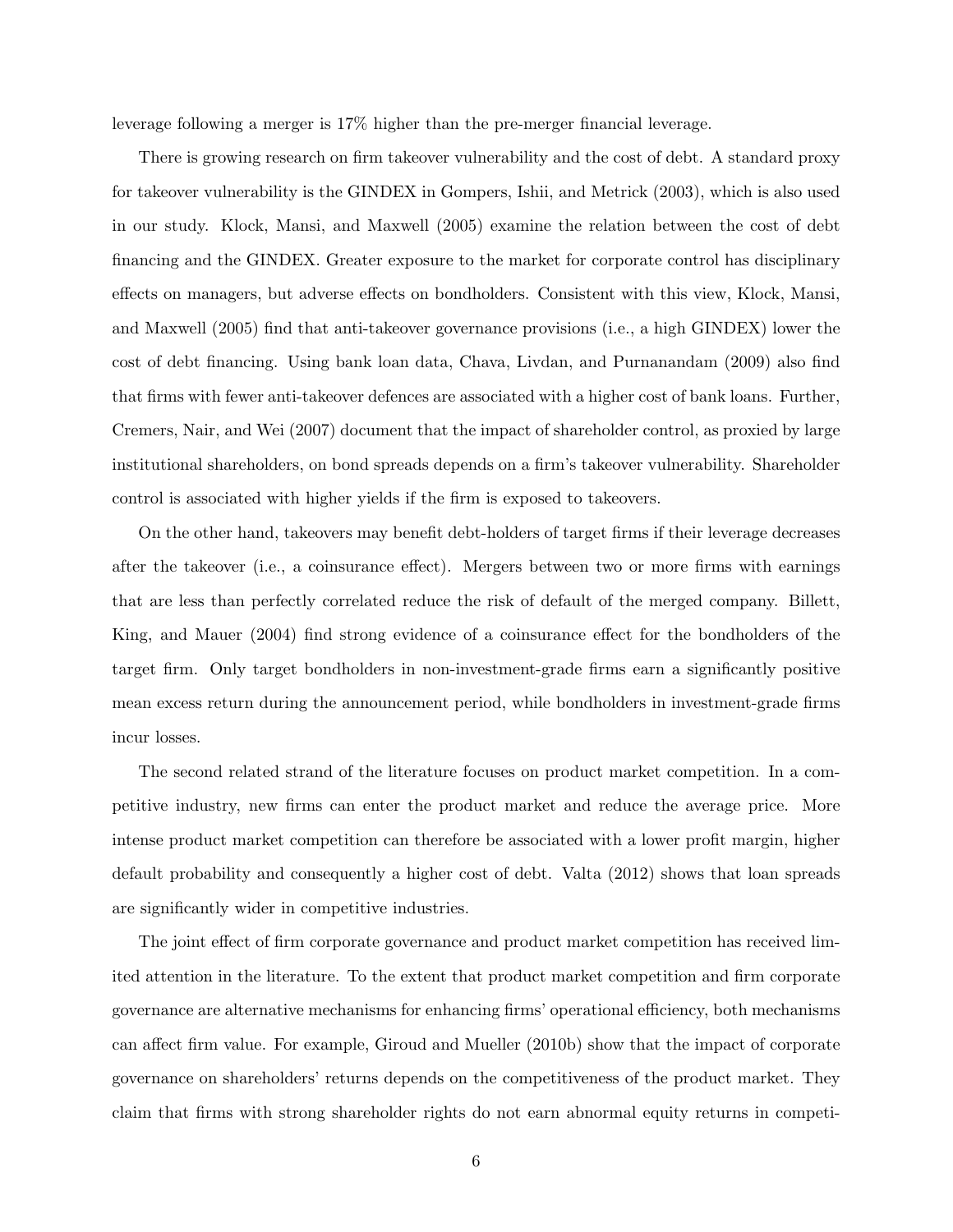tive industries but do so in non-competitive industries. While takeover vulnerability and product market competition are viewed as alternative disciplinary mechanisms from the shareholders' perspective, their roles are not so clear from the bondholders' perspective, which is examined in this paper.

Zhdanov (2007) constructs a structural model without agency cost in a competitive industry, in which the equilibrium credit spreads are significantly higher than in an oligopoly. The model predicts that higher product market competition decreases profit margins and increases firms' probability of default and therefore the cost of debt. The free entry condition effectively imposes an upper ceiling on the product price process. The higher credit spreads in a competitive industry can be explained through two mechanisms. First, the probability of default increases, since it becomes more likely that the default boundary is reached. Second, the post-default value of the firm will be lower, since the upper price ceiling rules out many "good" states for the firm taken over by the creditors.

In our study, we reason that product market competition imposes two different types of risks on bondholders. On the one hand, bondholders may benefit from less competitive product markets resulting from higher profit margins and lower default risk (Zhdanov (2007)). Also, in non-competitive industries, the takeover risk is subdued. However, in these industries, bondholders may be exposed to greater default risk due to managerial slack. In competitive industries, the risk of managerial slack is subdued but the takeover risk is elevated because product market competition reduces profit margins, increases the risk of default and makes firms attractive takeover targets. Bondholders' exposure to takeover and entrenchment risks motivate us to formulate the following hypotheses:

**HYPOTHESIS 1:** Firms with a high GINDEX (lower takeover vulnerability) have a *lower* cost of debt than firms with a lower GINDEX in *competitive industries*.

**HYPOTHESIS 2:** Firms with a high GINDEX (lower takeover vulnerability) have a *higher* cost of debt than firms with a lower GINDEX in *non-competitive industries*.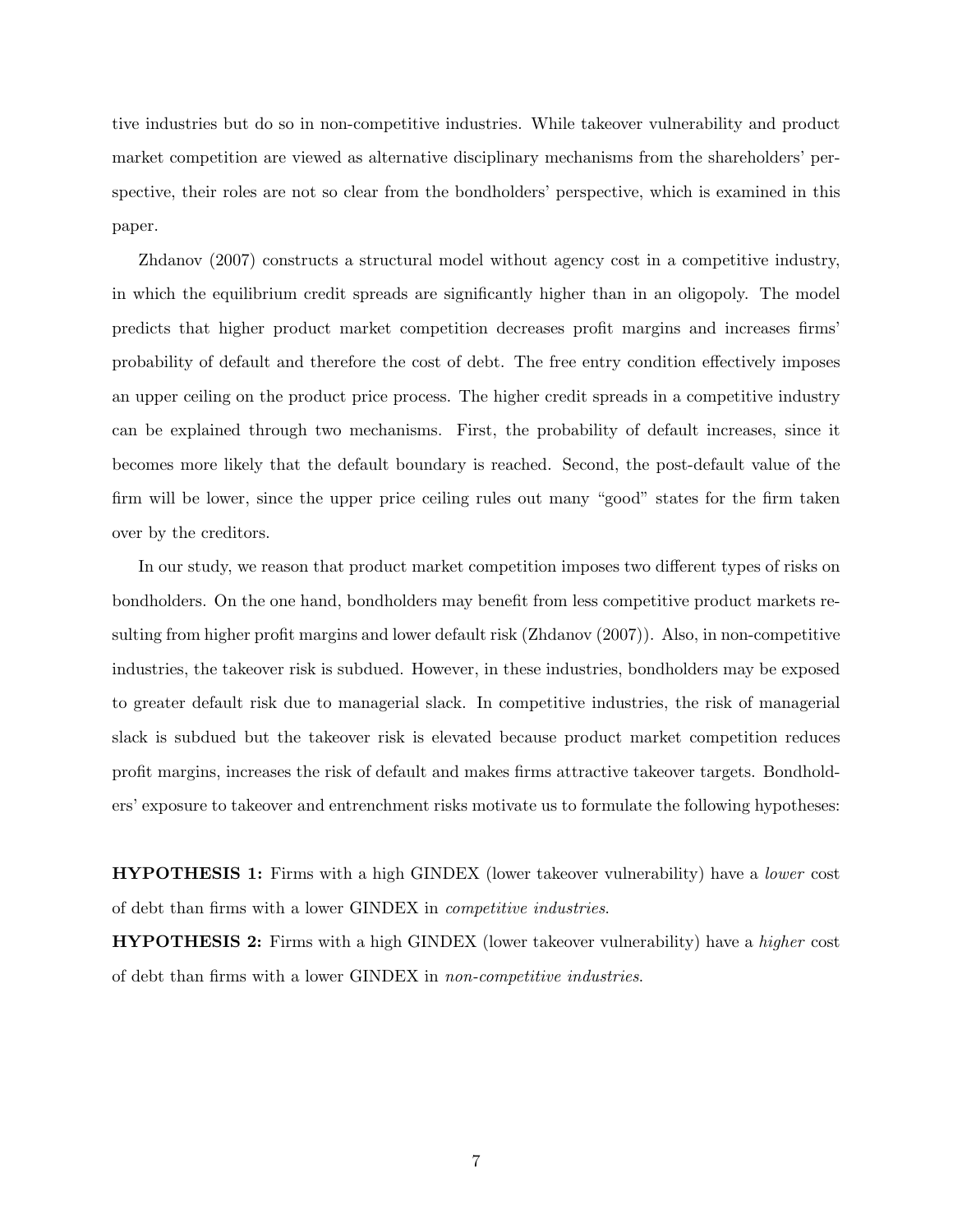#### **2.2 Corporate Governance and Bond Covenants**

Conflicts of interest between shareholders and debt-holders can be mitigated by including a package of covenants in the bond indenture contract. The broad objective of covenants is to prevent both opportunistic actions of borrowers that can destroy firm value at the expense of creditors (or divert the cash flows to third parties) and to preserve the relative priority of debt-holders' claims. The ultimate goal is to achieve the above-mentioned objectives and at the same time to give firms flexibility to execute their strategy. It is worth noting that the agency problems between shareholders and bondholders not only cause a redistribution of wealth from the lender to the borrower but also give rise to substantial efficiency losses. If wealth redistribution was the only effect, the lender could be protected by a higher interest rate as an *ex ante* compensation for the expected expropriation in the future. However, the opportunistic behaviour may destroy some of the surplus and thus incur costs for bondholders. For example, bankruptcy is inefficient and leads to deadweight loss. Therefore, any action that increases a firm's probability of default also increases the expected efficiency loss. The agency conflict between bondholders and shareholders will not be resolved by simply setting the right bond pricing, but will also require an appropriate set of covenants.

There are various forms of opportunistic behaviour that bondholders try to mitigate: claim dilution, asset withdrawal, under-investment and asset substitution. Claim dilution occurs if the firm receives additional credit; it makes default more likely and thus reduces the claims of the original lenders in case of default. Asset withdrawal is present if the firm sells some of its assets and transfers the proceeds to its shareholders; it also reduces the collateral of the lender. Under-investment happens because of the debt overhang problem in which the borrower has fewer incentives to invest in profitable projects because debt-holders have seniority over the expected payoff. Asset substitution is present if borrowers have an incentive to invest in very risky projects even if their expected return is negative. The borrowers benefit from the investment if it succeeds and are protected by limited liability if it fails.

There are three major groups of covenants that mitigate the above-mentioned agency problems.<sup>4</sup> The first group restricts distribution to shareholders through dividend payments or share

<sup>4</sup>Smith and Warner (1979) provide a detailed analysis of the different types of incurrence-based covenants and the agency conflicts they try to resolve.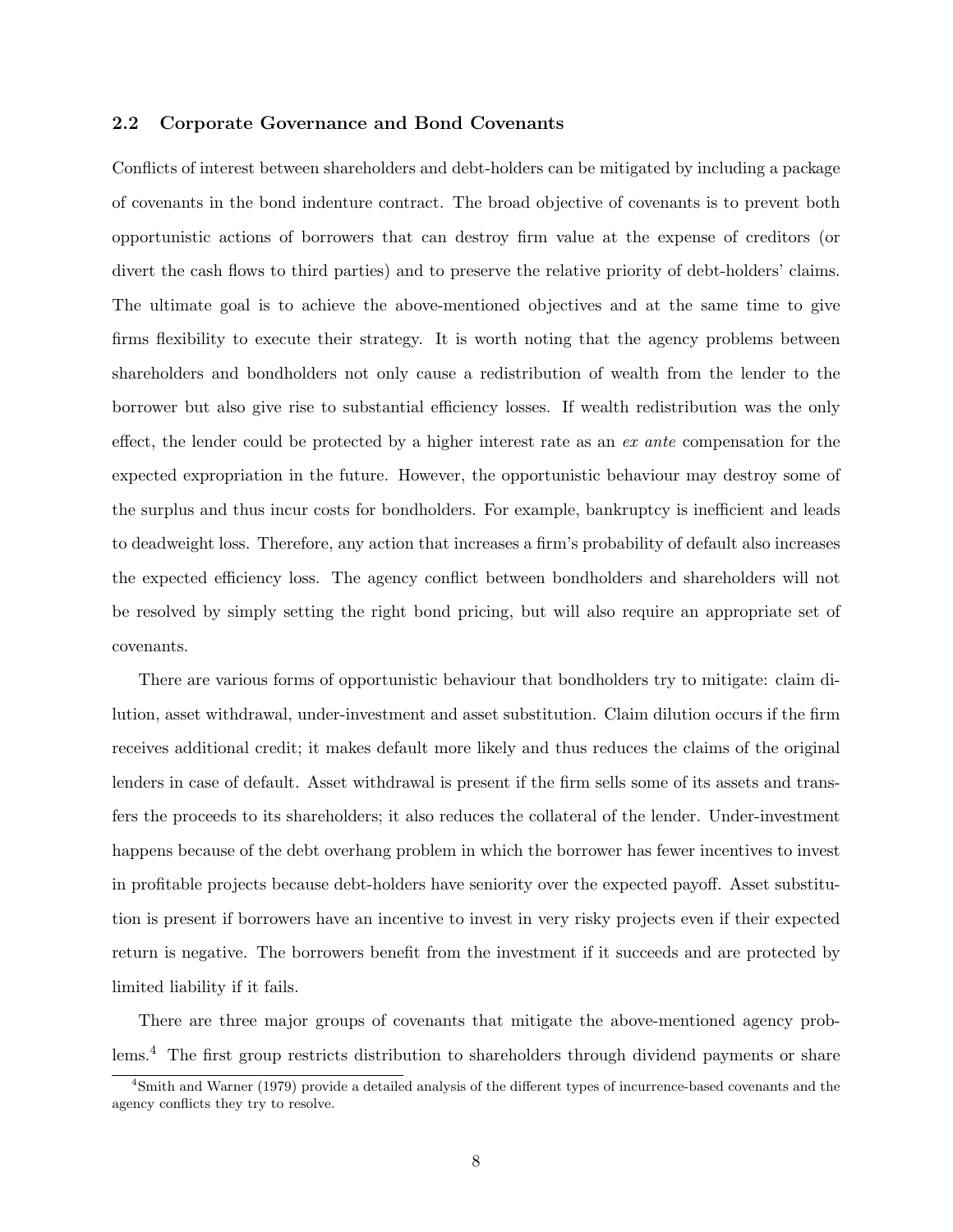repurchases. These covenants limit expropriation because they prevent cash disbursements that leave bondholders with fewer assets to protect their claims.<sup>5</sup> This covenant prevents asset withdrawals that ensure a lender's interest by locking in the firm assets at least equal in amount to those present at the time of bond issuance. This covenant also discourages under-investment resulting from low free cash flows that were paid out as dividends.

The second group of covenants places limits on additional borrowers and the issuance of certain types of debt (e.g., secured debt, more senior debt). These covenants prevent the firm from issuing bonds of equal or higher seniority. In such a way, they prevent an increase in default risk associated with higher leverage, ensuring that borrowers have the capacity to service their current debt and limit the dilution of bondholder claims generated by the issuance of debt that is equal or more senior to the outstanding bond. They also indirectly discourage risky investments—risky debt and risky investments tend to be concomitant.

The third group of covenants restricts borrowers' investment activities, ranging from prohibition on certain types of transactions such as mergers and acquisitions, or sale/leasebacks, to restrictions on the distribution of assets at prices lower than their equivalent value. These covenants are designed to protect bondholders from transactions that substitute less risky assets for riskier ones (i.e, asset substitution). These covenants also protect bondholders against the claim dilution that can follow if the merger partner is highly levered.

Keeping in mind this general framework about the use of covenants, we study whether the existing anti-takeover protections affect the use of bond covenants in competitive and non-competitive industries. Chava, Kumar, and Warga (2010) study how manager-shareholder agency issues affect the use of covenants and our analysis adds the role of product market competition. Cremers, Nair, and Wei (2007) also examine the role of covenants in reducing the conflict between shareholders and bondholders. They find that the spreads of issues that have leverage-restricting covenants, net worth requirements and poison pill covenants are least affected by the presence of blockholders.

We expect the existing shareholder control (through fewer anti-takeover provisions) to affect the bondholder's choice of certain types of covenants, depending on product market competition. In competitive industries, bondholders in these industries are concerned with takeover risk because

<sup>&</sup>lt;sup>5</sup>The restriction typically operates by reference to the borrower's profitability: the covenant sets a base date, usually at the time of the bond issuance and permits dividends and redemptions only to the extent of cumulative earnings after that date.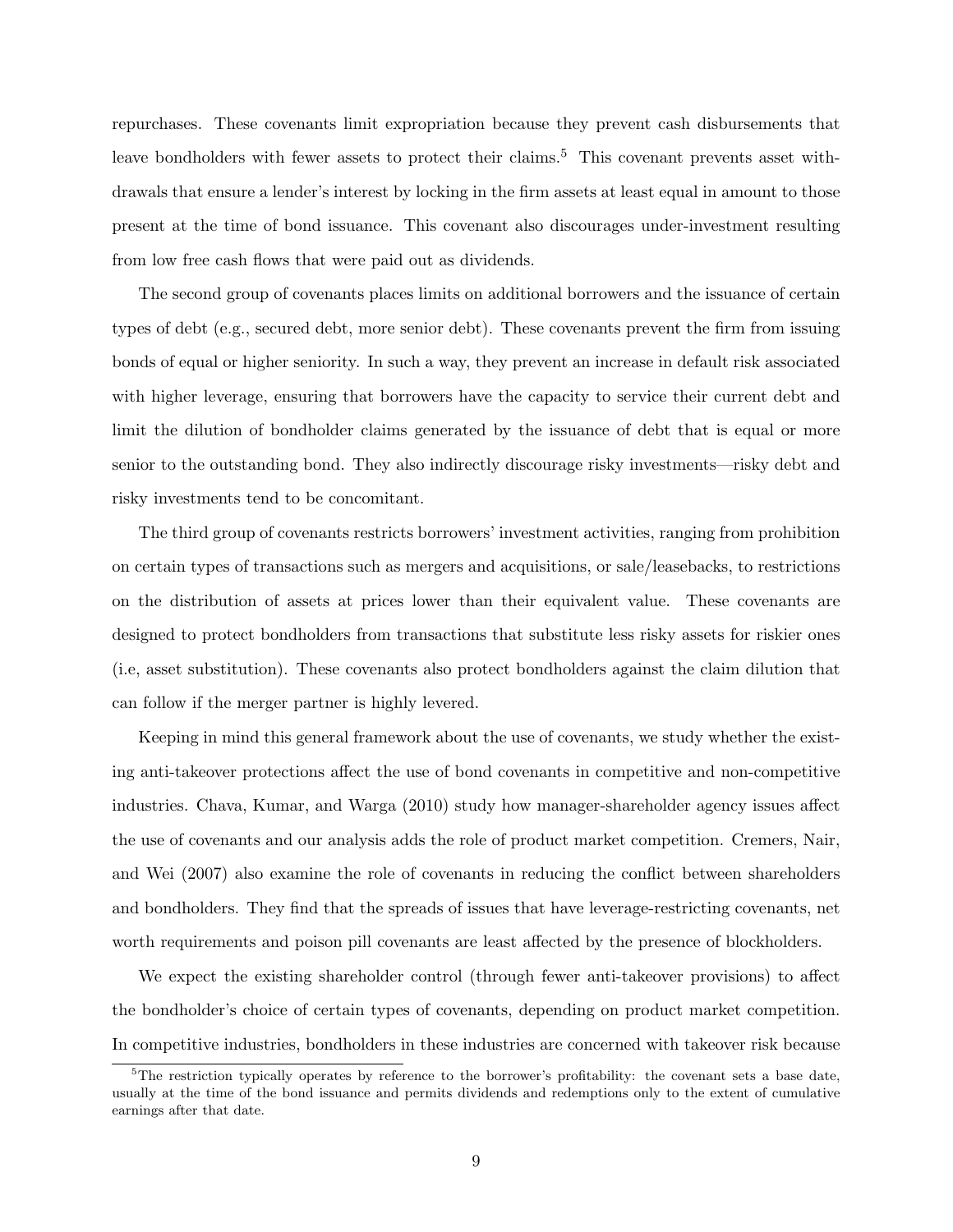inefficient firms are often forced out, thus becoming attractive targets for mergers and acquisitions, and barriers to exit and entry are weak. Debt-financed takeovers are often harmful to the interests of the current bondholders because they substantially increase leverage and default risk, and can subvert the existing seniority of claims. If bondholders consider existing corporate governance to be effective in reducing the likelihood of takeovers, or other events that are detrimental to bondholders, we would expect more anti-takeover provisions to be associated with fewer covenants in competitive industries. We focus on debt priority covenants, since they restrict claim dilution, which typically occurs in the event of a takeover. We also examine payment restrictions aiming to limit the withdrawal of funds that can eventually decrease asset/collateral values. When firms are more exposed to takeovers, they may have incentives to be more engaged in such type of activities. Therefore, our conjecture is that bondholders issue fewer covenants in competitive industries in which firms have already placed their own strong anti-takeover shields.

In non-competitive industries, however, we expect the major factor that affects the use of covenants to be managerial entrenchment that leads to higher agency costs and to higher default probability. In other words, having more anti-takeover protections and thus less exposure to the market for corporate control is not taken as a positive factor in non-competitive industries. With more anti-takeover protections, we expect bondholders to rely more on investment, debt priority and payment covenants to protect their own interests.

**HYPOTHESIS 3:** Firms with a high GINDEX (lower takeover vulnerability) have *lower* probability of using investment, payment and debt priority covenants than firms with a lower GINDEX in *competitive industries*.

**HYPOTHESIS 4:** Firms with high GINDEX (lower takeover vulnerability) have *higher* probability of using investment, payment and debt priority covenants than firms with a lower GINDEX in *non-competitive industries*.

## **3 Data and Variables**

The data used in this study come from three different sources. First, we use corporate bond prices and bond characteristics from the Mergent Fixed Income Securities Database (FISD) from 1994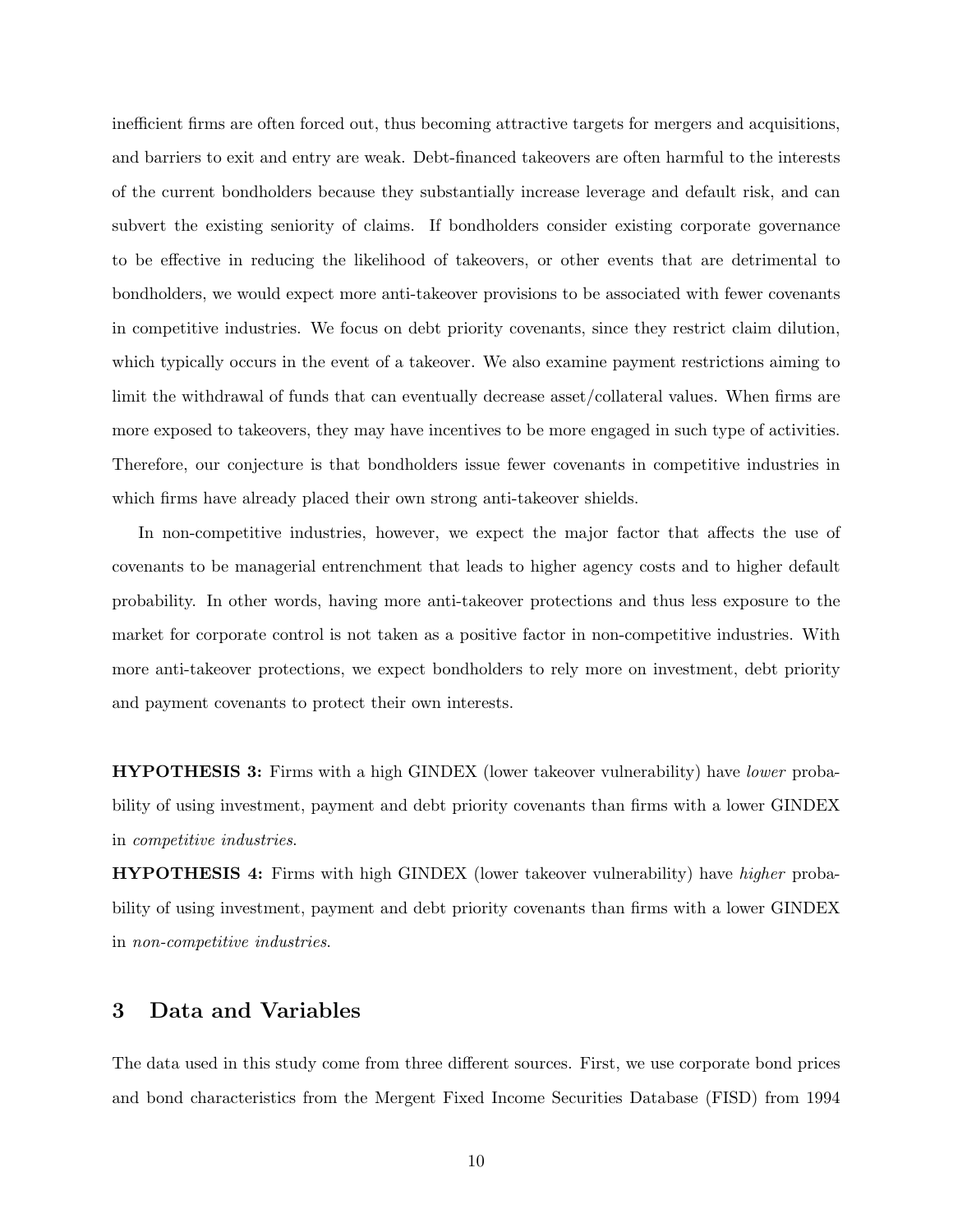to 2007. The cost of debt is computed by taking the difference in yields to maturity between a corporate bond and a Treasury bond with the same coupon and maturity. We compute the yields to maturity of an equivalent Treasury bond based on zero-coupon yields, which are interpolated into a piecewise linear yield curve (Gurkaynak, Sack, and Wright (2006)). We also retrieve information about bond age (BOND AGE), defined as the number of years between the current year and the issuance year.

A unique feature of FISD is that it offers comprehensive information on 54 bond covenants that cover the whole range of restrictions used in bond indentures. To divide restrictions into groups, we rely on the classification used by Chava, Kumar, and Warga (2010). *Investment restrictions* include at least one of the following: restrictions on consolidation or mergers, direct and indirect investment restrictions, and stock issuance restrictions. *Payment restrictions* include restrictions either on dividends or other payments.<sup>6</sup> *Debt priority restrictions* include restrictions on funded debt, indebtedness, liens, and senior debt issuance of parent and/or subsidiary firms.<sup>7</sup>

Second, we obtain the following firm-level control variables from the Compustat annual file: (1) firm size, defined as the logarithm of sales (LOG(SALES)); (2) firm leverage, defined as the ratio of total debt (long-term debt plus short-term debt) to total assets (LEVERAGE); (3) firm profitability, computed as the ratio of earnings before interest, taxes, depreciation and amortization divided by total assets (ROA); (4) firm risk, measured by the standard deviation of firm profitability over the past five years (VOL ROA); and (5) a firm's rating, measured by an investment-grade dummy (INV GRADE).

Third, to measure a firm's takeover vulnerability, we use the GINDEX constructed by Gompers, Ishii, and Metrick (2003). This index relies on data from the Investor Research Responsibility Center (IRRC) and is based on counting provisions in a firm's charter deemed contrary to shareholder interests. The GINDEX ranges from 0 to 24. Each of the 24 provisions restricts shareholders' rights and makes hostile takeovers more costly; therefore, high values of the index are associated with

 ${}^{6}$ Restrictions on consolidation or mergers indicate that consolidation or merger of the issuer with another entity is restricted; stock issuance restrictions restrict the issuer from issuing additional common stock; restrictions on dividends indicate that payments made to shareholders or other entities may be limited to a certain percentage of net income of other ratio

<sup>7</sup>Funded debt restricts the issuer from issuing additional funded debt. Funded debt is any debt with an initial maturity of one year or longer. Indebtedness restricts the user from incurring additional debt, with limits on the absolute dollar amount of debt outstanding or percentage of total capital. Liens restrictions imply that, in the case of default, the bondholders have the legal right to sell mortgaged property to satisfy their unpaid obligations. Senior debt issuance restricts the amount of senior debt the issuer may issue in the future.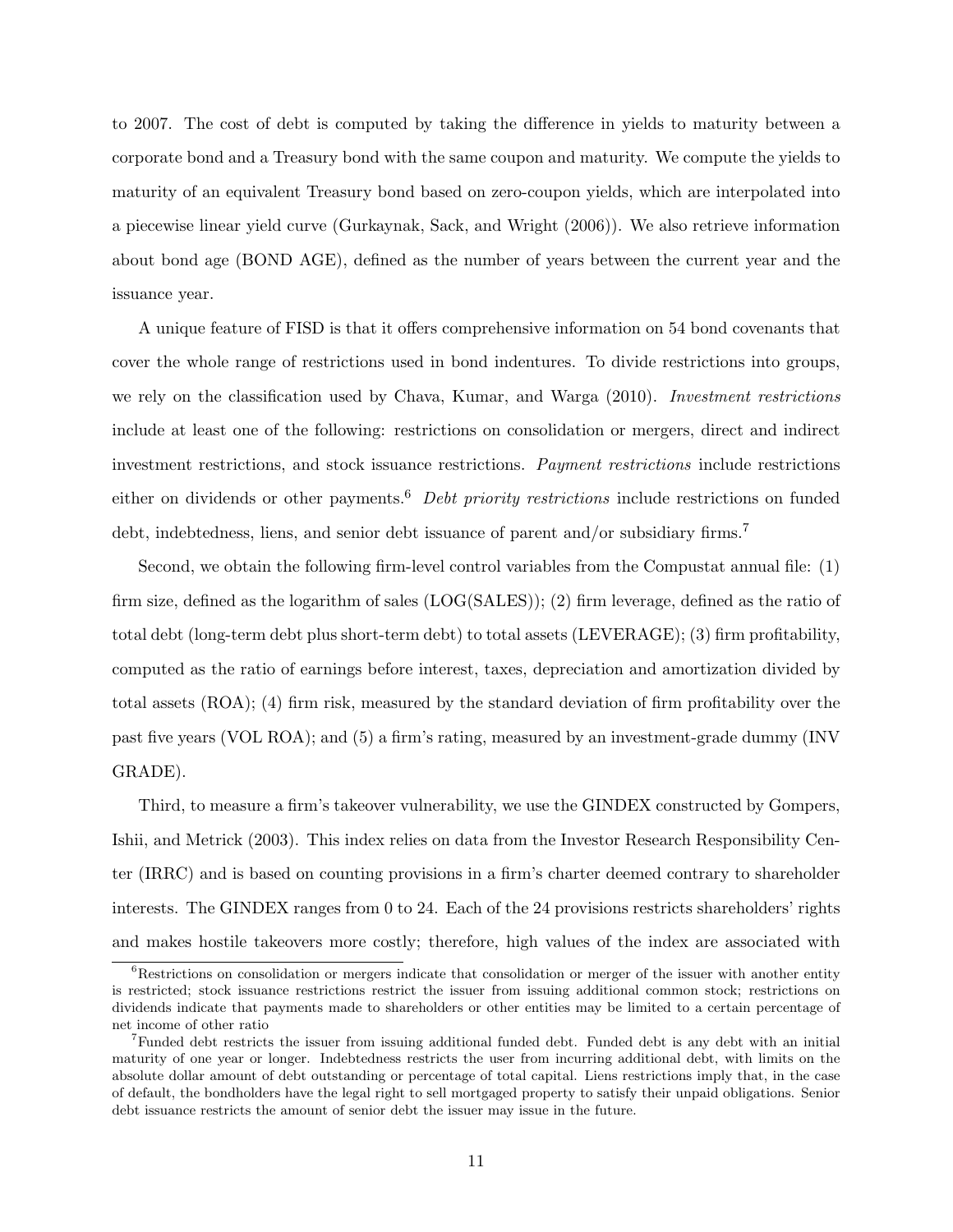weak shareholder rights, because managers are less exposed to the disciplining role of the market for corporate control. See Appendix 1 for a detailed description of each provision.

We construct an alternative measure of takeover vulnerability (ANTI) that uses information for only those provisions considered to be critical for takeovers. We use staggered boards, limits to shareholder amendments from bylaws, supermajority requirements for mergers, and charter amendments, poison pills and golden parachute provisions. Classified boards (not all directors are up for election simultaneously) create delays in takeover battles. In fact, some deem them to be the single most important factor in takeover defences. Another barrier to takeovers is supermajority requirements in which more than 65% of the vote is required. Existing poison pills and golden parachutes also guarantee delay in the takeover decisions. We expect ANTI to yield stronger impacts on bond spreads than more general measures such as the GINDEX, since our hypothesis relies on such governance structures that closely track anti-takeover provisions.

We also consider the presence of active shareholders by including the percentage of institutional blockholders for each issue year (OWNER). As in Cremers, Nair, and Wei (2007), we use institutional blockholders rather than institutional holdings to mitigate the problem that institutions with minor stakes have few incentives to be involved in firm-specific decisions. We view institutional blockholders as an alternative governance mechanism to the GINDEX. For example, Shleifer and Vishny (1997) argue that because blockholders often have substantial effective voting control, they play an important role in acquisitions. Related empirical work by Cremers, Nair, and Wei (2007) suggest that the effect of shareholder control on bond spreads depends on takeover vulnerability. Since both GINDEX/ANTI and blockholders measure takeover vulnerability, we include blockholders to avoid the issue of an omitted variable, and expect GINDEX/ANTI to affect bond spreads above and beyond the effect of large blockholders.

We use the Herfindahl-Hirschamnn index ("HHI") to measure product market competition. The HHI is defined as the sum of the squares of firms' market shares for each industry and year. The market shares are computed from Compustat using firm sales for all available firms. Higher HHI values imply weaker competition. At the extreme, the HHI equals zero in a perfectly competitive industry, while in a monopolistic industry the HHI equals one.

To identify competitive industries, we define a dummy variable COMP, which equals one if the HHI is in the lowest tercile of the sample distribution and zero otherwise. Splitting the sample into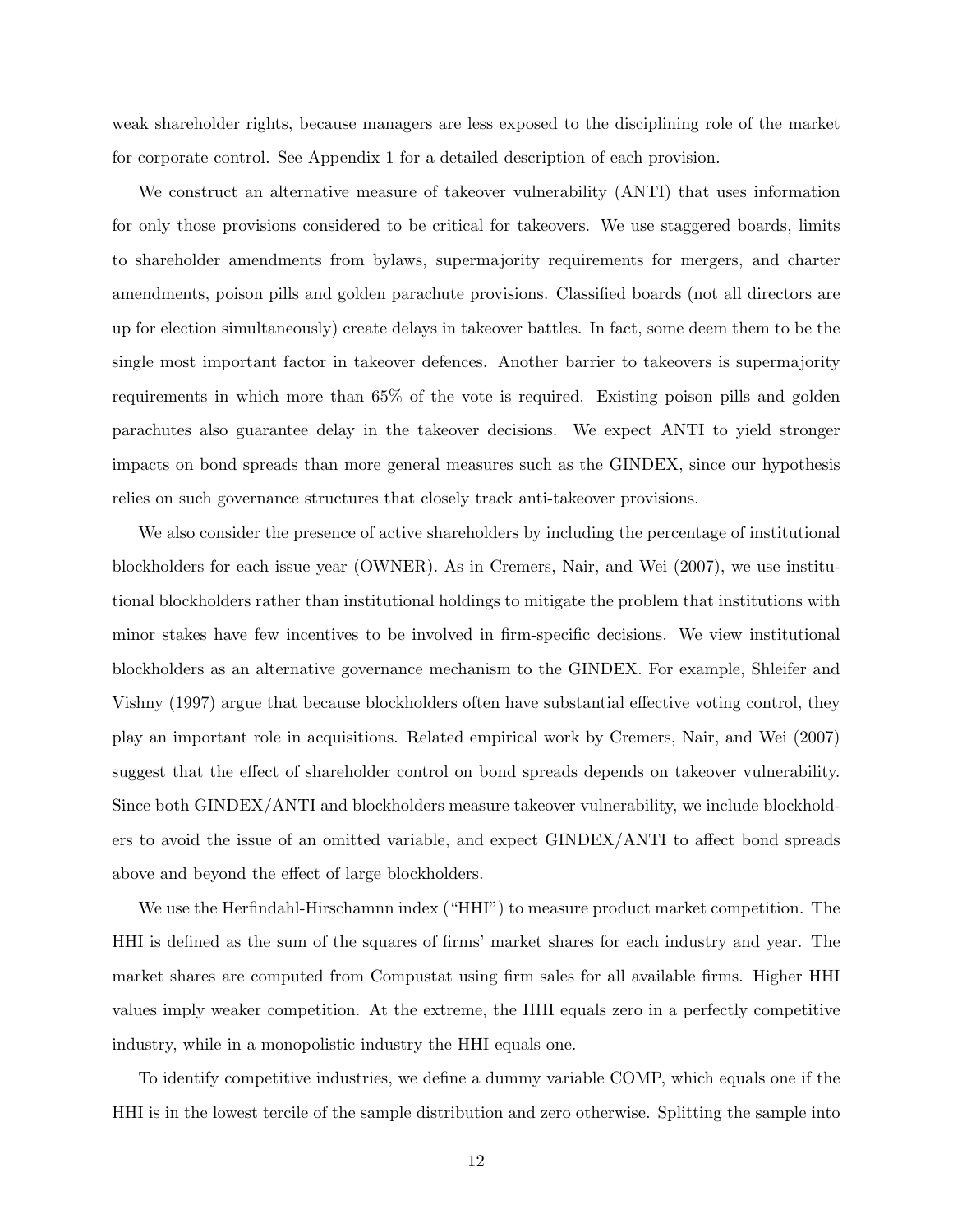competitive and non-competitive sub-samples allows for intuitive economic interpretation of the coefficient estimates. The advantage of the dummy variable definition as opposed to continuous HHI is that the former mitigates measurement problems often present with this variable. In the main results, we use 3-digit SIC codes and, as a (unreported) robustness check, we classify industries according to the Fama-French 48-industry classification and also use 2-digit SIC codes.

#### **3.1 Empirical Method**

The first part of our methodology consists of estimation bond spread regressions and a choice model for the use of covenants. To explore the relationship between corporate governance, product market competition and the cost of debt, we specify the following baseline regression model:

$$
y_{ijt} = \delta_1 G_{it-1} + \theta' X_{it-1} + \alpha_j + \gamma_t + \varepsilon_{ijt},\tag{1}
$$

where the subscripts *i*, *j* and *t* represent firm, issue and year of trading, respectively. The dependent variable *y* denotes the corporate spread for issue *j* by firm *i* at time  $t$ ;  $G$  is either the GINDEX or the ANTI. We estimate this regression separately for competitive and non-competitive industries. Our primary interest is in the estimates of the GINDEX and the ANTI across competitive and non-competitive industries. *X* stands for firm- and issue-specific control variables. Firm controls are leverage, blockholder ownership, firm size, firm risk, profitability (ROA) and credit rating. All firm controls take values from the year prior to bond yield quotes. Issue controls include bond age.

To account for unobserved heterogeneity within bond issues, we include issue fixed effects,  $\alpha_j$ , while  $\gamma_t$  captures time fixed effects.<sup>8</sup> The standard errors are clustered at the firm level, since issues by the same firm may be dependent.

We expect firm size to be negatively related to corporate yield spreads because larger firms enjoy economies of scale and greater stability. Leverage should be positively related to corporate spreads, since higher leverage is associated with higher probability of default. Firm profitability should be negatively related to corporate yield spreads because high values indicate that a firm is less likely to default and more likely to repay its debt obligations. Firm risk should be positively

<sup>&</sup>lt;sup>8</sup>Because the bond amount does not vary within the issue, we cannot estimate its impact on bond spreads using issue fixed effects. We employ firm fixed effects instead of issue fixed effects in an unreported analysis. Overall, the results are preserved though with weaker significance.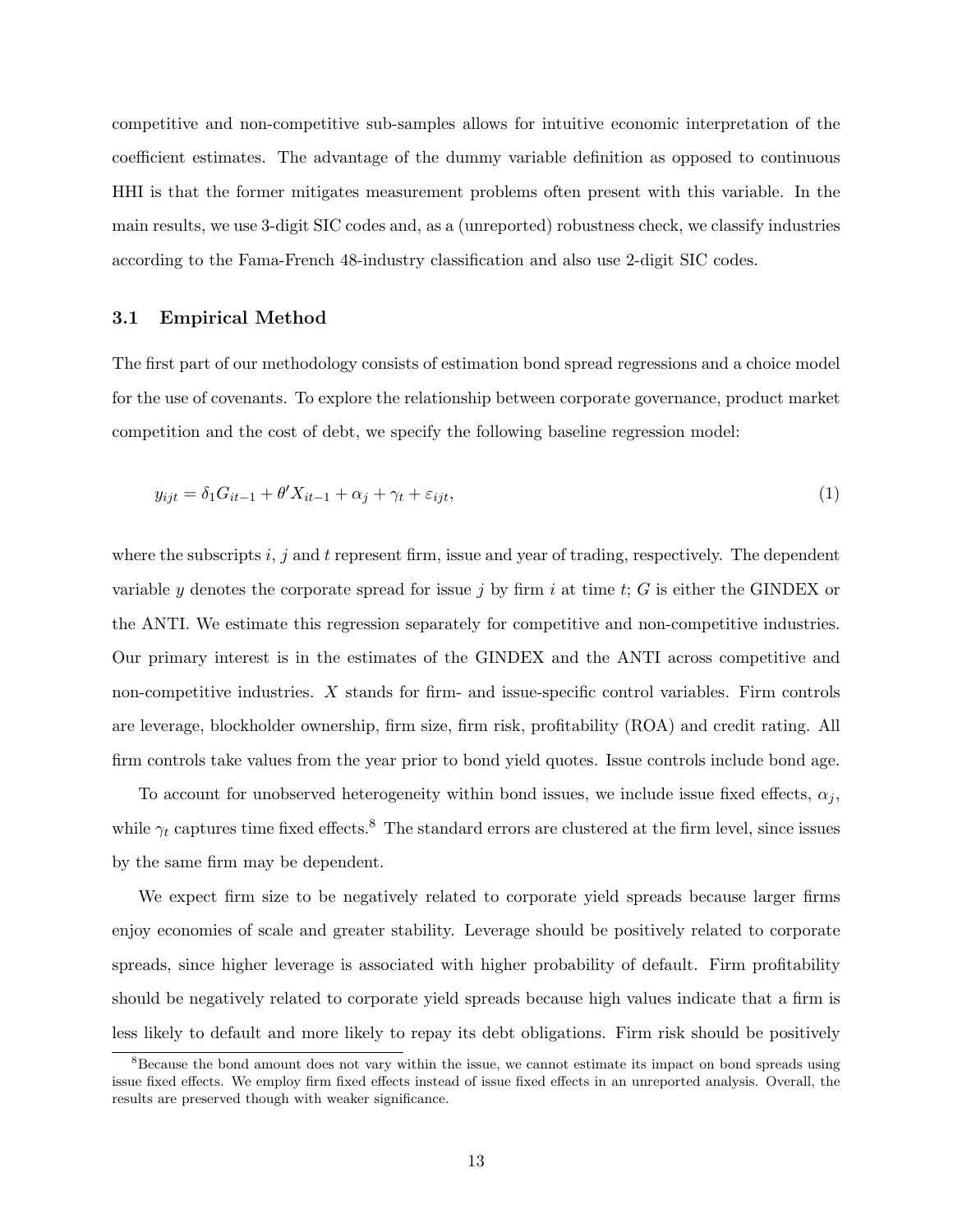related to corporate yield spreads because the more volatile a firm's expected cash flows are, the more likely a firm can reach its default threshold. Firms with non-investment credit ratings are expected to be associated with higher spreads. We expect bond age to be negatively related to corporate spreads, because older bonds become less liquid and therefore incur a higher cost of debt financing. However, the opposite may occur, since older bonds proxy for a firm's survival, which is inversely correlated with default risk.

We examine the decision of whether or not an issue has a certain type of covenant. We estimate separate probit models for investment, payment and debt priority restrictions, which can be represented as follows:

$$
Pr(Covenent_{it}) = \Phi(\delta_1 G_{it-1} + \theta' X_{it-1} + \gamma_t),
$$
\n<sup>(2)</sup>

where  $\Phi$  is the standard normal cumulative distribution function. All other controls are the same as in the bond-spread regression. All control variables are lagged in the year prior to bond issuance. The sample consists of one observation per issue.

#### **3.2 Summary Statistics**

Our sample includes 690 firms and transactions on 3,950 bond issues from 1994 to 2007. On average, there are 1,503 issues with bond transactions per year. Our bond spread is at the issue-year level. As in previous studies, we keep only senior, unsecured straight and callable corporate bonds. We exclude firms in the financial or utility industries and quasi-public firms from the sample (a one-digit SIC code is equal to four, six or nine).

Table 1 summarizes the key variables used in the regression analysis. All firm-specific control variables are winsorized at the 1% level. The median corporate spread is 118 basis points with a standard deviation of 174 basis points. The size of the average bond issue is \$315 million. The average time to maturity is 10 years. The average bond age, the number of years from the issuance year to the current year, is almost 4 years.

The median firm in our sample has \$3.612 billion in sales and its standard deviation is \$16.64 billion. The median leverage is 29.8%, the profitability ratio is 14.3%, and the median firm risk measured by the 5-year standard deviation of ROA is 2.5%. The average value of the GINDEX in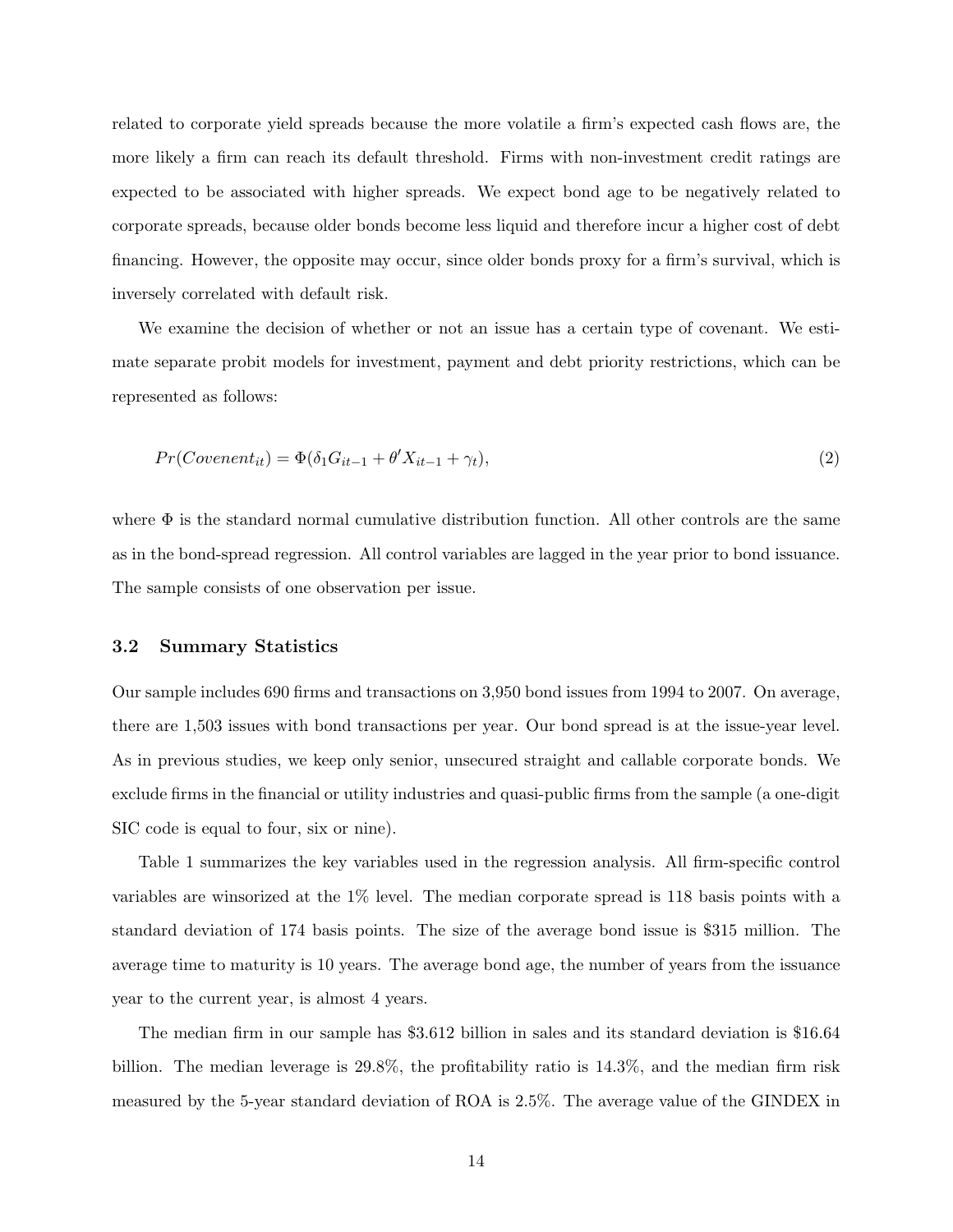our sample is 10.026 and the average value of the ANTI is 2.761. It appears that 48% of the firms are investment-grade rated. The median value of the asset-based HHI is 0.104 and the median value of the sales-based index is 0.15. Overall, our sample is very similar to samples used in previous studies on bond spreads (e.g., Chava, Livdan, and Purnanandam (2009); Qiu and Yu (2009)).

Panel A of Table 2 reports mean corporate spreads sorted by the GINDEX for competitive and non-competitive industries. The difference in loan spreads for low- and high-GINDEX firms is 30.6 basis posits in competitive industries, while the difference in non-competitive industries is -18.5 basis points. The same pattern is observed when using ANTI as the corporate governance measure. These results suggest that bondholders value high and low GINDEX firms very differently, depending on the level of product market competition. This evidence is consistent with our hypothesis that high GINDEX firms are associated with a lower cost of debt only in competitive industries. In the next section, we conduct a multivariate regression analysis that includes a set of control variables known to affect credit spreads.

In Panel B of Table 2, we provide a comparison of firm characteristics in competitive and in non-competitive industries. Bond spreads are higher in competitive industries than non-competitive industries. This result is similar to Valta (2012) who studies bank loan spreads. As explained in the previous section, bondholders require compensation for the higher probability of default and takeover risk in competitive industries. Firms in competitive industries are smaller, as expected, and are also more levered, a pattern consistent with Bolton and Sharfstein (1990).

#### **3.3 Empirical Distributions of GINDEX and Covenants**

Deriving conclusions about the impact of GINDEX on bond spreads across different product markets relies on the assumption that GINDEX is not strongly correlated with product market competition. Figure 1 plots the distribution of GINDEX for competitive and non-competitive industries. We see that 20% of all firms have a GINDEX lower than 8, both in competitive and non-competitive industries. The GINDEX is between 8 and 12 in 48% of the firms in non-competitive industries and 52% of the firms in competitive industries. Finally, 32% of the firms in non-competitive industries and 28% of the firms in competitive industries have a GINDEX measure larger than 12. This analysis suggests that the GINDEX is distributed almost identically across product market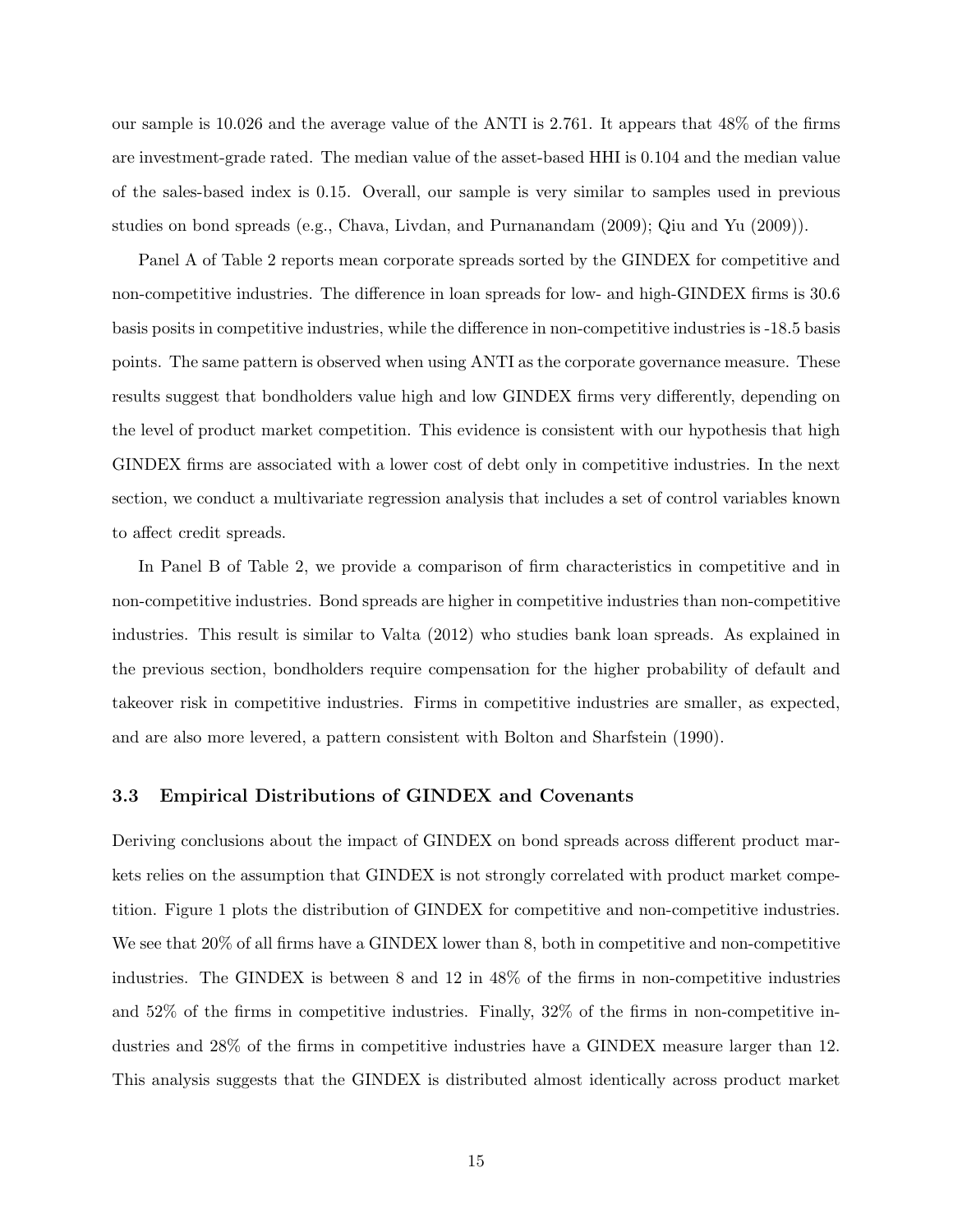structures.<sup>9</sup>

We conduct a similar analysis for covenants and product market competition. Figure 2 shows that 10% of the issues in non-competitive industries and 28% of the issues in competitive industries have payment restrictions. Debt priority restrictions are almost evenly spread across competitive and non-competitive industries, and investment restrictions are more prevalent in non-competitive industries. It appears that the distribution of covenants across product market structures to some extent depends on their type.

### **4 Empirical Results**

This section presents the results of empirical tests on the relations between a firm's anti-takeover laws, product market competition and the cost of bond debt financing. As a robustness exercise, we examine the effect of state anti-takeover laws. To deal with the endogeneity between product market competition and debt financing choices and costs, we consider an exogenous shock to product market competition.

#### **4.1 Baseline regression: corporate bond spread regressions**

The aim of this section is to establish the relation between product market competition, GINDEX and bond spreads using multivariate regressions. In column (1) of Table 3, we start with a specification that includes GINDEX, firm and issue controls for the entire sample. All control variables are lagged one year prior to the bond spread year. When we do not account for product market competition, the estimate on GINDEX is negative and insignificant, preventing us from drawing any meaningful interpretation of the relationship between GINDEX and bond spreads.<sup>10</sup>

In column (2), we focus on the sample of competitive industries. The estimate on GINDEX is -0.114, suggesting that each additional anti-takeover provision leads to an 11.4-basis-point decrease in bond spreads in competitive industries.<sup>11</sup> Our explanation is that stronger anti-takeover protection decreases the likelihood of actual takeovers and thus insulates the bondholders from takeover

 $9^9$ The empirical distribution of ANTI across market structures is similar.

<sup>&</sup>lt;sup>10</sup>The significance of the GINDEX depends on its specification. For example, when we use a dummy variable definition for high and low GINDEX, we uncover that high-GINDEX firms pay a significantly lower cost of debt than low-GINDEX firms. This result is similar to Chava, Livdan, and Purnanandam (2009).

 $11$ In unreported regressions, we consider Fama-French industry classification and 2-digit SIC codes. The results continue to hold.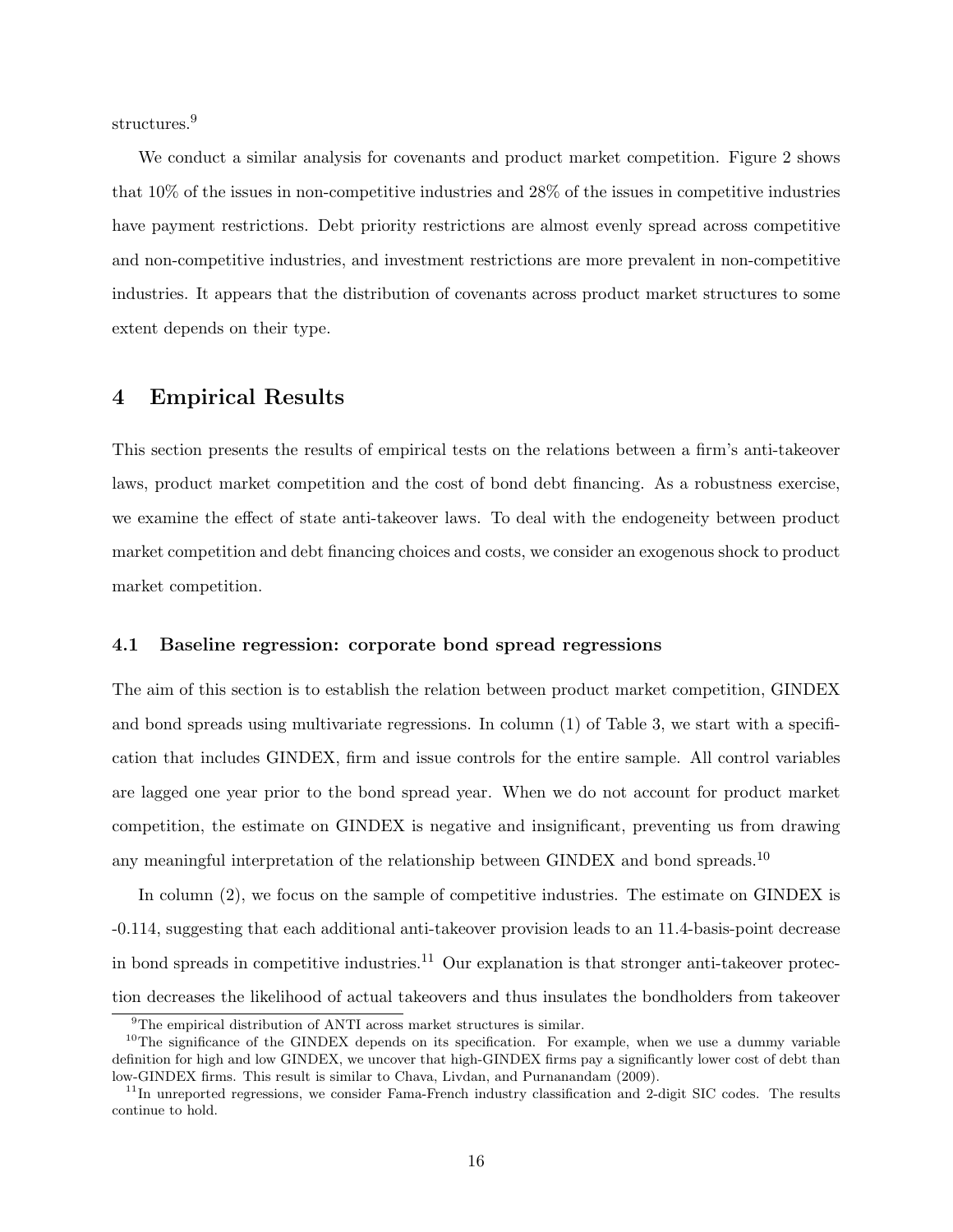risk. As discussed in Section 2, acquired firms usually experience higher debt levels and volatility of cash flows after a takeover, which increases a firm's default risk. The negative relationship between the cost of debt financing and higher anti-takeover provisions is consistent with Bhojraj and Sengupta (2003), Klock, Mansi, and Maxwell (2005), and Chava, Livdan, and Purnanandam (2009). Unlike previous studies, we find that this result is present only for firms operating in competitive environments, where the threat of takeover is stronger.

In column (3), we explore only non-competitive industries. The estimate on GINDEX is 0.024, implying no relationship between GINDEX and spreads.<sup>12</sup> The estimates on GINDEX from columns (2) and (3) highlight that, from a bondholder's perspective, the costs and benefits of corporate governance depend on the product market competition. On the benefit side, firms with weak corporate governance, i.e., high-GINDEX firms, are shielded from the market for corporate control through anti-takeover provisions and are considered less risky by bondholders, since takeover risk is reduced. On the costs side, these high-GINDEX firms may suffer from managerial slack and thus higher default risk. Under these circumstances, bondholders would require a higher return on their investment.

Our explanation is that product market competition is an external mechanism that affects the realization of takeover and default risks, which in turn affect the cost of debt. In non-competitive industries, the risk of managerial slack is more pronounced across all firms, but more so for firms with a higher GINDEX measure. As takeover risk is subdued in non-competitive industries, the higher corporate spreads for high GINDEX firms possibly reflect bondholder concerns about high agency costs arising from weak corporate governance. On the other hand, in competitive industries, firms have to be efficient in order to preserve their market share, and managerial slack is likely less prevalent. Hence, bondholders are exposed mainly to takeover risk. Consistent with our hypothesis, firms with high GINDEX are found to have a relatively lower cost of debt than firms with low GINDEX in competitive industries.

The list of our controls includes the log of the percentage of institutional blockholders (OWNER). The effect of this variable on bond spreads is ambiguous, since it proxies for both strong shareholder rights and takeover vulnerability. Shleifer and Vishny (1997) argue that shareholder control

<sup>&</sup>lt;sup>12</sup>When using a dummy variable definition for high and low GINDEX, we uncover a positive and significant coefficient on the GINDEX dummy variable.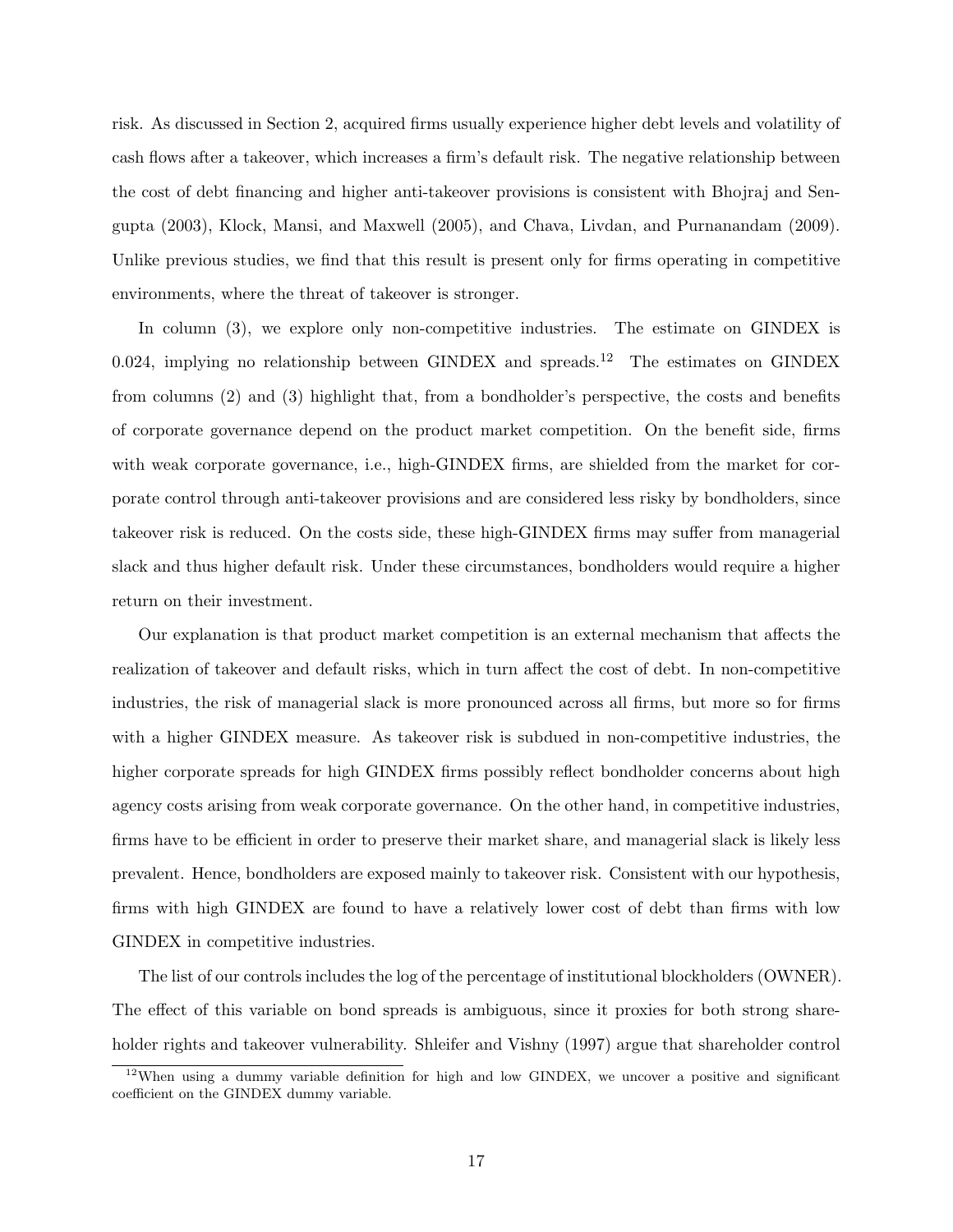represented by blockholdings may facilitate takeovers. If this is the case, we would expect that, in competitive industries, bondholders would require a premium for the presence of blockholders. Meanwhile, in non-competitive industries, the presence of blockholders may be considered a sign of strong monitoring and thus limiting the effects of managerial slack/empire building. Our results corroborate this story. In column (2) of Table 3, the positive estimate on OWNER suggests that bondholders require higher spreads for having blockholders in competitive industries. In column (3), the effect of blockholders on spreads is negative in non-competitive industries.

Across all specifications in Table 3, the estimates of firm and issue controls assume the expected signs. Possibly owing to liquidity considerations, older bonds are more costly. Not surprisingly, investment-grade firms have lower cost of debt than non-investment-grade bonds. Firms with greater profitability (ROA) have a lower cost of debt. Firm risk, measured by volatility of profitability, and leverage are positively correlated with corporate spreads.

In column (4), we use the entire sample and test whether the effect of GINDEX and OWNER on bond spreads differs across market structures by including the interaction terms *COMP × GINDEX* and *COMP*  $\times$  *OWNER*. The estimate on *COMP*  $\times$  *GINDEX* is -0.077, suggesting that bond spreads decrease by 7.7 basis points as GINDEX increases with one unit in competitive industries. In non-competitive industries, the effect of GINDEX on bond spreads is almost zero. As for the effect of ownership across different market structures, *COMP × OW NER* is positive and significant, confirming that ownership is positively related to bond spreads in competitive industries. It is worth noting that GINDEX and OWNER affect bond spreads separately but in a similar way. In this paper, we are mainly interested in the effect of GINDEX on bond spreads, thus, we view ownership only as a control variable whose inclusion is important, since it may affect the estimate on GINDEX.

In unreported specifications, we split the sample into investment- and non-investment-grade rated firms. This exercise reveals whether masked heterogeneity at the firm level drives the effect of GINDEX on bond spreads. If GINDEX is a proxy for default risk, as claimed by previous papers (e.g., Chava, Livdan, and Purnanandam (2009)), we would expect to find no significant impact of GINDEX on bond spreads in the sub-sample of investment-grade firms. Our results reveal that the estimate on the interaction term between GINDEX and COMP is present for both investment- and non-investment-grade firms. Though, we note that the magnitude of the estimate on the interaction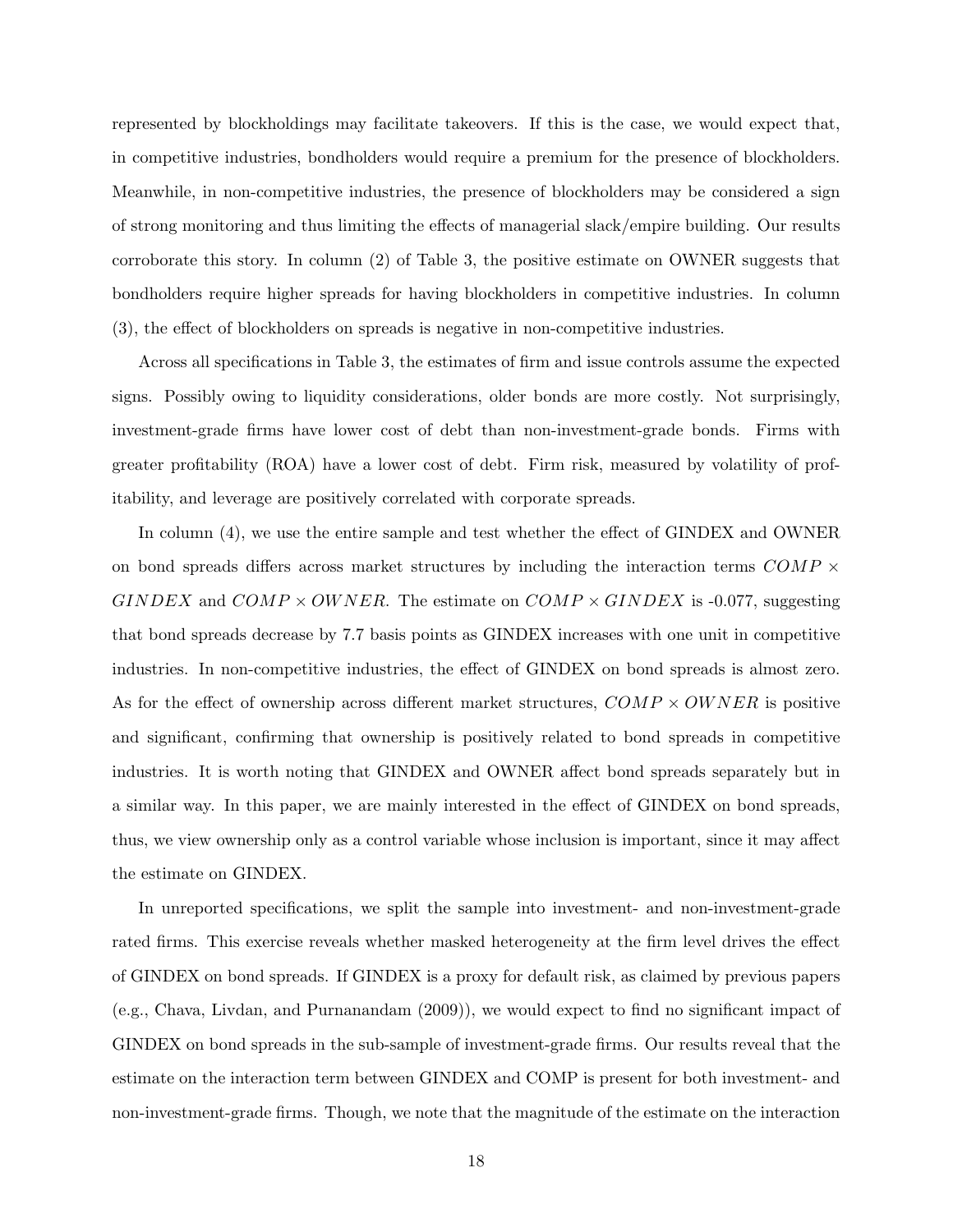term in the investment-grade sample is almost twice as small as that in the non-investment-grade sample, suggesting that a part of the effect of GINDEX on bond spreads is possibly the result of default risk.

In columns  $(5)$  to  $(8)$ , we rely on ANTI as a proxy for firm-level anti-takeover provisions. This measure uses information on those takeover provisions considered to have the strongest impact in deterring takeovers. In column (5), using the entire sample, the effect of ANTI on bond spreads is not significant, similar to the overall effect of  $GINDEX$  in column  $(1)$ . In column  $(6)$ , we note that the estimate on ANTI is  $-0.048$ , and in column (7), it is 0.081. In terms of magnitudes, one more provision decreases bond spreads by 4.8 basis points in competitive industries, while in non-competitive industries, each additional provision leads to an 8.1-basis-point increase in bond spreads. In column (8), when we consider the interaction terms for COMP and ANTI, the results yield similar conclusions.

Overall, the results in this section are consistent with our hypothesis. In competitive industries, bond spreads and anti-takeover provisions are negatively associated, while in non-competitive industries, depending on the anti-takeover measure there is either no relationship or a positive relationship between anti-takeover provisions and bond spreads.

#### **4.2 Exogenous Shift in Product Market Competition**

The results so far show that firms operating in competitive industries pay lower bond spreads with higher GINDEX. In contrast, in non-competitive industries, higher GINDEX is associated with higher bond spreads. This result may be driven by endogeneity between bond spreads and market competition. It is known that firms can use their financing policy to affect the structure of product markets (Bolton and Sharfstein (1990)). To address this issue, a source of unexpected change in market competition would be ideal. Frequently used exogenous shocks to competitive environments are reductions in import tariff rates (e.g., Valta (2012); Freserd (2010); and Trefler (2004)). Trade openness exposes firms to foreign rivals and hence more intense competition. Previous literature shows that a reduction in import tariff rates significantly decreases the cost of entering the U.S. product markets and increases competitive pressure on domestic firms. In our paper, we also rely on an import tariff reduction as an exogenous event that affects bond spreads.

We identify 28 large tariff reductions in 4-digit SIC manufacturing industries for the period 1994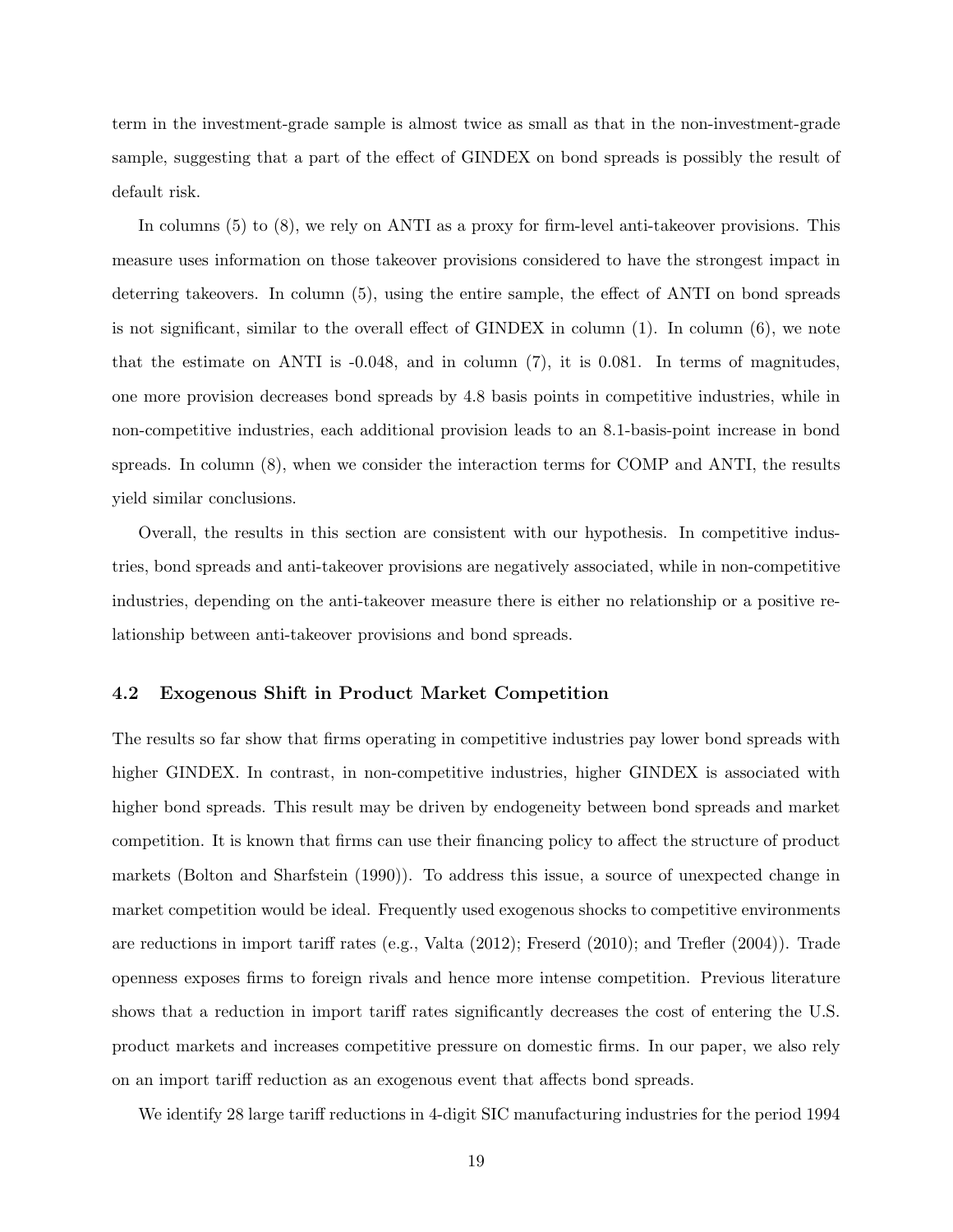to 2008. Following Freserd (2010), we use only "large" reductions of import tariff rates, defined as those in a given industry-year that are at least three times larger than the average annual change in tariff rate in that industry across all years.<sup>13</sup> To ascertain proper identification of the causal impact of a tariff reduction on bond spreads, it is important that the competitive shocks bring real changes to the competitive environment and that these changes are not related to industry financing and are unanticipated by firms. Valta (2012) provides detailed supportive evidence of these two requirements. First, tariffs drop from 4.6% before the event to 2.34% after the event, while similar changes are not observed in "control" industries. In addition, import penetration rises by 2.84 percentage points in the tariff-reduction industries and by 1.14 percentage points in matched industries. Second, several arguments are provided in support of the exogeneity of the event. For example, most of the changes are implemented through agreements with international institutions, such as GATT by the WTO, which makes protectionist pressure by firms in a particular country less likely. There is no evidence that average and median industry financial policies can predict the occurrence of tariff reductions (Valta (2012)). Therefore we can view the shocks as truly exogeneous.

Our results are reported in Table 4. In column (1) TARIFF, we use only the industries that have undergone import tariff reduction. If an industry is defined as a large tariff-reduction industry ("treated group"), it remains one for the entire period. The industries that have never experienced a large tariff rate reduction are used as a "control" group. In column (2), our control group includes all industries except for manufacturing, in which tariff reductions occur. We omit the manufacturing group from our control sample to avoid any contaminating effect from expecting the introduction of tariff reductions.<sup>14</sup> In column (1), the coefficient on GINDEX is  $-0.119$ , which is virtually the same as the one in Table 3. In column (2) NO TARIFF, only the control group or non-competitive industries are included. We do not find any relationship between GINDEX and bond spreads.<sup>15</sup>

In column (3), as a robustness check, we interact TARIFF*×*GINDEX to test whether the impact of GINDEX on bond spreads differs across the control and treated industry groups. The

 $13$ See Appendix 2 for a list of industries with large tariff reductions. Import tariff rates are available for the manufacturing industries.

 $14$ For robustness purposes, we experiment with other control groups: we include all manufacturing firms that have not undergone a tariff reduction and the results are unchanged.

<sup>&</sup>lt;sup>15</sup>Most of the TARIFF-reduction industries are also in the sample of COMP; however, COMP includes a much broader group of industries. We view TARIFF as a cleaner and more restrictive group of competitive industries.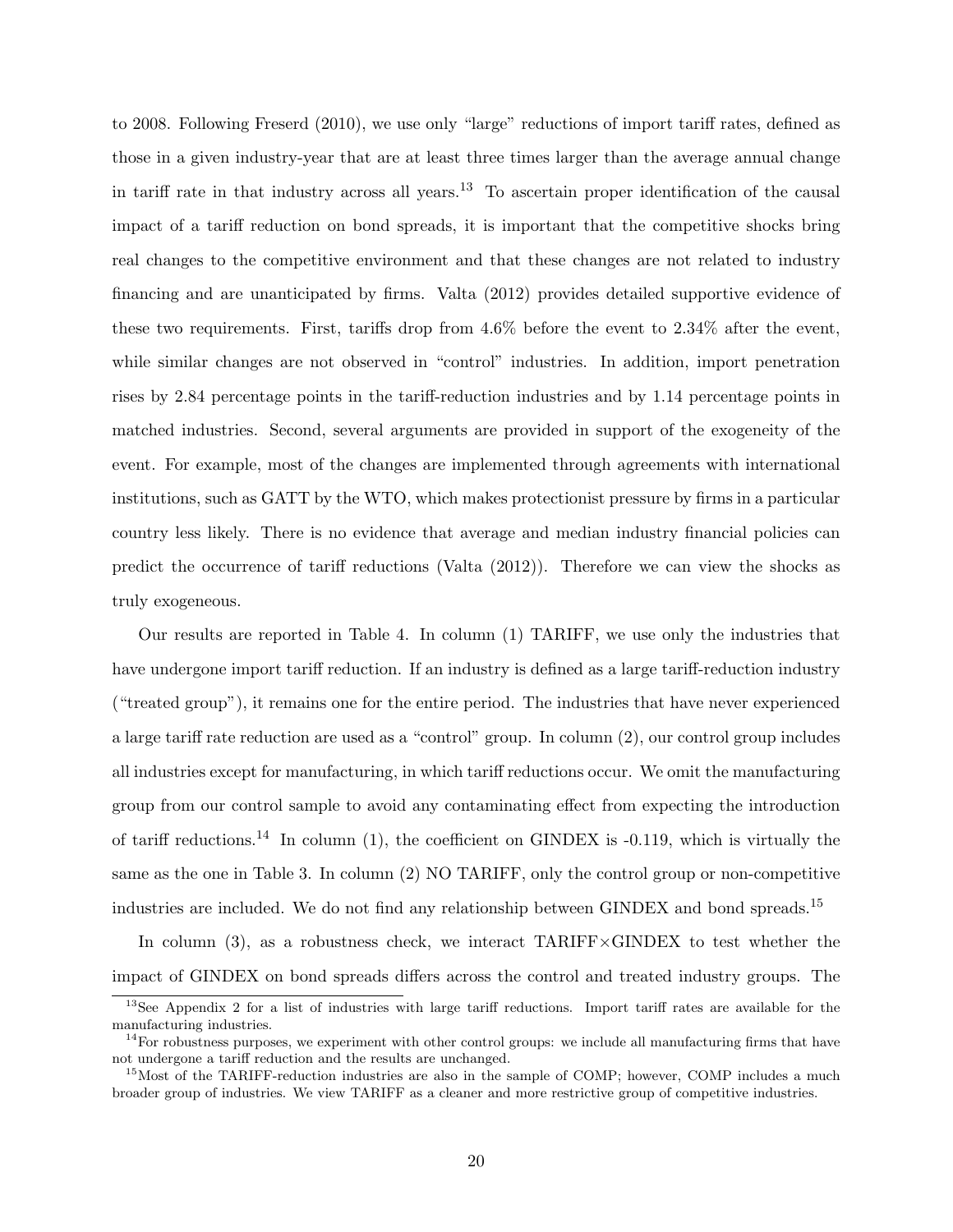negative significant estimate on TARIFF*×*GINDEX clearly shows that in competitive industries for a firm with average GINDEX, the bond spread is 28 basis points lower than in non-competitive industries. We also include the term TARIFF*×*OWNER in the regression to check whether the interactive effect of GINDEX and TARIFF is significant. To the extent that firms' ownership is correlated with GINDEX, the effect of GINDEX may be driven by an omitted variable bias if OWNERSHIP and its interaction with TARIFF is not included.

In columns (4) to (6), we use our alternative measure of governance ANTI. In column (4), the estimate on ANTI is -0.095, and in column (5), it is 0.093, both similar to the estimates in Table 3 columns (6) and (7), respectively. In column (6), the significant estimate on TARIFF*×*ANTI implies that for a given ANTI, the difference in the bonds spreads for industries with tariff reductions and those without tariff reductions is 23 basis points. This result is not due to the omission of OWNERSHIP and its interaction with ANTI.

To sum up, when we rely on an exogenous change in product market competition such as large tariff reductions, our results are similar to the ones in Table 3 that show that, in competitive industries, the relationship between bond spreads and anti-takeover defences is negative.

#### **4.3 Do state anti-takeover laws affect bond spreads?**

The results so far show that anti-takeover protection, as measured by GINDEX, affects bond spreads differently, depending on product market competition. There is a concern however that the effect of GINDEX on bond spreads may be the result of an omitted variable that is correlated with GINDEX. To further strengthen the role of the anti-takeover channel on bond spreads, in this section we examine the effects of anti-takeover laws at the state level as well as the effect of firm-level anti-takeover protection. Our conjecture is that the anti-takeover state laws affect bond spreads in a similar way as firm-level corporate governance would. Our approach to focus on statelevel anti-takeover laws is governed by the fact that these laws apply to firms incorporated in that state regardless of the location where they conduct business. Following Francis, Hasan, John, and Waisman (2010), we classify the states into more restrictive and less restrictive. States with at least two of the following laws – control share, fair price, business combination, poison pill endorsement and constituencies – are classified as restrictive states and the rest are classified as less restrictive. As these laws are also part of GINDEX, in our regression analysis we basically split the GINDEX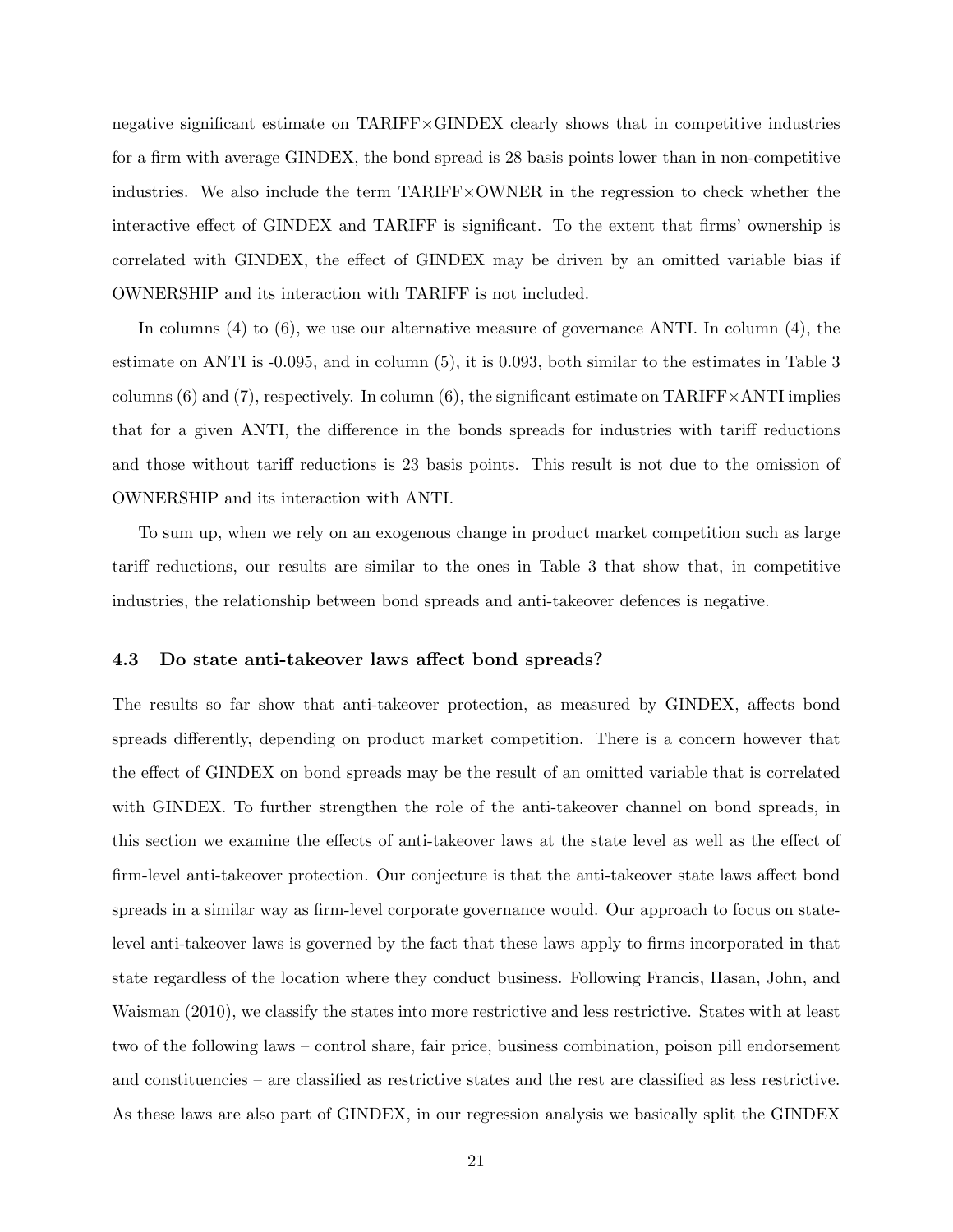into two parts. The first one consists of anti-takeover state laws (STATER) and the second one consists of firm-level anti-takeover provisions  $(GINDEX<sub>f</sub>)$ . We examine the effects of these two separate variables on bond spreads.

In column (1) of Table 5, we report the results from a specification similar to that in Table 3, except that  $GINDEX<sub>f</sub>$  is adjusted for firm anti-takeover status and STATER is a dummy variable that indicates if a state has restrictive or unrestrictive anti-takeover provisions. For competitive industries, we expect both variables to be negatively associated with bond spreads. The estimate on *GINDEX<sup>f</sup>* suggests that each additional provision leads to a 14-basis-point decrease in spreads. Based on the estimate of STATER, on average, spreads are 23 basis points lower in restrictive states than in less restrictive states. In column (2), for non-competitive industries, the estimate on  $GINDEX_f$  is 0.048 and on STATER is 0.078, both consistent with our previous result that the effect of anti-takeover laws on bond spreads is the opposite in non-competitive industries.

In columns (3) and (4), anti-takeover provisions are measured by ANTI. The negative sign on STATER is not significant, possibly because STATER and ANTI are highly correlated, i.e, firms with more anti-takeover provisions (ANTI) are located mostly in states with anti-takeover laws. We test the difference in ANTI for restrictive and unrestrictive states and find that, in restrictive states, ANTI is 3.05, which is statistically different from 2.43 in non-restrictive states. It appears that non-random sorting between STATER and ANTI does not allow an estimation of their separate effects.

We explore next the question of whether firm- and state-level anti-takeover laws affect bond spreads simultaneously. In competitive industries, reported in column (5), the estimate on the interaction term  $GINDEX_f \times STATER$  suggests that the effect of  $GINDEX_f$  on bond spreads is slightly smaller (5.6 basis points) in restrictive than in non-restrictive states. This result suggests that firm-level and state-level laws possibly affect bond spread as substitutes. In column (7), the interaction between ANTI and STATER is not significant. For non-competitive industries, in columns (6) and (8), the interaction terms between STATER and  $GINDEX_f$ , and ANTI, respectively, are not significant.

Overall, we document that state- and firm-level sources of anti-takeover provisions affect bond spreads in a similar way, which further reinforces the view that takeover vulnerability affects bond spreads both at the firm and the state levels and gives us reassurance that the results are not driven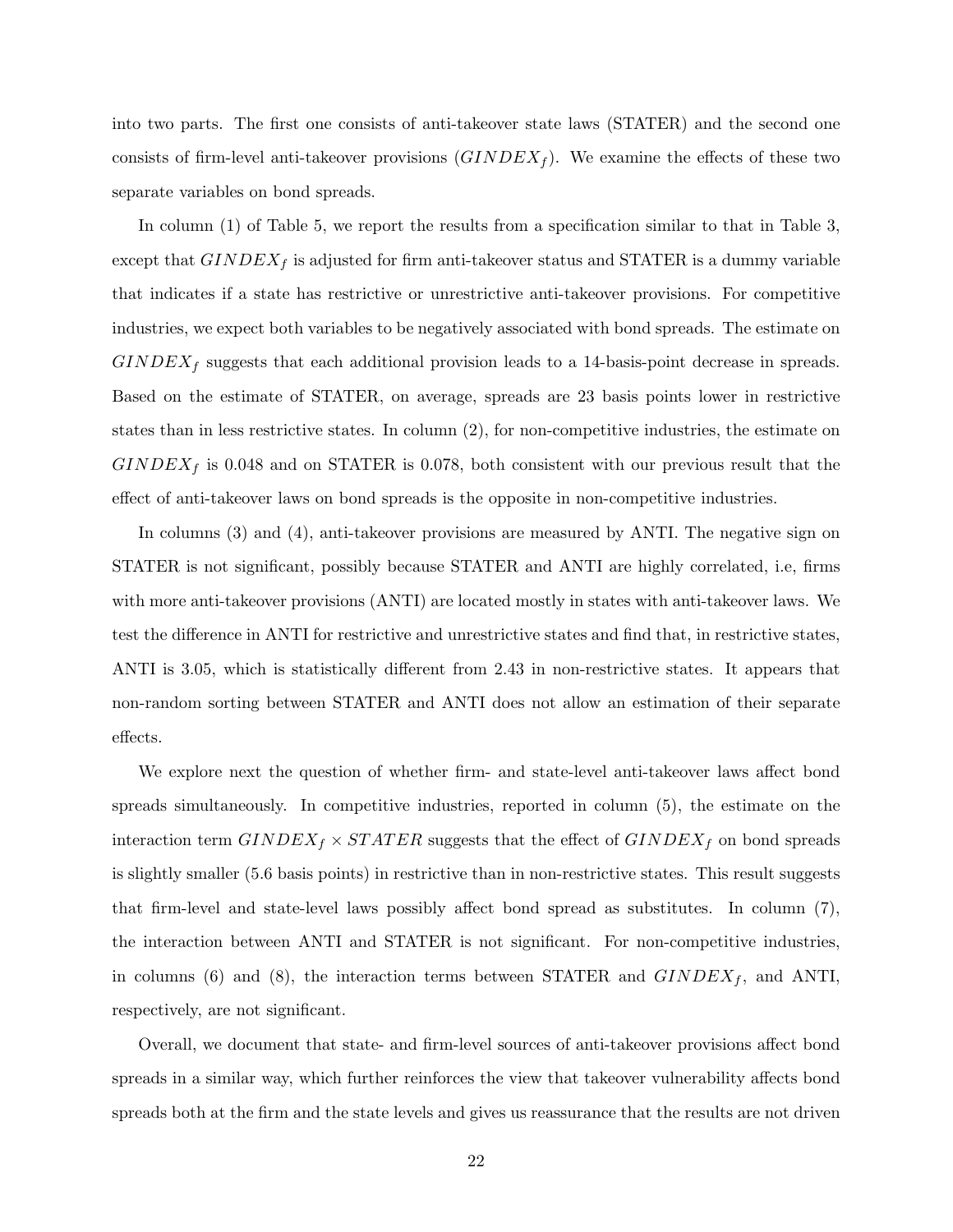by the effects of omitted variables.

# **5 The Use of Covenants, Product Market Competition and Firm Anti-Takeover Protection**

We further study whether the existing firm anti-takeover protection affects the use of bond covenants in competitive or non-competitive industries. Chava, Kumar, and Warga (2010) study how the presence of manager-shareholder agency issues affect the use of covenants, and our analysis adds the role of product market competition. Cremers, Nair, and Wei (2007) also examine the role of covenants in reducing the conflict between shareholders and bondholders. They find that the corporate spreads of issues that have leverage-restricting covenants, net worth requirements and poison pill covenants are least affected by the presence of blockholders.

We expect the existing shareholder control (through fewer anti-takeover provisions) to affect the likelihood of using certain types of covenants, depending on product market competition. In competitive industries, the conflict of interest between shareholders and managers is expected to be less prevalent. However, bondholders in these industries are concerned with takeover risk, because inefficient firms are often forced out, becoming attractive targets for mergers and acquisitions, and because barriers to exit and entry are weak. Debt-financed takeovers are often harmful to the interests of the current bondholders, because they substantially increase leverage and default risk, and can subvert the existing seniority of claims. If bondholders consider existing corporate governance to be effective in reducing the likelihood of takeovers, or other events that are detrimental to bondholders, we would expect more anti-takeover provisions to be associated with fewer convents in competitive industries. Our presumption is that bondholders issue fewer covenants in competitive industries, in which firms have placed their own strong anti-takeover shields.

In non-competitive industries, however, we expect the major factor that affects the use of covenants to be managerial entrenchment associated with weak shareholder control, and thus higher agency costs leading to higher default probability. In other words, having more anti-takeover protections and thus less exposure to the market for corporate control is not considered a positive factor in non-competitive industries. We would expect bondholders to rely on investment, debt priority and payment covenants to protect their own interests.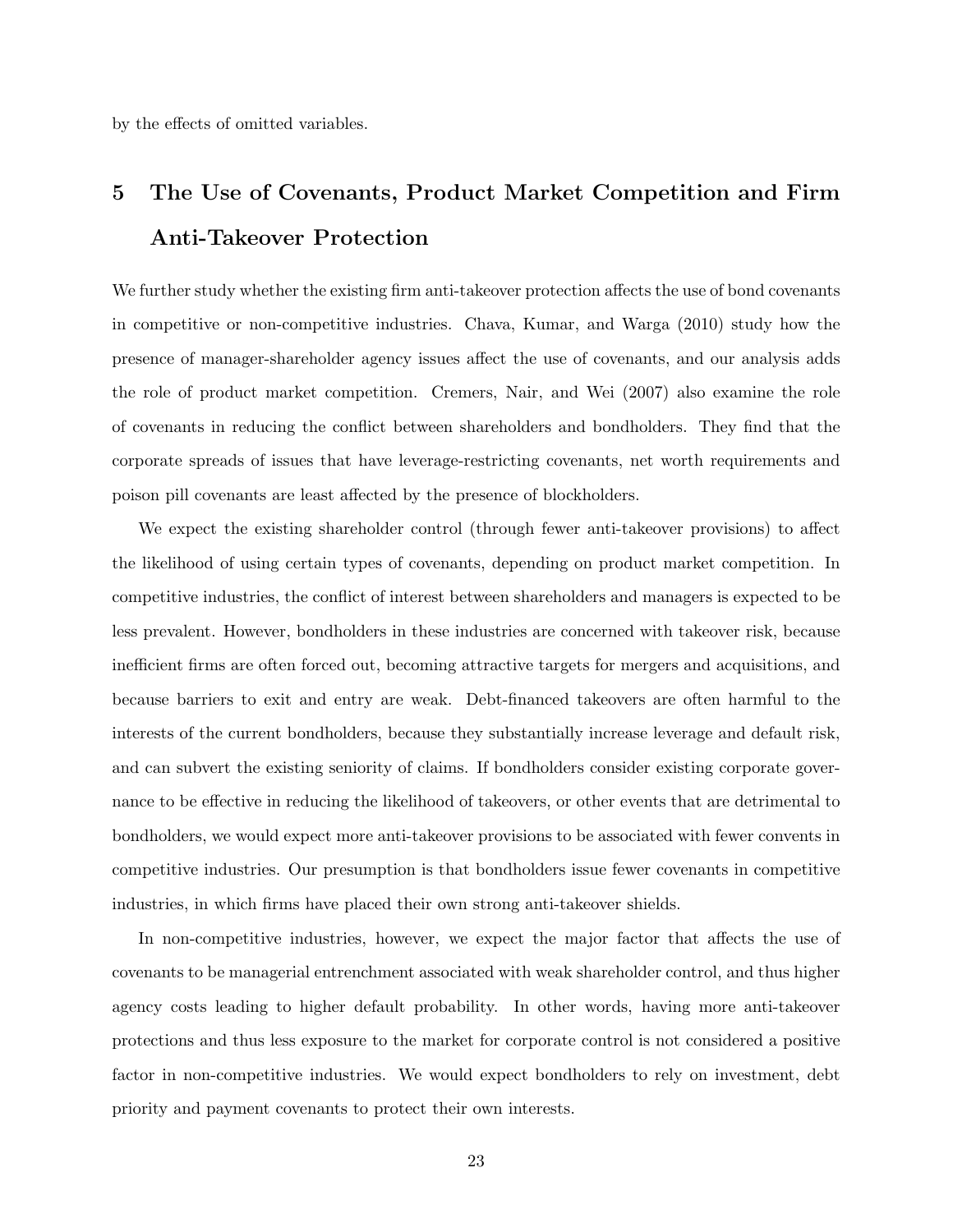Table 6 presents the marginal effects, which are computed as the change in predicted probabilities at the mean values of all covariates. Our coefficients of interest are GINDEX and ANTI, which proxy for takeover vulnerability. Starting with columns (1) to (4), in which the dependent variable is investment restrictions, we note that the relationship between GINDEX/ANTI and the use of investment restrictions is negative and insignificant in competitive industries and positive in non-competitive industries. Focusing on non-competitive industries in column (2), if GINDEX increases from 9 to 12, the predicted probability of investment restrictions increases by 2%. A change in ANTI in column  $(4)$  from 2 to 4 is associated with a 4% increase in the predicted probability of investment restriction. As reported in columns (1) and (3), the corresponding impacts of GINDEX and ANTI for competitive industries point to a decrease in the predicted probabilities of investment restrictions; however, the estimates are not statistically significant.

In columns (5) to (8), the dependent variable is payment restrictions. We observe similar patterns in the relationship between corporate governance and this particular type of covenant—in competitive industries, the more protected from takeovers the firms are, the lower the likelihood of payment restriction. Bondholders may not be interested in placing payment restrictions in competitive industries with the increase in anti-takeover provisions, because they do not expect managers to be subject to agency issues such as the free cash flow problem. In the free cash flow hypothesis, managers spend retained profits according to their own interests, and by paying dividends, managers signal that they act in the shareholders' interest. The opposite holds in non-competitive industries, in which stronger protection from the market for corporate control is possibly associated with more opportunistic behaviour, and thus there is a greater likelihood to use payment restrictions.

Similar conclusions emerge when focusing on debt priority restrictions reported in columns (9) to (12). Based on the results in competitive industries in column (9), the predicted probability of using debt priority covenants decreases by 2% if the GINDEX changes from 9 to 12, and in column  $(11)$ , by  $2\%$  if the ANTI changes from 2 to 4. In columns  $(10)$  and  $(12)$  for non-competitive industries, the opposite result holds. If the value of ANTI increases from 2 to 4, debt priority restrictions increase by 2% in non-competitive industries.

Overall, the results provide supporting evidence that existing anti-takeover provisions influence the use of covenants depending on product market competition. In competitive industries, more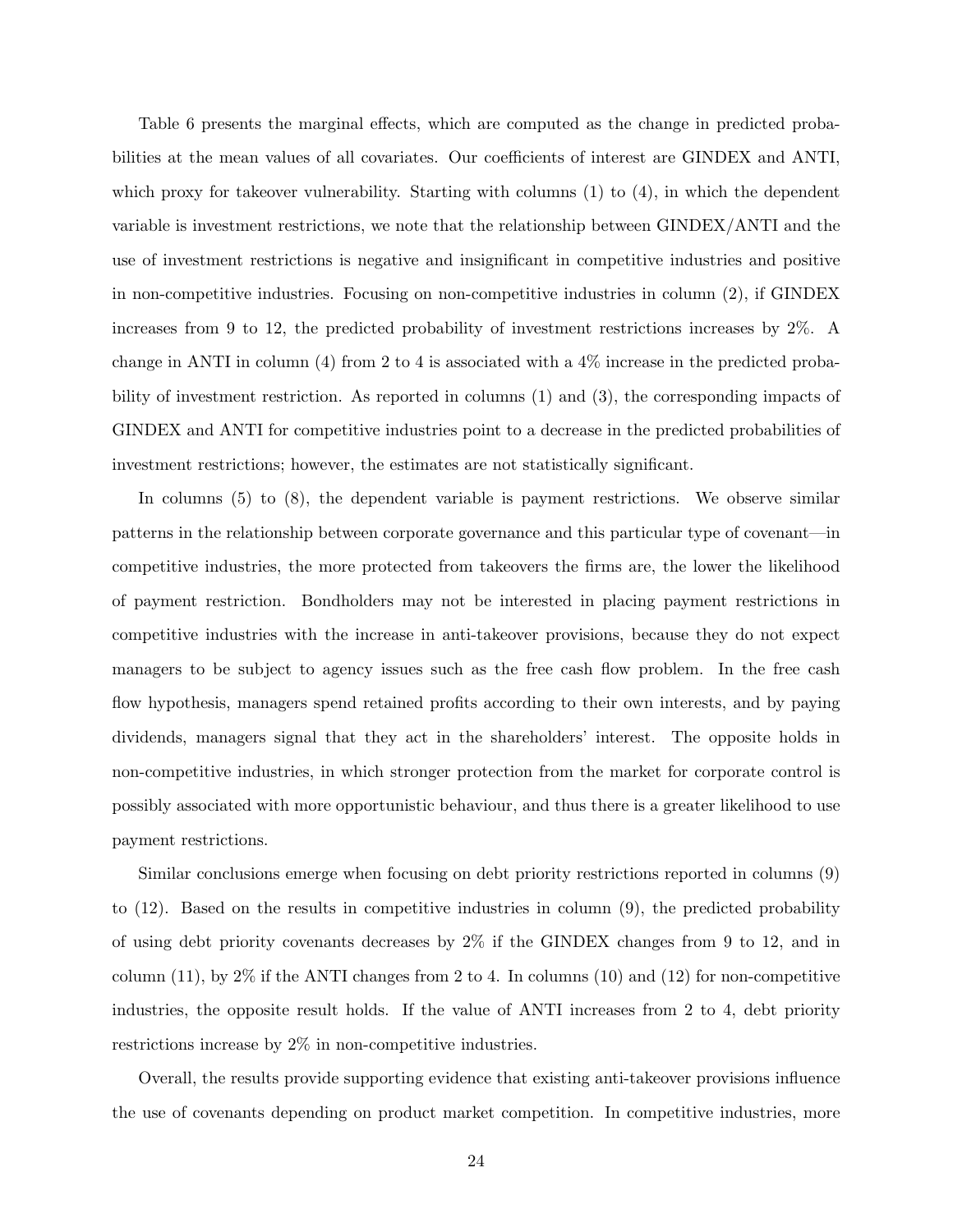protection from takeovers is viewed positively, since it shields bondholders from debt-increasing risk and makes them rely less on covenants. The opposite result holds in non-competitive industries, where more protection from takeovers is considered detrimental to bondholders by making them rely more on covenants. Combining our results with bond spreads, we conclude that bondholders in competitive industries do not require compensation for anti-takeover provisions and they do not use covenants either. However, in non-competitive industries, bondholders require a premium when shareholders' rights are weak (i.e., high GINDEX) and, in addition, they use investment, payment and debt priority restrictions to secure their own interests.

# **6 Conclusion**

We investigate the effect of anti-takeover laws on corporate spreads in competitive and noncompetitive industries. We find that firms with higher anti-takeover provisions pay a lower cost of debt only in competitive industries. In contrast, in non-competitive industries, firms with fewer anti-takeover provisions pay less to bondholders than firms with strong anti-takeover protection. These results are robust to firm and issue controls, and various robustness checks. Our explanation is that, while intense product market competition forces managers to exert greater effort and thus repay their debt obligations, it also increases the risk of takeovers. Firms with fewer anti-takeover provisions are more likely to become takeover targets and thus face a higher cost of debt. In noncompetitive industries, on the other hand, takeovers occur less frequently and managers are more prone to entrenchment through empire building or enjoying quiet life, because the disciplining role of product market competition is weakened. Facing a higher cost of default caused by managerial slack, bondholders charge more to firms with poor corporate governance than firms with strong corporate governance.

We also shed light on the use of covenants in different market environments. While, in competitive industries, more protection from takeovers is viewed positively, since it shields bondholders from debt-increasing risk and makes them rely less on covenants. The opposite result holds in non-competitive industries, where more protection from takeovers is considered detrimental to bondholders, making them rely more on covenants.

Our results highlight that intense competition reinforces the negative relationship between GIN-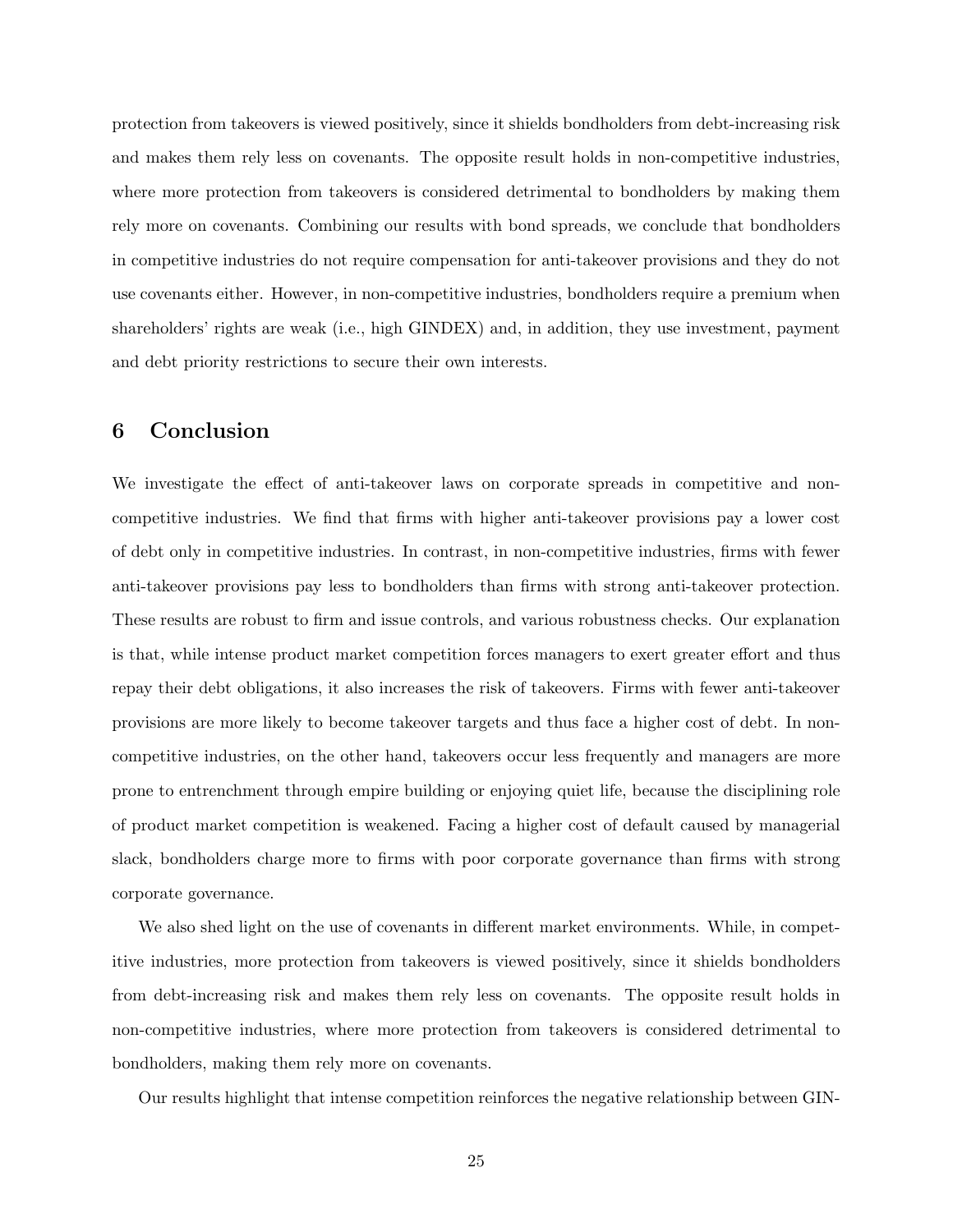DEX and the cost of bond financing documented in previous studies. While, from shareholders' perspective, strong corporate governance is of lesser importance when competition is strong, from a bondholder's point of view, strong corporate governance matters both in competitive and noncompetitive industries, although in two different ways. Our study has implications for understanding how the interaction of market competition and firms' corporate governance affects bond spreads.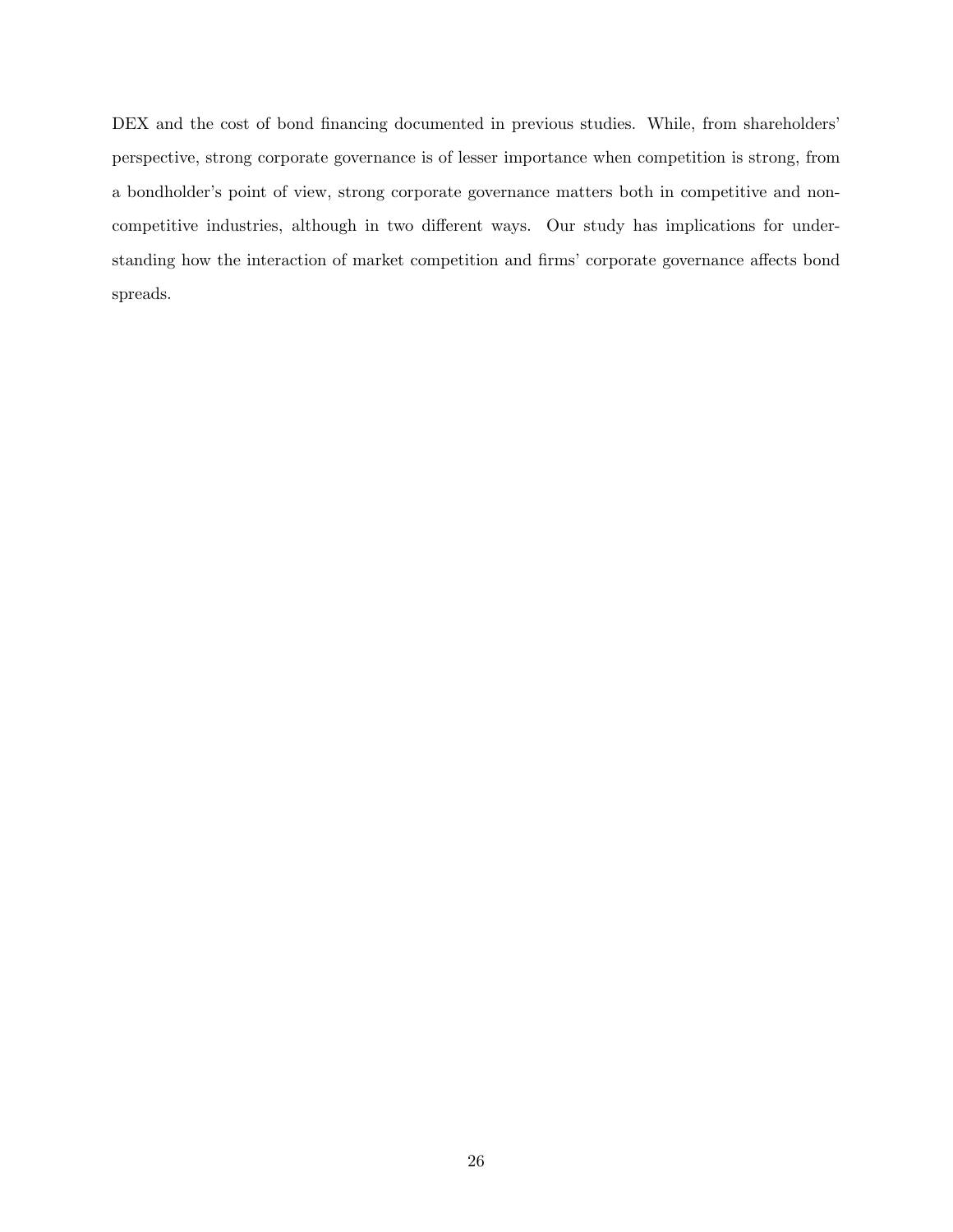# **References**

- Bertrand, Marianne, and Sendhil Mullainathan, 2003, Enjoying the quiet life? corporate governance and managerial preferences, *Journal of Political Economy* 111 (5), 1043–1075.
- Bhojraj, Sanjeev, and Partha Sengupta, 2003, Effect of corporate governance on bond ratings and yields: the role of institutional investors and outside directors, *Journal of Business* 76, 455–475.
- Billett, Matthew T., Tao-Hsien Dolly King, and David C. Mauer, 2004, Bondholder wealth effects in mergers and acquisitions: New evidence from the 1980s and 1990s, *Journal of Finance* 59, 107–135.
- Bolton, P., and D. Sharfstein, 1990, A theory of predation based on agency problems in financial contracting, *American Economic Review* 80, 93–106.
- Chava, S., P. Kumar, and A. Warga, 2010, Managerial agency and bond covenants, *Review of Financial Studies* 23, 1120–1148.
- Chava, Sudheer, Dmitry Livdan, and Amiyatosh Purnanandam, 2009, Do shareholder rights affect the cost of bank loans?, *Review of Financial Studies* 22 (8), 2973–3004.
- Cremers, K.J. Martijn, Vinay B. Nair, and Chenyang Wei, 2007, Governance mechanisms and bond prices, *Review of Financial Studies* 20, 1359–1388.
- Francis, Bill B., Iftekhar Hasan, Kose John, and Maya Waisman, 2010, The effect of state antitakeover laws on the firm's bondholders, *Journal of Financial Economics* 96, 127–154.
- Freserd, L., 2010, Financial strength and product market behaviour: the real effects of corporate cash holdings, *Journal of Finance* 65, 1097–1122.
- Ghosh, Aloke, and Prem C. Jain, 2000, Financial leverage changes associated with corporate mergers, *Journal of Corporate Finance* 6, 377–402.
- Giroud, Xavier, and Holger M. Mueller, 2010a, Corporate governance, product market competition, and equity prices, *Journal of Finance* 66, 563–560.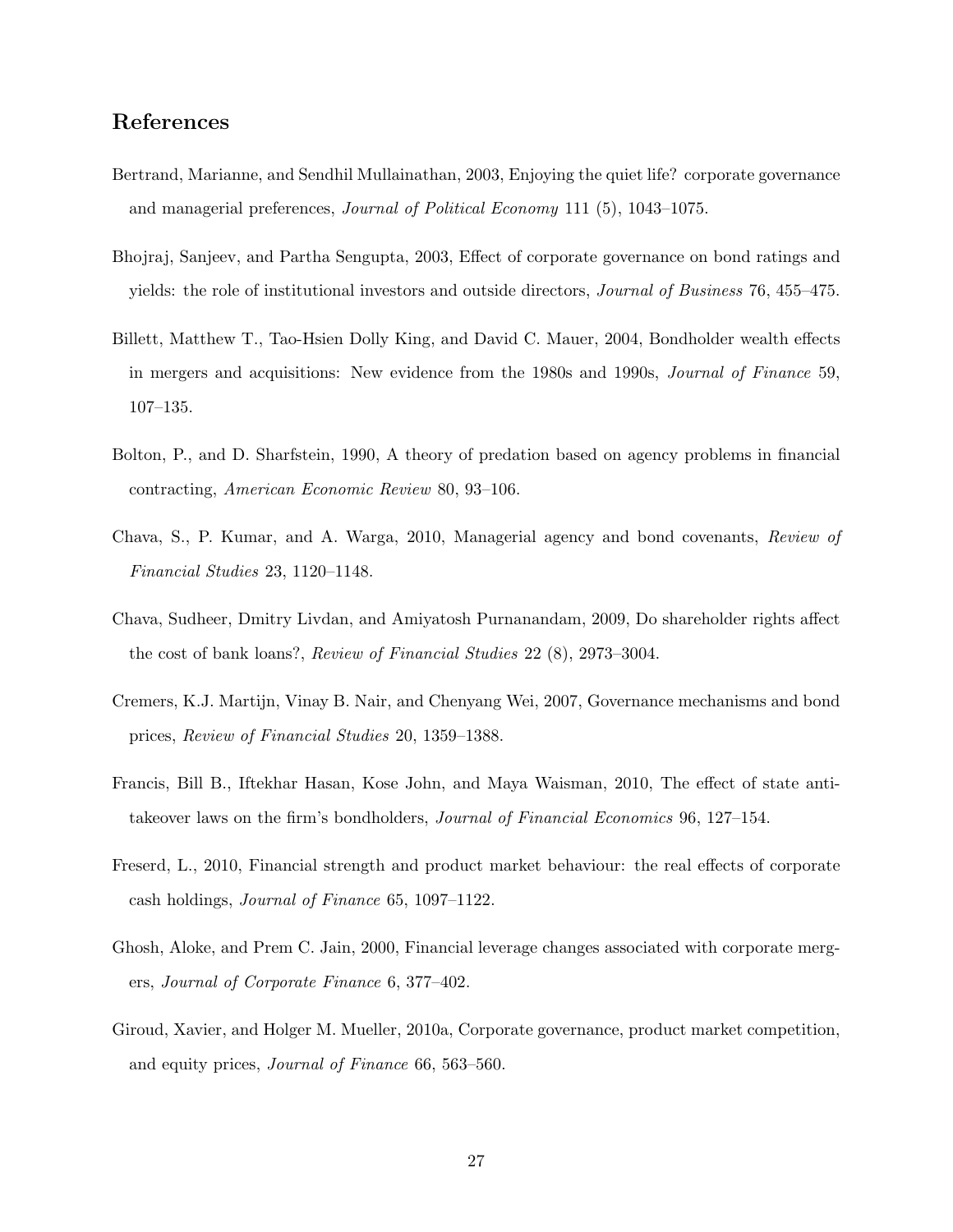, 2010b, Does corporate governance matter in competitive industries?, *Journal of Financial Econmics* 95, 312–331.

- Gompers, Paul, Joy Ishii, and Andrew Metrick, 2003, Corporate governance and equity prices, *Quarterly Journal of Econmics* 118, 107–155.
- Gurkaynak, Refet S., Brain P. Sack, and Jonathan H. Wright, 2006, The U.S. treasury yield curve: 1961 to present, Federal Reserve Board Working Paper 2006-28.
- Kim, E. Han, and John J. McConnell, 1977, Corporate mergers and the co-insurance of corporate debt, *Journal of Finance* 32, 349–365.
- Klock, Mark S., Sattar A. Mansi, and William F. Maxwell, 2005, Does corporate governance matter to bondholders?, *Journal of Financial and Quantiative Analysis* 40, 693–719.
- Qiu, Jiaping, and Fan Yu, 2009, The market for corporate control and the cost of debt, *Journal of Financial Economics* 93, 504–524.
- Shleifer, A., and R. Vishny, 1997, A survey of corporate governance, *Journal of Finance* 52, 737– 783.
- Smith, C. W., and J. B. Warner, 1979, On financial contracting: An analysis of bond covenants, *Journal of Financial Economics* 7, 116–161.
- Trefler, D., 2004, The long and short of the Canada-U.S. free trade agreement, *American Economic Review* 94, 870–985.
- Valta, Philip, 2012, Competition and the cost of debt, *Journal of Financial Economics* 105, 661– 682.
- Warga, Arthur, and Ivo Welch, 1993, Bondholder losses in leveraged buyouts, *Review of Financial Studies* 6, 959–982.
- Zhdanov, Alexei, 2007, Competitive equilibrium with debt, *Journal of Financial and Quantitative Analysis* 42, 709–734.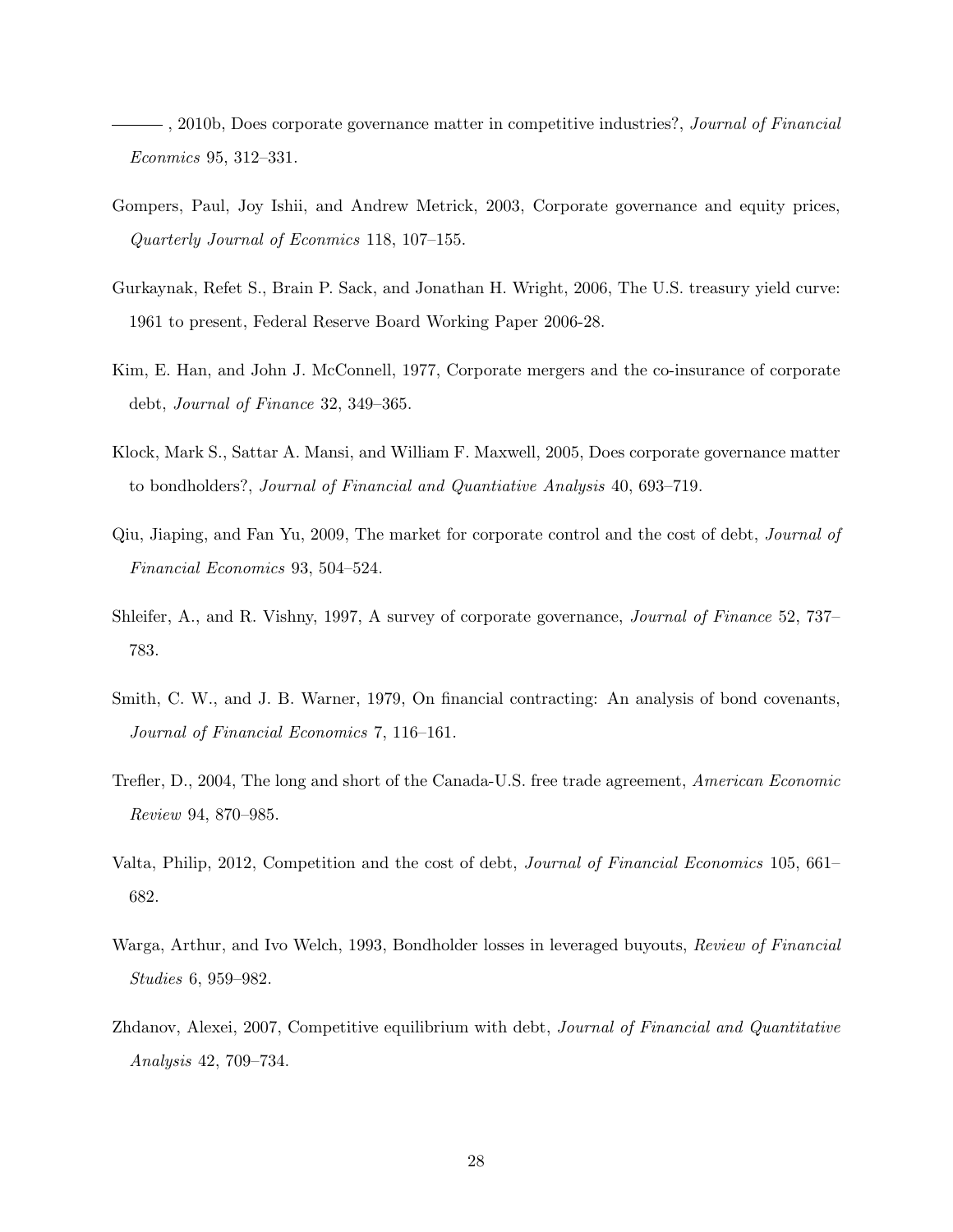# **Appendix 1**

This appendix provides a description of the components of the GINDEX based on Gompers, Ishii, and Metrick (2003).

**Greenmail** refers to a transaction in which the shareholder agrees to sell his stock back to the company, usually at a premium, in exchange for the promise not to seek control of the company for a specified period of time. Anti-greenmail provisions prevent such arrangements unless the same repurchase offer is made to all shareholders or approved by a shareholder vote.

**Blank check** preferred stock is stock over which the board of directors has broad authority to determine voting, dividend, conversion and other rights. While it can be used to enable a company to meet changing financial needs, its most important use is to implement poison pills or to prevent a takeover by placing this stock with friendly investors.

**Business combination laws** impose a moratorium on certain kinds of transactions (e.g., asset sales, mergers) between a large shareholder and the firm, unless the transaction is approved by the board of directors. Depending on the state, this moratorium ranges between two and five years after the shareholder's stake passes a pre-specified (minority) threshold.

**Bylaw and charter amendment limitations** limit shareholders' ability to amend the governing documents of the corporation. This might take the form of a supermajority vote requirement for charter or bylaw amendments, total elimination of the ability of shareholders to amend the bylaws, or the ability of directors (beyond the provisions of state law) to amend the bylaws without shareholders' approval.

**Control-share cash-out laws** enable shareholders to sell their stakes to a "controlling" shareholder at a price based on the highest price of recently acquired shares.

**A classified board** (or "staggered" board) is one in which the directors are placed into different classes and serve overlapping terms. Since only part of the board can be replaced each year, an outsider who gains control of a corporation may have to wait a few years before being able to gain control of the board.

**Compensation plans** with changes-in-control provisions allow participants in incentive bonus plans to cash out options or accelerate the payout of bonuses should there be a change in control.

**Director indemnification contracts** are contracts between the company and particular of-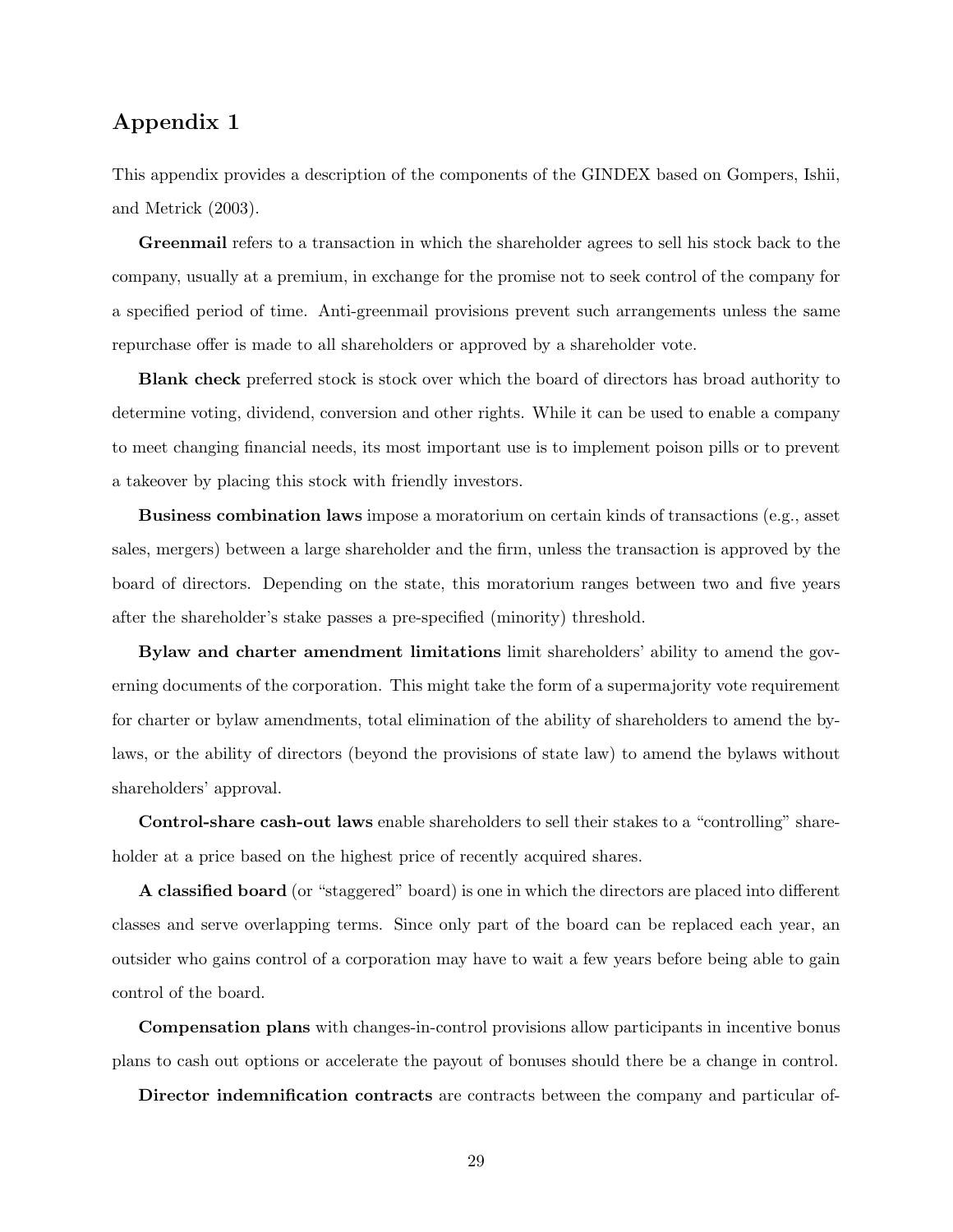ficers and directors indemnifying them from certain legal expenses and judgments resulting from lawsuits pertaining to their conduct.

**Cumulative voting** allows shareholders to allocate their total votes in any manner desired, where the total number of votes is the product of the number of shares owned and the number of directors to be elected. By allowing shareholders to concentrate their votes, this practice helps minority shareholders to elect directors.

**Directors' duties** provisions allow directors to consider constituencies other than shareholders when considering a merger. These constituencies may include, for example, employees, host communities or suppliers. This provision provides boards of directors with a legal basis for rejecting a takeover that would have been beneficial to shareholders.

**Fair-price provisions** limit the range of prices a bidder can pay in two-tier offers. They typically require a bidder to pay to all shareholders the highest price paid during a specified period of time before the commencement of a tender offer, and do not apply if the deal is approved by the board of directors or a supermajority of the target shareholders. The goal of these provisions is to prevent pressure on the target shareholders to tender their shares in the front end of a two-tiered tender offer, and they have the result of making such an acquisition more expensive.

**Golden parachutes** are severance agreements that provide cash and non-cash compensation to senior executives upon an event such as termination, demotion or resignation following a change in control. While such payments would appear to deter takeovers by increasing their costs, one could argue that these parachutes also ease the passage of mergers through contractual compensation to the managers of the target company. While the net impact on managerial entrenchment and shareholder wealth is ambiguous, the more important effect is the clear decrease in shareholder rights. In this case, the "right" is the ability of a controlling shareholder to fire management without incurring an additional cost.

**Director indemnification** uses the bylaws, charter or both to indemnify officers and directors from certain legal expenses and judgments resulting from lawsuits pertaining to their conduct.

**Limitations on director liability** are charter amendments that limit directors personal liability to the extent allowed by state law. They often eliminate personal liability for breaches of the duty of care, but not for breaches of the duty of loyalty or for acts of intentional misconduct or knowing violation of the law.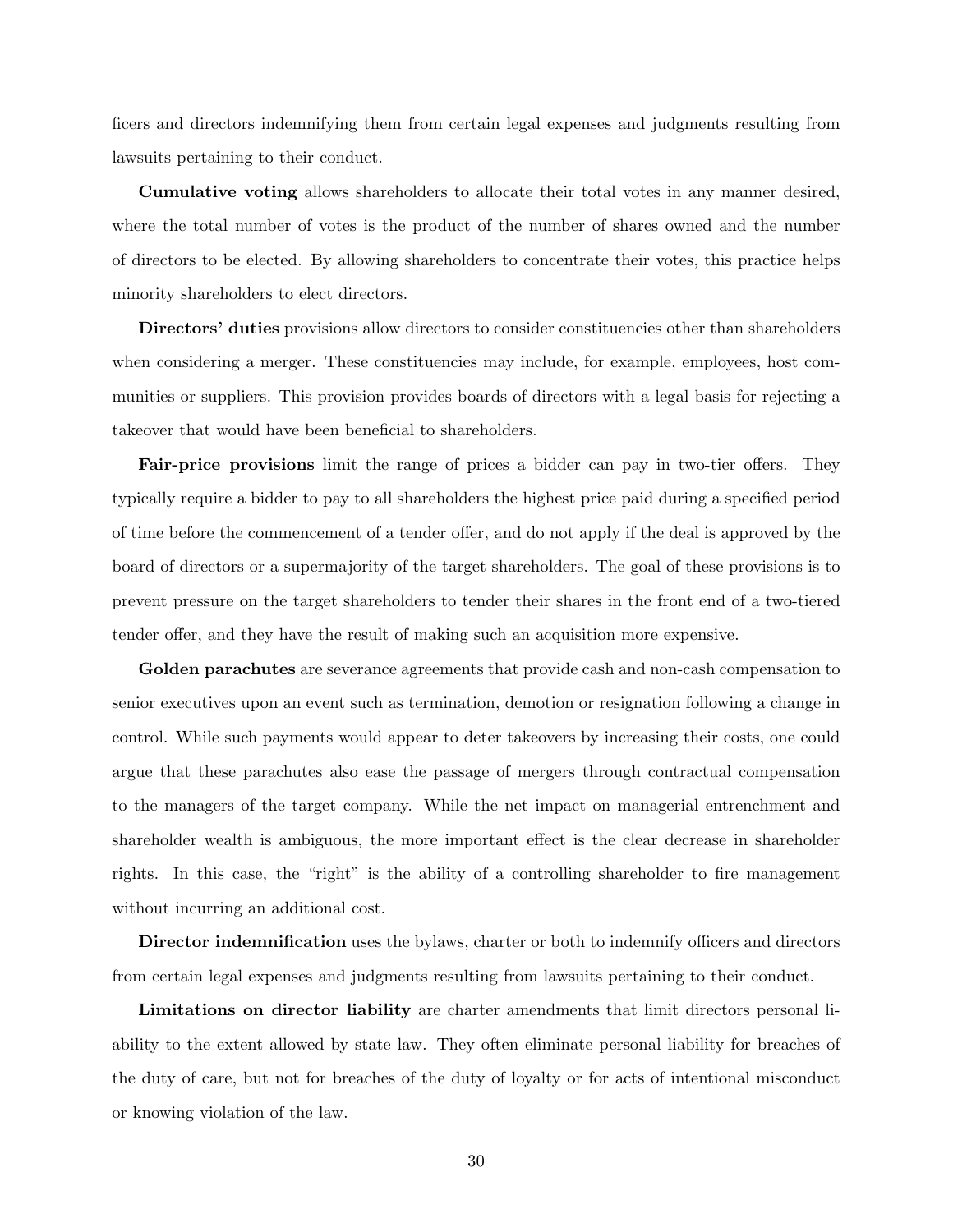**Pension parachutes** prevent an acquirer from using surplus cash in the pension fund of the target firm to finance an acquisition. Surplus funds are required to remain the property of the pension fund and to be used for the benefit of plan participants.

**Poison pills** provide their holders with special rights in the case of a triggering event such as a hostile takeover bid. If a deal is approved by the board of directors, the poison pill can be revoked, but if the deal is not approved and the bidder proceeds, the pill is triggered. Poison pills are a crucial component of the "delay" strategy at the core of modern defensive tactics.

Under a **secret ballot** (also called confidential voting), either an independent third party or employees sworn to secrecy are used to count proxy votes, and the management usually agrees not to look at individual proxy cards. This can help eliminate potential conflicts of interest for fiduciaries voting on behalf of others, and can reduce pressure by management on shareholder-employees or shareholder-partners. Cumulative voting and secret ballots are the only two provisions whose presence is coded as an increase in shareholder rights.

**Executive severance agreements** assure high-level executives to keep their current position compensation and are not contingent upon a change in control.

**Special meeting limitations** either increase the level of shareholder support required to call a special meeting beyond that specified by state law or eliminate the ability to call one entirely. Such provisions add extra time to proxy fights, since bidders must wait until the regularly scheduled annual meeting to replace board members or dismantle takeover defences.

**Supermajority requirements** for approval of mergers are charter provisions that establish voting requirements for mergers or other business combinations that are higher than the threshold requirements of state law. They are typically 66.7, 75, or 85%, and often exceed attendance at the annual meeting. In practice, these provisions are similar to control-share acquisition laws, which require a majority of disinterested shareholders to vote on whether a newly qualifying large shareholder has voting rights.

**Unequal voting** limit the voting rights of some shareholders and expand those of others. Under the time-phased voting, shareholders who have held the stock for a certain period have more votes than recent purchasers.

**Limitations on action by written consent** can take the form of the establishment of majority thresholds beyond the level of state law, the requirement of unanimous consent or the elimi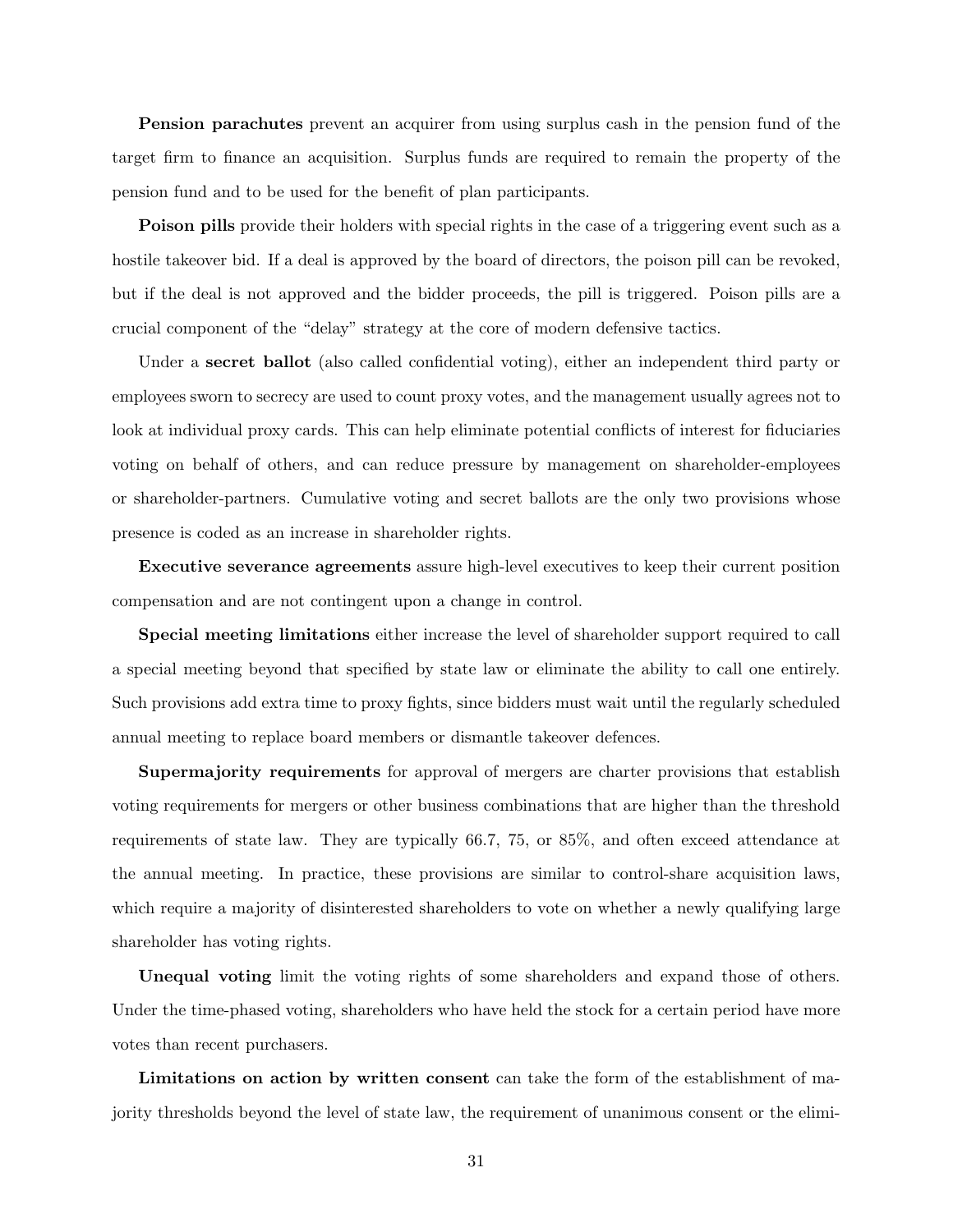nation of the right to take action by written consent. Such requirements add extra time to many proxy fights, since bidders must wait until the regularly scheduled annual meeting to replace board members or dismantle takeover defences.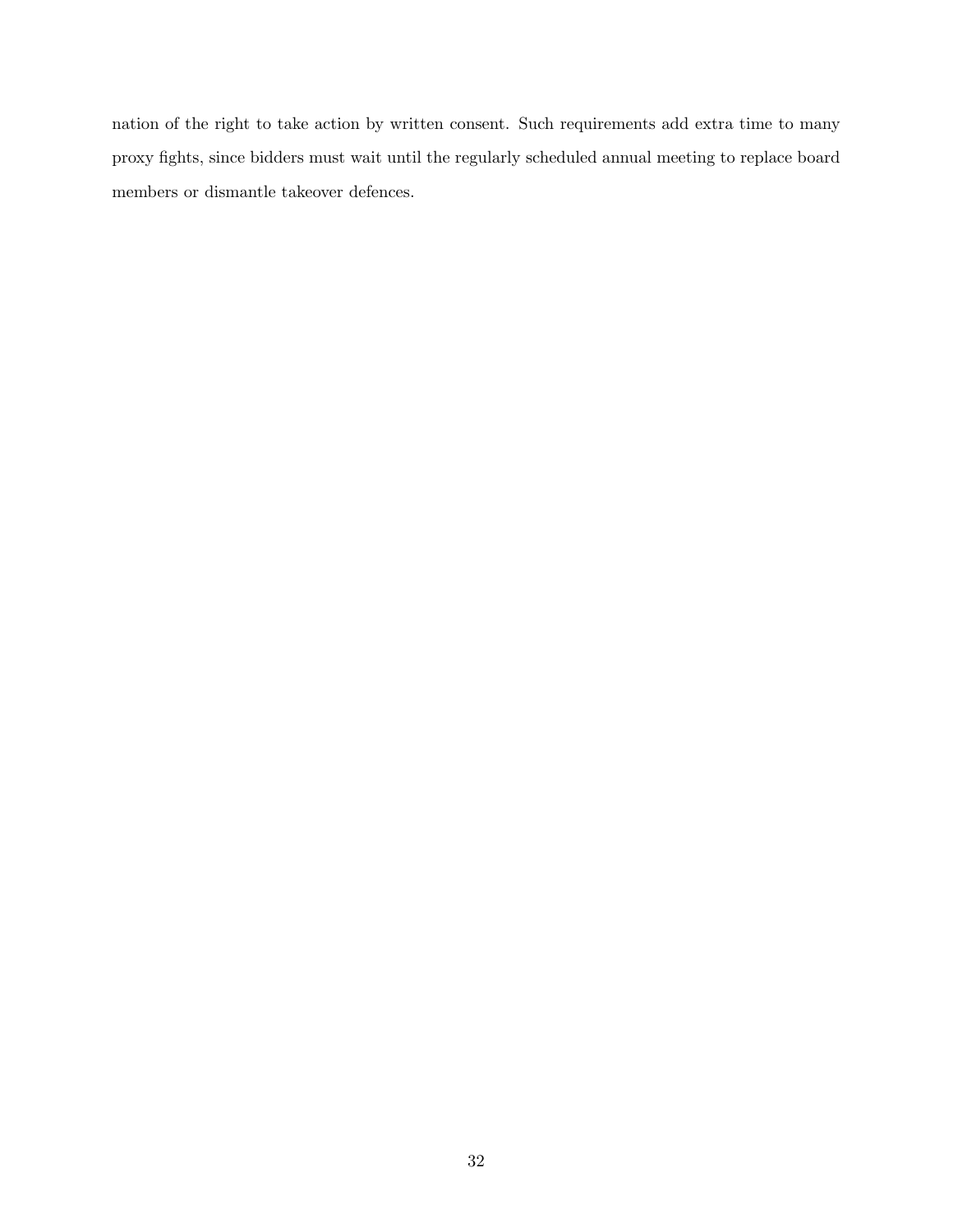# **Appendix 2**

**Table A2: Industries with Large Import Tariff Reductions (based on Valta (2012))**

| Year | $_{\rm SIC}$ | Tariffs (percentage points) | Description                                    |
|------|--------------|-----------------------------|------------------------------------------------|
| 1994 | 3651         | $-0.65$                     | Household Audio and Video Equipment            |
| 1994 | 3577         | $-1.09$                     | Computer Peripheral Equipment                  |
| 1994 | 3341         | $-10.31$                    | Secondary Nonferrous Metals                    |
| 1995 | 3555         | $-0.94$                     | Printing Trades Machinery                      |
| 1995 | 2834         | $-5.02$                     | <b>Pharmaceutical Preparations</b>             |
| 1995 | 2835         | $-5.92$                     | Diagnostic Substances                          |
| 1995 | 3822         | $-1.33$                     | Environmental Controls                         |
| 1995 | 3944         | $-4.46$                     | Games, Toys, and Children's Vehicles           |
| 1995 | 3011         | $-0.43$                     | Tires and Inner Tubes                          |
| 1995 | 3842         | $-1.44$                     | Surgical Appliances and Supplies               |
| 1995 | 2842         | $-1.29$                     | Polishes and Sanitation Goods                  |
| 1995 | 3579         | $-0.96$                     | Office Machines                                |
| 1995 | 2844         | $-0.87$                     | Toilet Preparations                            |
| 1995 | 3942         | $-7.45$                     | Dolls and Stuffed Toys                         |
| 1995 | 2833         | $-4.16$                     | Medicinal and Botanical                        |
| 1995 | 3559         | $-0.95$                     | Special Industry Machinery                     |
| 1995 | 3612         | $-1.37$                     | Power, Distribution and Specialty Transformers |
| 1995 | 3843         | $-1.4$                      | Dental Equipment and Supplies                  |
| 1995 | 3561         | $-0.61$                     | Pumps and Pumping Equipment                    |
| 1997 | 3695         | $-1.2$                      | Magnetic and Optical Recording Media           |
| 1997 | 3812         | $-0.31$                     | Search and Navigation Equipment                |
| 1997 | 3578         | $-0.89$                     | Calculating and Accounting Equipment           |
| 1997 | 3826         | $-1.33$                     | Analytical Instruments                         |
| 1997 | 3844         | $-0.42$                     | X-ray Apparatus and Tubes                      |
| 1998 | 3829         | $-1.27$                     | Measuring and Controlling Devices              |
| 1998 | 3845         | $-1.04$                     | Electromedical Equipment                       |
| 1998 | 3089         | $-0.36$                     | Plastics Products                              |
| 1998 | 3663         | $-0.78$                     | Radio and T.V. Communications Equipment        |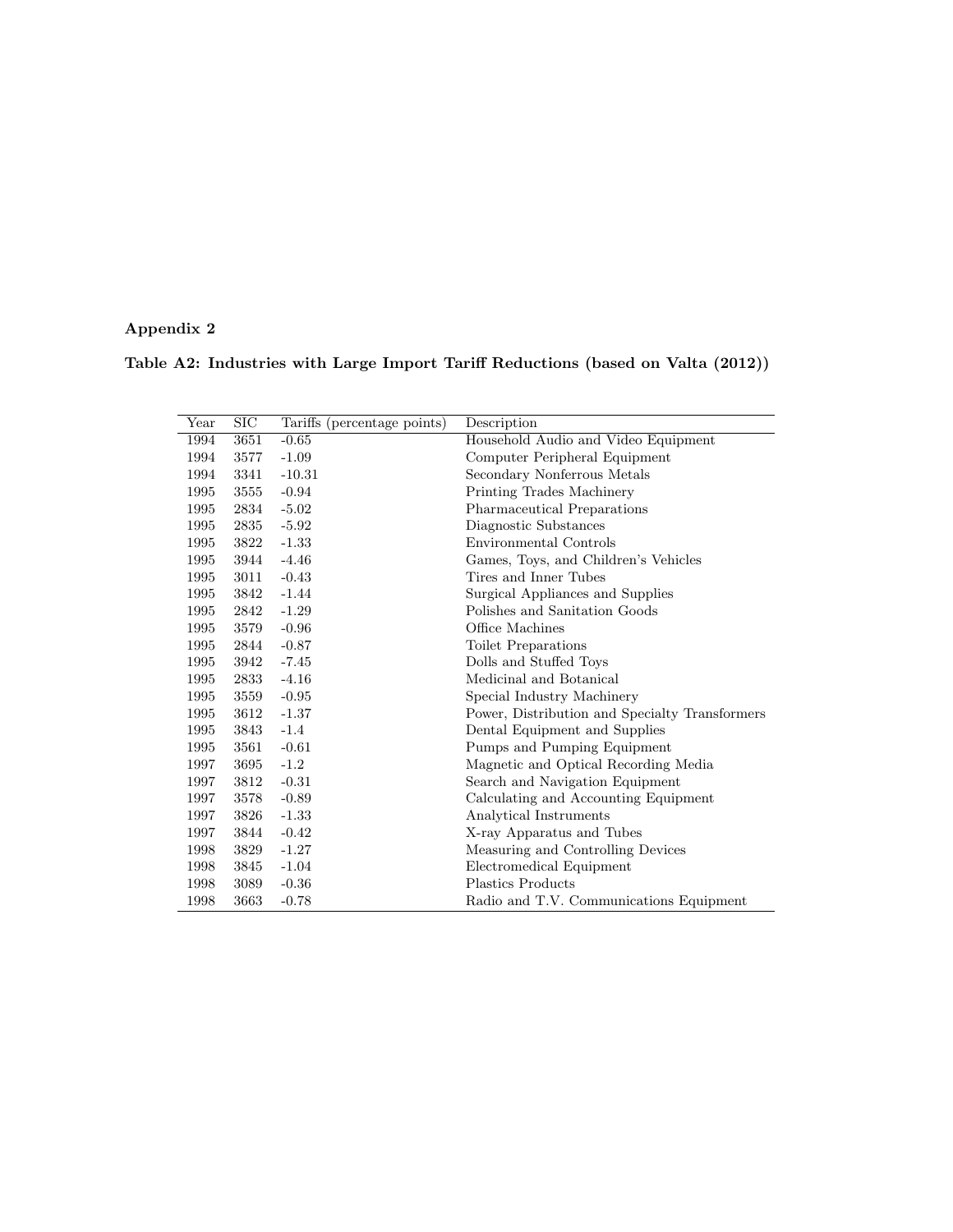

**Figure 1: Product Market Competition and GINDEX**

**Figure 2: Product Market Competition and Bond Covenants**



Figure 1 shows the distribution of GINDEX across different product markets. Figure 2 shows the distribution of payment, investment and debt priority restrictions across different product markets. Competitive (COMP) industries are those with HHI in the lowest quartile of the sample distribution and non-competitive (NON-COMP) are those in the upper two terciles of HHI distribution. All variables are defined in Table 1.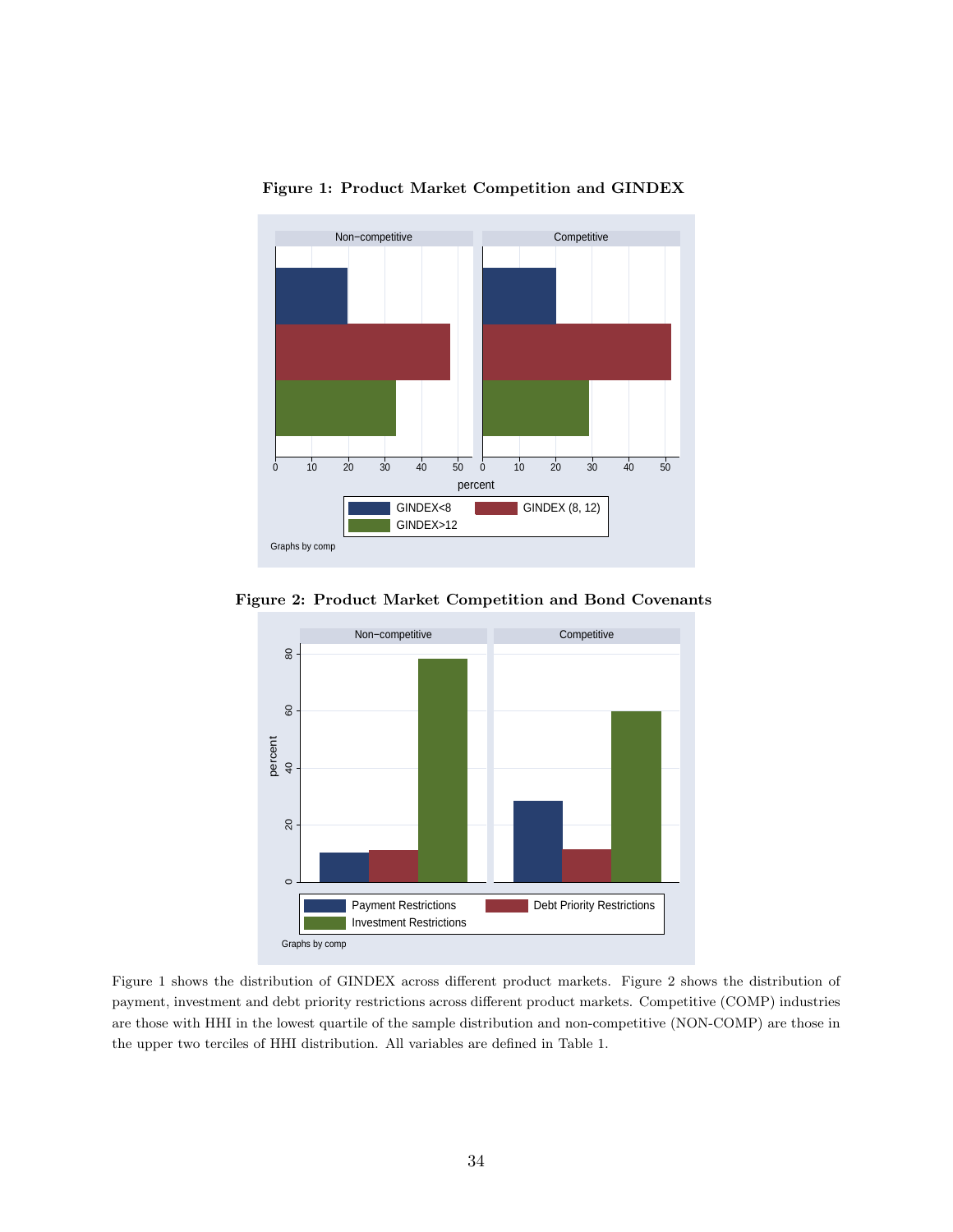#### **Table 1: Summary Statistics**

This table reports summary statistics. BOND SPREAD is the difference in yields to maturity between a corporate bond and a treasury bond with the same coupon and maturity. ISSUE AMOUNT is the dollar value of bond issues in millions. BOND AGE is the number of years between the current and the issuance year. SALES is annual net sales in millions. LEVERAGE is equal to the sum of long-term debt and short-term debt over total assets. ROA is operating income before depreciation and amortization normalized by total assets. VOL ROA is the standard deviation of the past 5-year ROA. INV GRADE is a dummy variable that takes one if a firms has an investment-grade rating and zero otherwise. OWNER is the log of the percentage of blockholder ownership. GINDEX is defined by Gompers, Ishii, and Metrick (2003) and ANTI is a subset of GINDEX that includes the provisions that matter the most in a takeover defence. HHI, the Herfindahl-Hirschamnn index, is the sum of squared market shares of all firms in an industry where the market share of each firm is the ratio of a firm's sales to total sales in the industry. COMP is a dummy variable defined as one if the industry is in the first tercile of HHI and NON-COMP is the remaining two terciles.

|                     | Mean     | St Dev    | 25th                              | Median   | 75th     |
|---------------------|----------|-----------|-----------------------------------|----------|----------|
|                     |          |           | <b>Bond Characteristics</b>       |          |          |
| BOND SPREAD         | 1.805    | 1.745     | 0.731                             | 1.184    | 2.131    |
| <b>ISSUE AMOUNT</b> | 315.133  | 296.349   | 150.000                           | 250.000  | 350.000  |
| <b>BOND AGE</b>     | 3.707    | 3.438     | 0.874                             | 2.956    | 5.624    |
|                     |          |           | Firm Characteristics              |          |          |
| <b>SALES</b>        | 8829.095 | 16649.454 | 1484.414                          | 3612.269 | 9333.185 |
| LOG(SALES)          | 8.174    | 1.384     | 7.303                             | 8.192    | 9.141    |
| LEVERAGE            | 0.326    | 0.165     | 0.211                             | 0.298    | 0.401    |
| ROA                 | 0.147    | 0.066     | 0.103                             | 0.143    | 0.187    |
| VOL ROA             | 0.033    | 0.027     | 0.015                             | 0.025    | 0.041    |
| <b>INV GRADE</b>    | 0.569    | 0.495     | 0.000                             | 1.000    | 1.000    |
| <b>OWNER</b>        | 0.483    | 0.158     | 0.438                             | 0.528    | 0.592    |
| <b>GINDEX</b>       | 10.026   | 2.687     | 8.000                             | 10.000   | 12.000   |
| <b>ANTI</b>         | 2.761    | 1.516     | 2.000                             | 3.000    | 4.000    |
|                     |          |           |                                   |          |          |
|                     |          |           | <b>Product Market Competition</b> |          |          |
| HHI                 | 0.213    | 0.275     | 0.035                             | 0.104    | 0.247    |
| COMP                | 0.483    | 0.500     | 0.000                             | 0.000    | 1.000    |

#### **Table 2: Corporate Spreads by GINDEX and Product Market Competition**

This table reports means and *t*-tests for differences in bond and firm controls for competitive and non-competitive industries. Panel A reports differences in BOND SPREAD means for each specific subgroup. Panel B reports means. All variables are defined in Table 1. Standard errors are in parentheses. \*\*\* indicates significance at the 1% level.

|                | COMP       | NON-COMP   |             |
|----------------|------------|------------|-------------|
|                | Panel A    |            |             |
| GINDEX $(< 8)$ | 1.679      | 1.904      |             |
| GINDER(>12)    | 1.373      | 2.089      |             |
|                | $0.306***$ | $-0.185**$ |             |
|                | (0.006)    | (0.080)    |             |
| ANTI $(= 0)$   | 1.644      | 1.794      |             |
| ANTI $(>0)$    | 1.415      | 1.872      |             |
| Л              | $0.229***$ | $-0.078$   |             |
|                | (0.058)    | (0.065)    |             |
|                | Panel B    |            | Л           |
| BOND SPREAD    | 1.954      | 1.662      | $0.292***$  |
| LOG(SALES)     | 8.409      | 9.131      | $-0.722***$ |
| LEVERAGE       | 0.334      | 0.320      | $0.028***$  |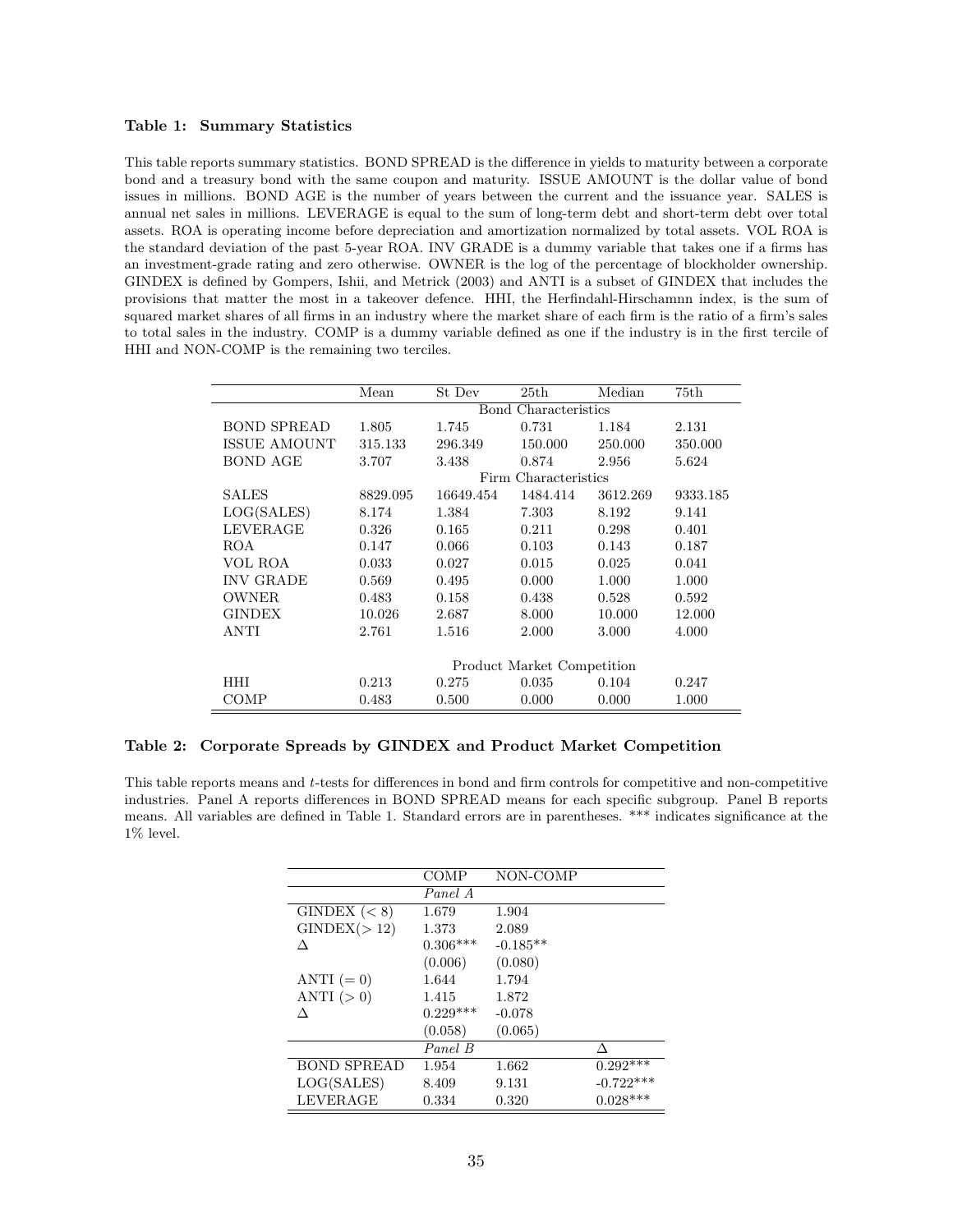| <b>GINDEX</b>        | $\widehat{\Xi}$      | $\widehat{2}$          | ි                    | $\widehat{E}$           | <u>වි</u>           | $\widehat{6}$    | C)                   | $\overset{\circ}{(8)}$ |
|----------------------|----------------------|------------------------|----------------------|-------------------------|---------------------|------------------|----------------------|------------------------|
|                      | ALL                  | COMP                   | NON-COMP             | TTR                     | ALL                 | COMP             | NON-COMP             | ALL                    |
|                      | $-0.023$             | $-0.1\overline{14}$ ** | 0.024                | 0.007                   |                     |                  |                      |                        |
|                      | (0.017)              | (0.029)                | (0.021)              | (0.018)                 |                     |                  |                      |                        |
| <b>COMP×GINDEX</b>   |                      |                        |                      | $-0.077$ ***<br>(0.018) |                     |                  |                      |                        |
| <b>ANTI</b>          |                      |                        |                      |                         | 0.026               | $-0.048*$        | $0.081***$           | $0.071**$              |
|                      |                      |                        |                      |                         | (0.021)             | (0.027)          | (0.032)              | (0.028)                |
| <b>COMP×ANTI</b>     |                      |                        |                      |                         |                     |                  |                      | $0.091***$             |
| $CONF \times OWNPER$ |                      |                        |                      | $0.893*$                |                     |                  |                      | (0.032)<br>0.788       |
|                      |                      |                        |                      | (0.523)                 |                     |                  |                      | (0.557)                |
| <b>OWNER</b>         | $-0.036$             | $0.605*$               | $1.048**$            | $-0.637$                | $-0.020$            | $0.677**$        | $-1.215**$           | $-0.567$               |
|                      | (0.298)              | (0.323)                | (0.471)              | (0.427)                 | (0.317)             | (0.338)          | (0.548)              | (0.483)                |
| INV GRADE            | $-0.832***$          | $-0.754***$            | $1.000***$           | $0.830***$              | $-0.826***$         | $0.725***$       | $-0.982***$          | $0.813***$             |
|                      | (0.064)              | (0.085)                | (0.094)              | (0.063)                 | (0.063)             | (0.086)          | (0.094)              | (0.063)                |
| BOND AGE             | $0.403***$           | $0.394***$             | $0.373***$           | $0.401***$              | $0.406***$          | $0.400***$       | $0.380***$           | $0.406***$             |
|                      | (0.045)              | (0.066)                | (0.060)              | (0.045)                 | (0.045)             | (0.066)          | (0.060)              | (0.045)                |
| LOG(SALES)           | $0.124**$<br>(0.059) | (0.085)<br>0.104       | $0.206**$<br>(0.086) | $0.134***$<br>(0.059)   | (0.059)<br>$0.115*$ | (0.085)<br>0.065 | $0.206**$<br>(0.087) | $0.118**$<br>(0.059)   |
| ROA                  | $-4.235***$          | $-4.113***$            | $4.423***$           | $-4.259***$             | $-4.262***$         | $-4.118***$      | $4.451***$           | $4.278***$             |
|                      | (0.342)              | (0.467)                | (0.555)              | (0.345)                 | (0.342)             | (0.466)          | (0.558)              | $(0.346)$<br>3.621***  |
| VOL ROA              | $3.601***$           | $2.721***$             | $4.772***$           | $3.658***$              | $3.609***$          | $2.707***$       | $-877***$            |                        |
|                      | (0.740)              | (0.847)                | (1.440)              | (0.764)                 | (0.742)             | (0.858)          | (1.447)              | (0.767)                |
| LEVERAGE             | $0.556***$           | $0.693***$             | $0.494***$           | $0.555***$              | $0.533***$          | $0.642***$       | $0.479***$           | $0.544***$             |
|                      | (0.174)              | (0.241)                | (0.238)              | (0.177)                 | (0.174)             | (0.242)          | (0.238)              | (0.177)                |
| Observations         | 11,204               | 5,325                  | 5,879                | 11,204                  | 11,183              | 5,317            | 5,866                | 11,183                 |
| $\ensuremath{R^2}$   | 0.417                | 0.405                  | 0.440                | 0.423                   | 0.417               | 0.401            | 0.442                | 0.442                  |

# Table 3: Bond Spreads, Governance and Product Market Competition: Main Results Table 3: Bond Spreads, Governance and Product Market Competition: Main Results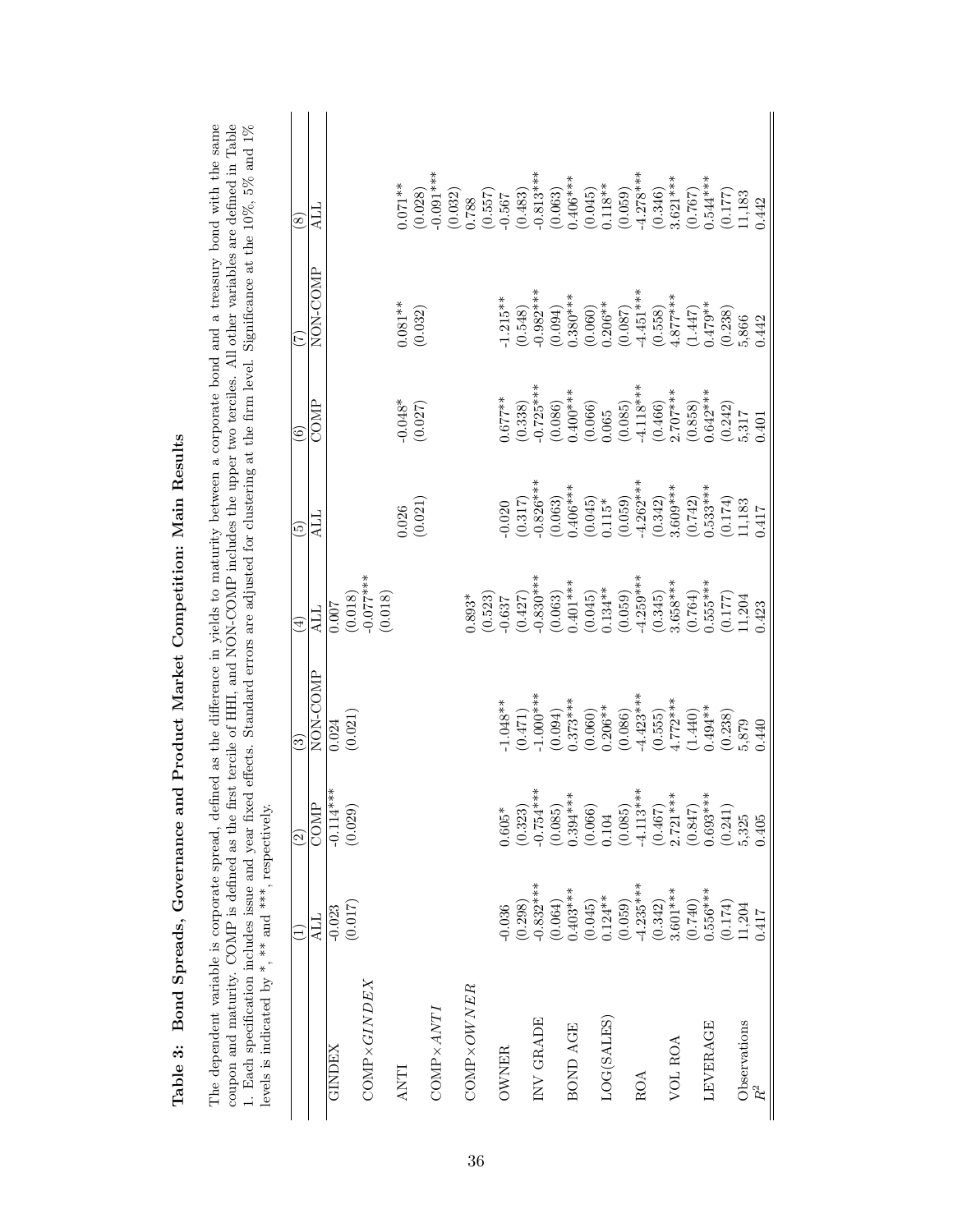#### **Table 4: Import Tariff Reductions as a Shock to Competition**

The dependent variable is corporate spread, defined as the difference in yields to maturity between a corporate bond and a treasury bond with the same coupon and maturity. TARIFF is a dummy variable that takes one for industries that have gone through an import tariff reduction. The list of industries included in the dummy variable TARIFF are listed in Appendix 2. All other variables are defined in Table 1. Each specification includes issue and year fixed effects. Standard errors are adjusted for clustering at the firm level. Significance at the 10%,  $5\%$  and  $1\%$  levels is indicated by \*, \*\* and \*\*\*, respectively.

|                        | (1)           | $\left( 2\right)$ | $\overline{(3)}$ | $\left(4\right)$ | $\left( 5\right)$ | (6)         |
|------------------------|---------------|-------------------|------------------|------------------|-------------------|-------------|
|                        | <b>TARIFF</b> | <b>NO TARIFF</b>  | ALL              | <b>TARIFF</b>    | <b>NO TARIFF</b>  | ALL         |
| <b>GINDEX</b>          | $-0.119**$    | $-0.007$          | $0.078***$       |                  |                   |             |
|                        | (0.058)       | (0.022)           | (0.022)          |                  |                   |             |
| $TARIFF \times GINDEX$ |               |                   | $-0.288***$      |                  |                   |             |
|                        |               |                   | (0.063)          |                  |                   |             |
| <b>ANTI</b>            |               |                   |                  | $-0.095*$        | $0.093***$        | $0.098***$  |
|                        |               |                   |                  | (0.056)          | (0.035)           | (0.035)     |
| TARIFF×ANTI            |               |                   |                  |                  |                   | $-0.232***$ |
|                        |               |                   |                  |                  |                   | (0.056)     |
| TARIFF×OWNER           |               |                   | $-4.976***$      |                  |                   | $-1.024$    |
|                        |               |                   | (0.878)          |                  |                   | (0.964)     |
| <b>OWNER</b>           | $-0.984$      | $-0.899***$       | $-0.756***$      | $-0.670$         | $-1.014***$       | $-0.933***$ |
|                        | (1.326)       | (0.339)           | (0.243)          | (1.294)          | (0.369)           | (0.361)     |
| <b>INV GRADE</b>       | $-1.126***$   | $-0.674***$       | $-0.799***$      | $-1.112***$      | $-0.662***$       | $-0.722***$ |
|                        | (0.234)       | (0.081)           | (0.047)          | (0.235)          | (0.079)           | (0.074)     |
| BOND AGE               | $0.388*$      | $0.439***$        | $0.639***$       | $0.396*$         | $0.438***$        | $0.424***$  |
|                        | (0.210)       | (0.071)           | (0.067)          | (0.208)          | (0.071)           | (0.067)     |
| LOG(SALES)             | $0.325**$     | $0.181**$         | $0.426***$       | $0.333**$        | $0.170*$          | $0.170**$   |
|                        | (0.163)       | (0.089)           | (0.056)          | (0.159)          | (0.088)           | (0.081)     |
| <b>ROA</b>             | $-6.527***$   | $-6.634***$       | $-6.080***$      | $-6.682***$      | $-6.687***$       | $-6.408***$ |
|                        | (1.251)       | (0.639)           | (0.403)          | (1.270)          | (0.650)           | (0.589)     |
| <b>VOL ROA</b>         | $-3.063$      | $3.252***$        | $6.362***$       | $-3.797$         | $3.386***$        | $2.469**$   |
|                        | (2.814)       | (1.235)           | (0.966)          | (2.934)          | (1.239)           | (1.141)     |
| <b>LEVERAGE</b>        | $0.798**$     | 0.376             | $2.024***$       | $0.820**$        | 0.387             | $0.551**$   |
|                        | (0.401)       | (0.305)           | (0.198)          | (0.408)          | (0.302)           | (0.250)     |
| Observations           | 834           | 4,700             | 5,534            | 833              | 4,689             | 5,522       |
| $R^2$                  | 0.462         | 0.453             | 0.267            | 0.460            | 0.456             | 0.450       |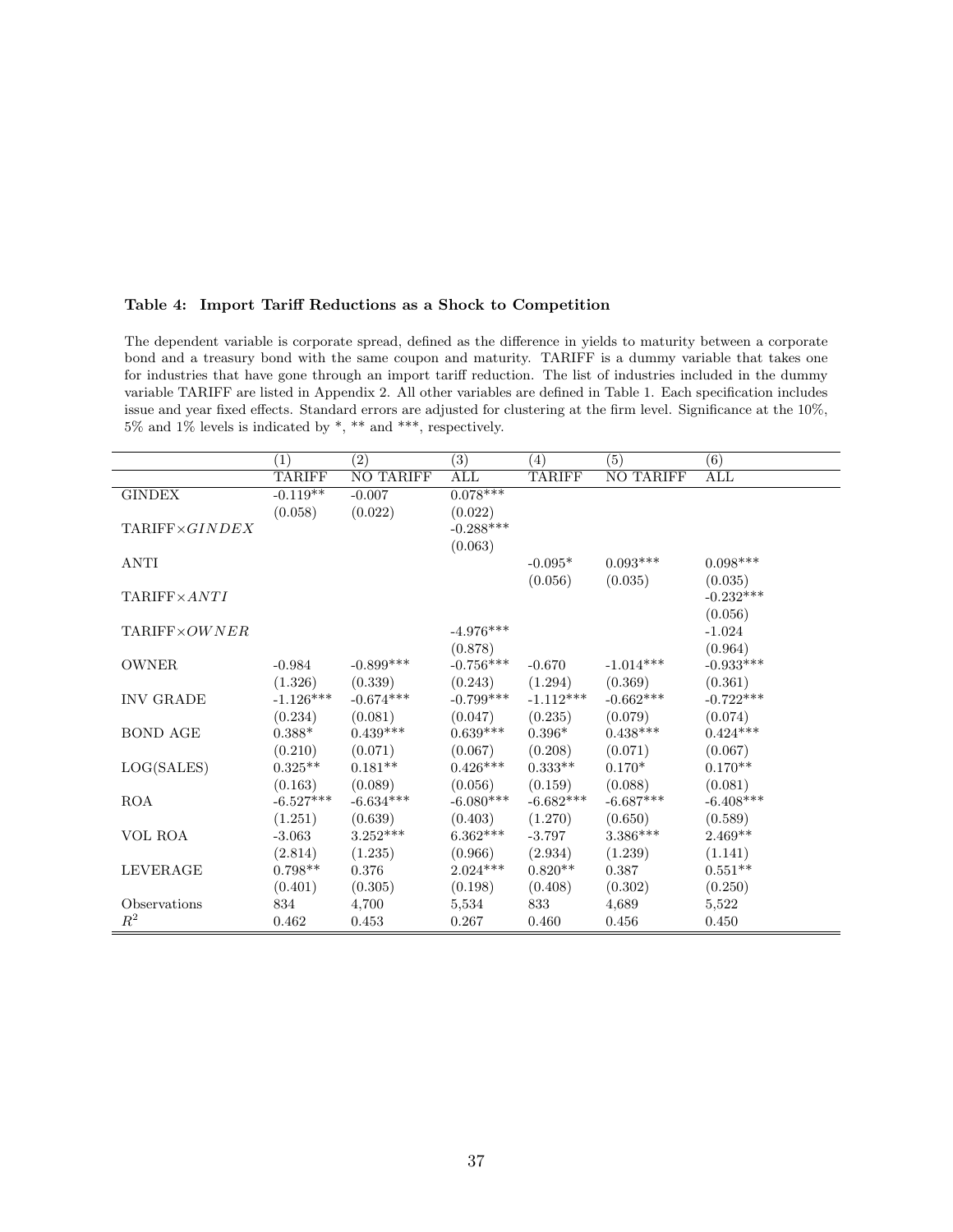| The dependent variable is corporate spread, defined as the difference in yields to maturity between a corporate bond and a Treasury bond with the same<br>coupon and maturity. $GINDEX_f$ is GINDEX adjusted for the opt-ins and opt-outs of state anti-takeover laws by a particular firm. STATER is a dummy<br>variable that takes one if the state is defined as<br>and year fixed effects. Standard errors adjusted<br>*, ** and ***, respectively. |                        |                        |                        |                        |                        |                        |                       | restrictive and zero otherwise. All other variables are defined in Table 1. Each specification includes issue<br>for clustering at the firm level are in parentheses. Significance at the $10\%$ , 5% and $1\%$ levels is indicated by |
|---------------------------------------------------------------------------------------------------------------------------------------------------------------------------------------------------------------------------------------------------------------------------------------------------------------------------------------------------------------------------------------------------------------------------------------------------------|------------------------|------------------------|------------------------|------------------------|------------------------|------------------------|-----------------------|----------------------------------------------------------------------------------------------------------------------------------------------------------------------------------------------------------------------------------------|
|                                                                                                                                                                                                                                                                                                                                                                                                                                                         |                        | $\widehat{2}$          | ව                      | $\bigoplus$            | ව                      | $\widehat{\mathbf{e}}$ | E                     | $\circledast$                                                                                                                                                                                                                          |
|                                                                                                                                                                                                                                                                                                                                                                                                                                                         | COMP                   | <b>ANOD-NON</b>        | COMP                   | NON-COMP               | COMP                   | NON-COMP               | COMP                  | NON-COMP                                                                                                                                                                                                                               |
| $GINDEX_f$                                                                                                                                                                                                                                                                                                                                                                                                                                              | $-0.141***$<br>(0.042) | $0.048**$<br>(0.024)   |                        |                        | $-0.153***$<br>(0.043) | (0.028)<br>$0.052*$    |                       |                                                                                                                                                                                                                                        |
| <b>STATER</b>                                                                                                                                                                                                                                                                                                                                                                                                                                           | $-0.236**$             | 0.078                  | $-0.047$               | 0.004                  | $-0.734***$            | 0.252                  | $-0.118$              | 0.049                                                                                                                                                                                                                                  |
|                                                                                                                                                                                                                                                                                                                                                                                                                                                         | (10.094)               | (0.101)                | (0.056)                | (0.062)                | (0.284)                | (0.583)                | (0.133)               | (0.103)                                                                                                                                                                                                                                |
| <b>ANTI</b>                                                                                                                                                                                                                                                                                                                                                                                                                                             |                        |                        | $-0.046*$<br>(0.027)   | $0.081**$<br>(0.032)   |                        |                        | $-0.054*$<br>(0.028)  | $0.087**$<br>(0.034)                                                                                                                                                                                                                   |
| $\text{GINDEX}_f \times STATER$                                                                                                                                                                                                                                                                                                                                                                                                                         |                        |                        |                        |                        | (0.032)<br>$0.056*$    | (0.058)<br>$-0.018$    |                       |                                                                                                                                                                                                                                        |
| <b>ANTI×STATER</b>                                                                                                                                                                                                                                                                                                                                                                                                                                      |                        |                        |                        |                        |                        |                        | 0.24                  | $-0.017$                                                                                                                                                                                                                               |
|                                                                                                                                                                                                                                                                                                                                                                                                                                                         |                        |                        |                        |                        |                        |                        | (0.039)               | (0.030)                                                                                                                                                                                                                                |
| <b>OWNER</b>                                                                                                                                                                                                                                                                                                                                                                                                                                            | $0.563*$               | ⋇<br>$-1.060*$         | $0.682**$              | $-1.197**$             | $0.559*$               | $1.053**$              | $0.687***$            | $1.199**$                                                                                                                                                                                                                              |
|                                                                                                                                                                                                                                                                                                                                                                                                                                                         | (0.326)                | (0.471)                | (0.339)                | (0.550)                | (0.325)                | (0.468)                | (0.340)               | (0.549)                                                                                                                                                                                                                                |
| INV GRADE                                                                                                                                                                                                                                                                                                                                                                                                                                               | $-0.755***$            | $-1.007***$            | $0.723***$             | $-0.981***$            | $-0.757***$            | $-1.008***$            | $0.723***$            | $0.981***$                                                                                                                                                                                                                             |
| <b>BOND AGE</b>                                                                                                                                                                                                                                                                                                                                                                                                                                         | $0.393***$<br>(0.087)  | $0.406***$<br>(0.094)  | $0.401***$<br>(0.086)  | $0.379***$<br>(0.094)  | $0.392***$<br>(0.087)  | $0.407***$<br>(0.094)  | $0.401***$<br>(0.086) | $0.377***$<br>(0.093)                                                                                                                                                                                                                  |
|                                                                                                                                                                                                                                                                                                                                                                                                                                                         | (0.073)                | (0.062)                | (0.066)                | (0.060)                | (0.073)                | (0.062)                | (0.066)               | (0.060)                                                                                                                                                                                                                                |
| LOG(SALES)                                                                                                                                                                                                                                                                                                                                                                                                                                              | 0.104                  | $0.234***$             | 0.069                  | $0.202**$              | 0.113                  | $0.234***$             | 0.070                 | $0.204***$                                                                                                                                                                                                                             |
|                                                                                                                                                                                                                                                                                                                                                                                                                                                         | (0.086)                | (0.088)                | (0.084)                | (0.087)                | $-4.147***$<br>(0.087) | (0.088)                | (0.084)               | (0.088)                                                                                                                                                                                                                                |
| ROA                                                                                                                                                                                                                                                                                                                                                                                                                                                     | $-4.135***$<br>(0.499) | $-4.505***$<br>(0.572) | $-4.166***$<br>(0.468) | $-4.486***$<br>(0.563) | (0.499)                | $-4.499***$<br>(0.571) | $4.170***$<br>(0.467) | $-4.492***$<br>(0.563)                                                                                                                                                                                                                 |
| VOL ROA                                                                                                                                                                                                                                                                                                                                                                                                                                                 | $2.846***$             | $4.416***$             | $2.784***$             | $4.984***$             | $2.855***$             | $4.423***$             | $2.785***$            | $4.994***$                                                                                                                                                                                                                             |
|                                                                                                                                                                                                                                                                                                                                                                                                                                                         | (0.932)                | (1.373)                | (0.911)                | (1.463)                | (0.932)                | (1.373)                | (0.912)               | (1.461)                                                                                                                                                                                                                                |
| LEVERAGE                                                                                                                                                                                                                                                                                                                                                                                                                                                | $0.837***$             | $0.518**$              | $0.634***$             | $0.479**$              | $0.870***$             | $0.519**$              | $0.630**$             | $0.480**$                                                                                                                                                                                                                              |
|                                                                                                                                                                                                                                                                                                                                                                                                                                                         | (0.280)                | (0.258)                | (0.246)                | (0.243)                | (0.285)                | (0.258)                | (0.245)               | (0.243)                                                                                                                                                                                                                                |
| Observations                                                                                                                                                                                                                                                                                                                                                                                                                                            | 4,978                  | 5,573                  | 5,296                  | 5,846                  | 4,978                  | 5,573                  | 5,296                 | 5,846                                                                                                                                                                                                                                  |
| $\ensuremath{R^{2}}\xspace$                                                                                                                                                                                                                                                                                                                                                                                                                             | 0.396                  | 0.434                  | 0.401                  | 0.442                  | 0.396                  | 0.434                  | 0.401                 | 0.442                                                                                                                                                                                                                                  |

Table 5: State Anti-Takeover Laws **Table 5: State Anti-Takeover Laws**